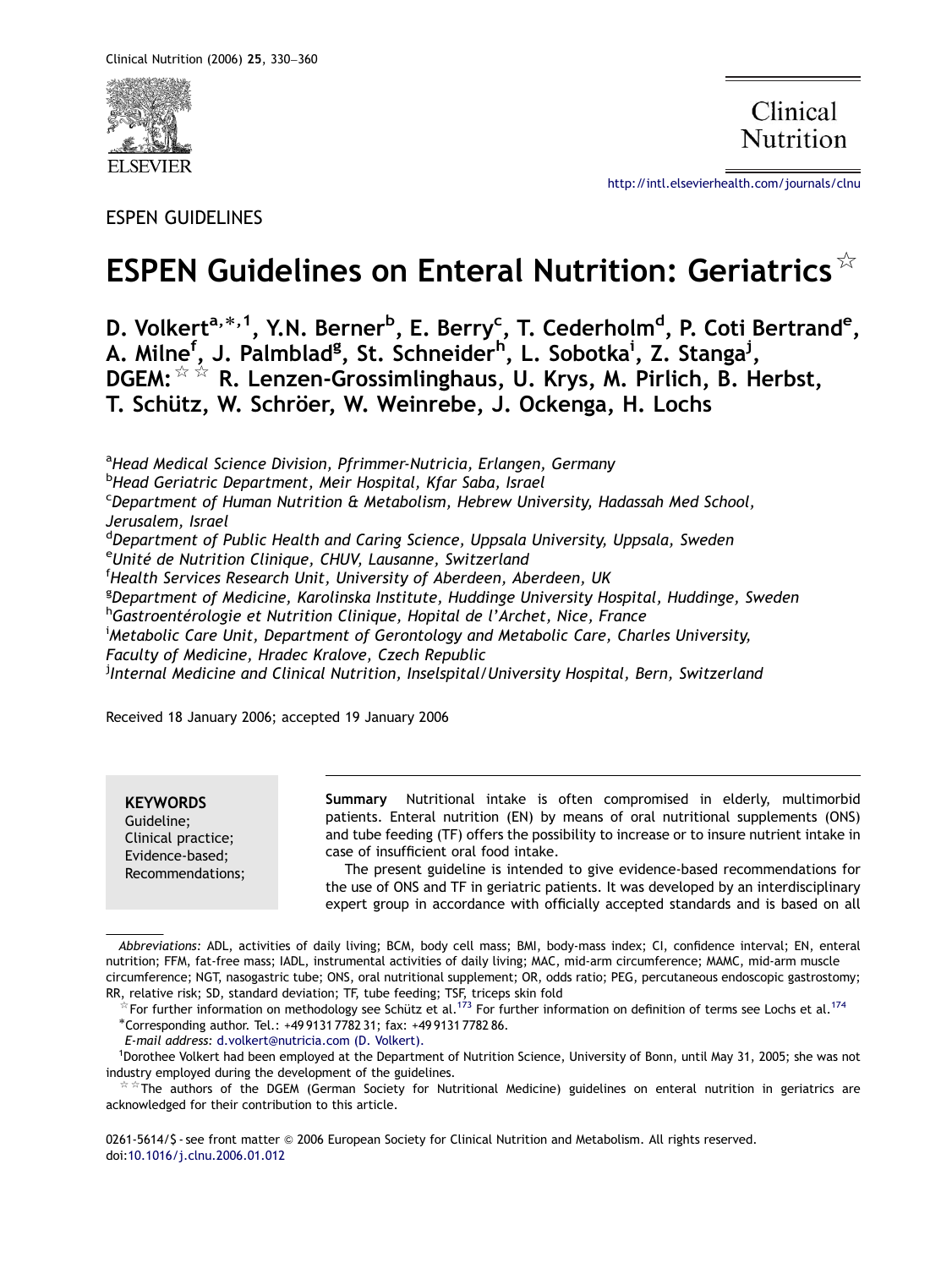Enteral nutrition; Oral nutritional supplements; Tube feeding; Geriatric patients; Undernutrition; Malnutrition; Elderly; Aged-80-and-over

relevant publications since 1985. The guideline was discussed and accepted in a consensus conference.

EN by means of ONS is recommended for geriatric patients at nutritional risk, in case of multimorbidity and frailty, and following orthopaedic-surgical procedures. In elderly people at risk of undernutrition ONS improve nutritional status and reduce mortality. After orthopaedic-surgery ONS reduce unfavourable outcome. TF is clearly indicated in patients with neurologic dysphagia. In contrast, TF is not indicated in final disease states, including final dementia, and in order to facilitate patient care. Altogether, it is strongly recommended not to wait until severe undernutrition has developed, but to start EN therapy early, as soon as a nutritional risk becomes apparent.

The full version of this article is available at [www.espen.org.](http://www.espen.org)

 $\odot$  2006 European Society for Clinical Nutrition and Metabolism. All rights reserved.

|                    | <b>Summary of statements: Geriatrics</b>                                                                                                                                                                                             |                      |               |
|--------------------|--------------------------------------------------------------------------------------------------------------------------------------------------------------------------------------------------------------------------------------|----------------------|---------------|
| Subject            | <b>Recommendations</b>                                                                                                                                                                                                               | Grade <sup>173</sup> | <b>Number</b> |
| <b>Indications</b> | In patients who are undernourished or at risk of<br>undernutrition use oral nutritional supplementation to<br>increase energy, protein and micronutrient intake,<br>maintain or improve nutritional status, and improve<br>survival. | A                    | 2.1           |
|                    | In frail elderly use oral nutritional supplements (ONS) to<br>improve or maintain nutritional status.                                                                                                                                | A                    | 2.2           |
|                    | Frail elderly may benefit from TF as long as their general<br>condition is stable (not in terminal phases of illness).                                                                                                               | B                    | 2.2           |
|                    | In geriatric patients with severe neurological dysphagia<br>use enteral nutrition (EN) to ensure energy and nutrient<br>supply and, thus, to maintain or improve nutritional<br>status.                                              | A                    | 2.3           |
|                    | In geriatric patients after hip fracture and orthopaedic<br>surgery use ONS to reduce complications.                                                                                                                                 | A                    | 2.4           |
|                    | In depression use EN to overcome the phase of severe<br>anorexia and loss of motivation.                                                                                                                                             | $\mathsf{C}$         | 2.6           |
|                    | In demented patients ONS or tube feeding (TF) may lead<br>to an improvement of nutritional status.                                                                                                                                   |                      | 2.7           |
|                    | In early and moderate dementia consider ONS-and<br>occasionally TF-to ensure adequate energy and nutrient<br>supply and to prevent undernutrition.                                                                                   | $\mathsf{C}$         | 2.7           |
|                    | In patients with <i>terminal dementia</i> , tube feeding is not<br>recommended.                                                                                                                                                      | $\mathsf{C}$         | 2.7           |
|                    | In patients with dysphagia the prevention of aspiration<br>pneumonia with TF is not proven.                                                                                                                                          |                      | 2.9           |
|                    | ONS, particularly with high protein content, can reduce<br>the risk of developing pressure ulcers.                                                                                                                                   | A                    | 2.10          |
|                    | Based on positive clinical experience, EN is also<br>recommended in order to improve healing of pressure<br>ulcers.                                                                                                                  | $\mathsf{C}$         | 2.10          |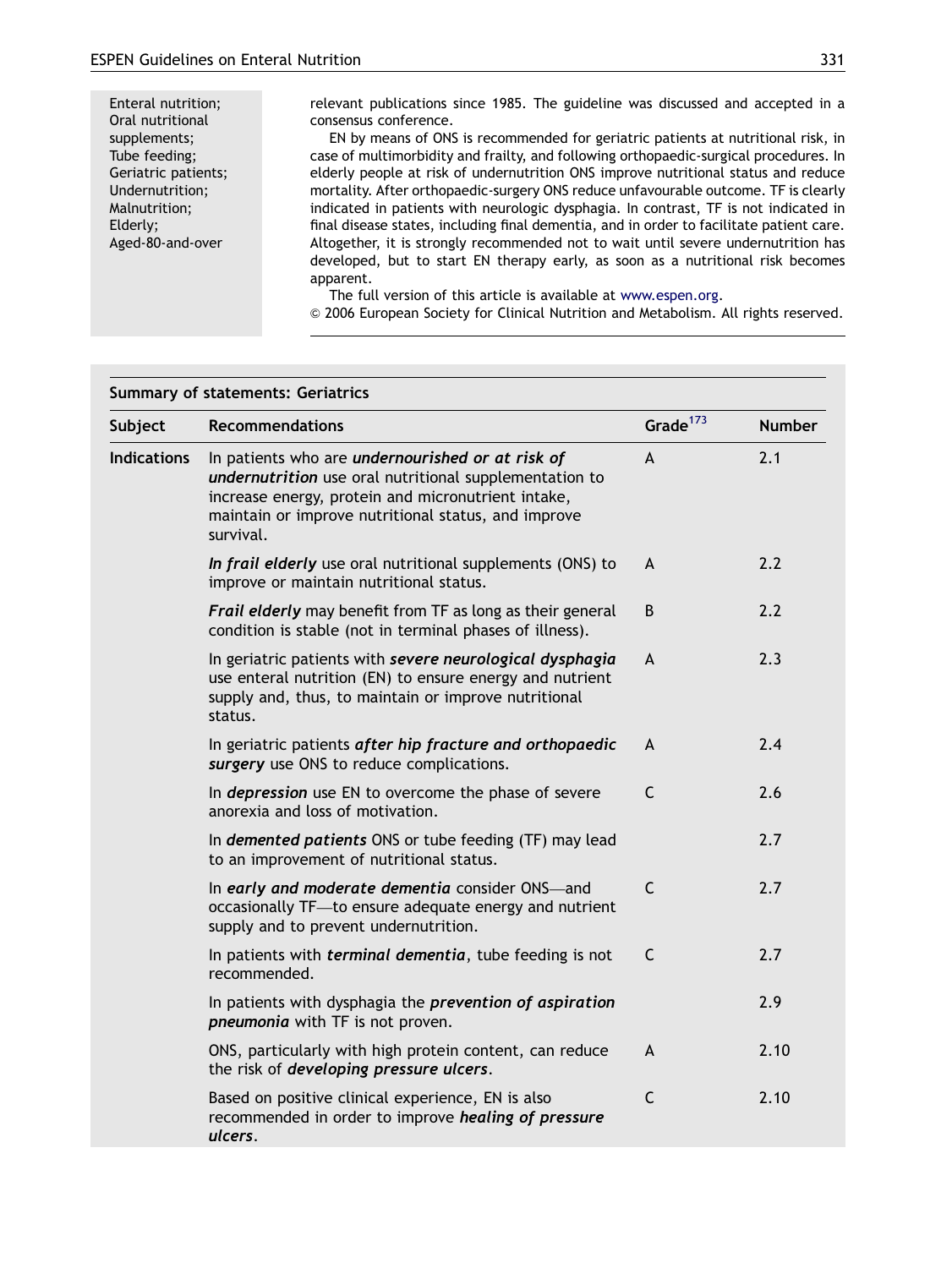| Application        | In case of <i>nutritional risk</i> (e.g. insufficient nutritional<br>intake, unintended weight loss $>5\%$ in 3 months or $>10\%$<br>in 6 months, body-mass index (BMI) $<$ 20 kg/m <sup>2</sup> ) initiate<br>oral nutritional supplementation and/or TF early.       | <sub>B</sub>  | 2.1 |
|--------------------|------------------------------------------------------------------------------------------------------------------------------------------------------------------------------------------------------------------------------------------------------------------------|---------------|-----|
|                    | In geriatric patients with severe neurological dysphagia<br>EN has to be initiated as soon as possible.                                                                                                                                                                | $\mathcal{C}$ | 2.3 |
|                    | In geriatric patients with neurological dysphagia<br>accompany EN by intensive swallowing therapy until safe<br>and sufficient oral intake is possible.                                                                                                                | C             | 2.3 |
|                    | Initiate enteral nutrition 3 hours after PEG placement.                                                                                                                                                                                                                | A             | 3.2 |
| Route              | In geriatric patients with <i>neurological dysphagia</i> prefer<br>percutaneous endoscopic gastrostomy (PEG) to<br>nasogastric tubes (NGT) for long-term nutritional support,<br>since it is associated with less treatment failures and<br>better nutritional status. | $\Delta$      | 2.3 |
|                    | Use a PEG tube if EN is anticipated for longer than 4<br>weeks.                                                                                                                                                                                                        | A             | 3.1 |
| Type of<br>formula | Dietary fibre can contribute to the normalisation of bowel<br>functions in tube-fed elderly subjects.                                                                                                                                                                  | A             | 3.4 |

Grade: Grade of recommendation; Number: refers to statement number within the text.

## Terminology

Geriatric patient—a biologically elderly patient who is at acute risk of loss of independence due to acute and/or chronic diseases (multiple pathology) with related limitations in physical, psychological, mental and/or social functions. The abilities to perform the basic activities of independent daily living are jeopardised, diminished or lost. The person is in increased need of rehabilitative, physical, psychological and/or social care to avoid partial or complete loss of independence.

Elderly—a term used to describe a particular age group, i.e. over 65 years.

Very old or very elderly—a term to describe those over 85 years of age.

Frail elderly—Frail elderly are limited in their activities of daily living due to physical, mental, psychological and/or social impairments as well as recurrent disease. They suffer from multiple pathologies which seriously impair their independence. They are therefore in particular need of help and/or care and are vulnerable to complications.

Reduced capacity for rehabilitation—This means that the older the patient, the more difficult it is to rehabilitate that patient back to normal or to his/her previous state. Specifically, the restoration of muscle mass after illness requires much greater effort in terms of exercise and nutrition in the elderly compared with the younger patient. It is also implicit that other functions, including mental, are similarly more resistant to rehabilitation.

Functional status—This term is being used in a general sense to describe global function, e.g. the ability to perform activities of daily living (ADL), or specific function, e.g. muscle strength or immune function.

#### Introduction

The risk of undernutrition is increased in elderly patients due to their decreased lean body mass and to many other factors that may compromise nutrient and fluid intake. Consequently, an adequate intake of energy, protein and micronutrients has to be ensured in each patient independently of his/her previous nutritional status. Since restoration of body cell mass (BCM) is more difficult than in younger persons, preventive nutritional support has to be considered.

Nutritional care should be integrated appropriately into the overall care plan, which takes into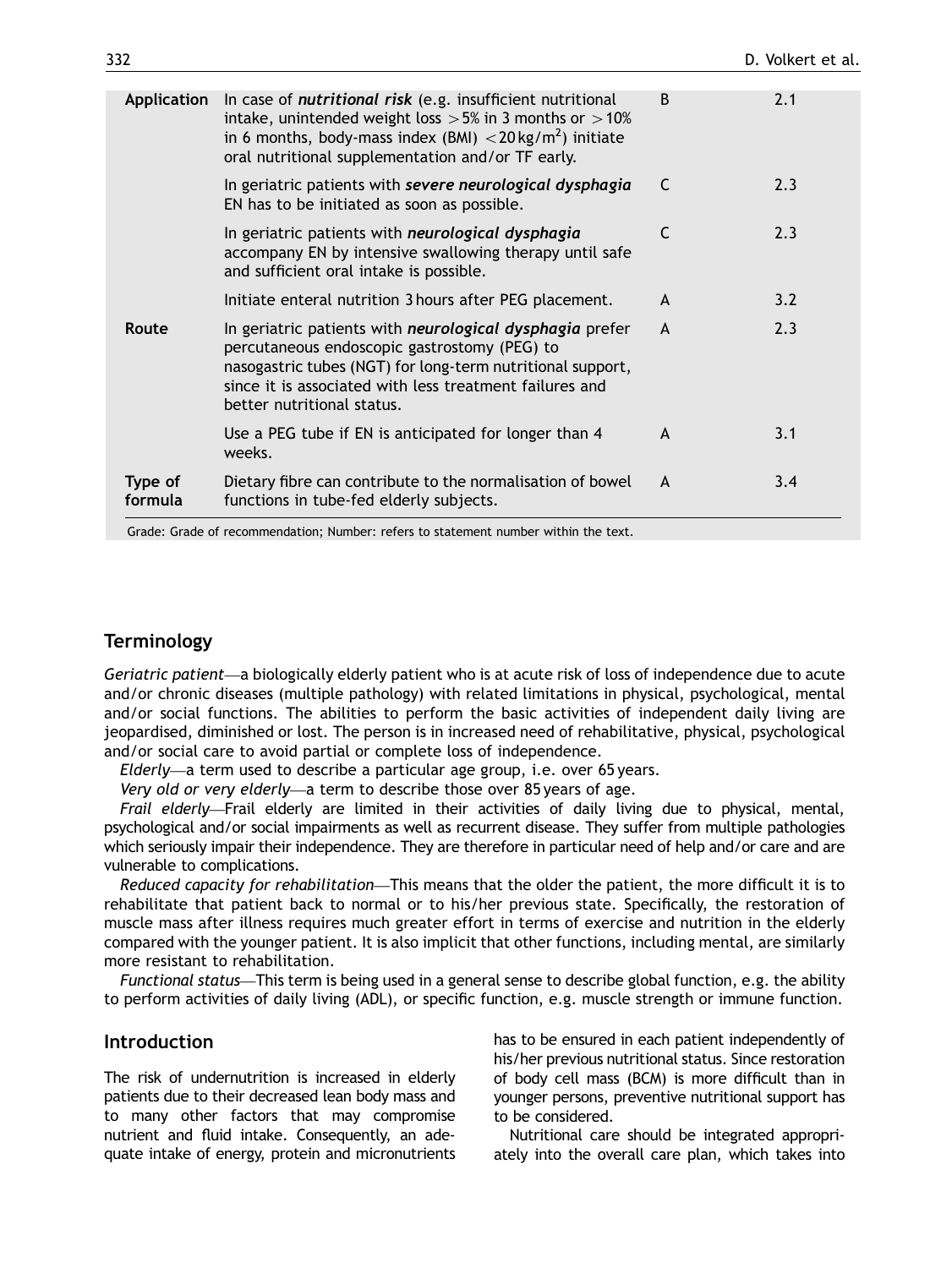account all aspects of the patient, personal, social, physical and psychological. A complete assessment of the patient should include that of nutritional status or risk, followed by a nutritional programme reflecting ethical as well as clinical considerations. In designing the programme, it should be remembered that the majority of sick elderly patients require at least 1 g protein/kg/day and around 30 kcal/kg/day of energy, depending on their activity. Many elderly people also suffer from specific micronutrient deficiencies, which should be corrected by supplementation.

Oral nutritional therapy via assisted feeding and dietary supplements is often difficult, time-consuming and demanding in elderly patients (due to multimorbidity and slow responses). However, assisted oral feeding and supplements are able to support the physical and psychological rehabilitation of most elderly patients. Therefore, even in times of declining financial and human resources, it is unacceptable to initiate tube feeding (TF) merely in order to facilitate care or save time.

Decision making concerning TF in the elderly is often difficult, and in many cases ethical questions arise (see Guidelines ''Ethical and legal aspects in enteral nutrition"). In each case, the following questions should be asked:

- Does the patient suffer from a condition that is likely to benefit from enteral nutrition (EN)?
- Will nutritional support improve outcome and/or accelerate recovery?
- Does the patient suffer from an incurable disease, but one in which quality of life and wellbeing can be maintained or improved by EN?
- Does the anticipated benefit outweigh the potential risks?
- Does EN accord with the expressed or presumed will of the patient, or in the case of incompetent patients, of his/her legal representative?
- Are there sufficient resources available to manage EN properly? If long-term EN implies a different living situation (e.g. institution vs. home), will the change benefit the patient overall?

Sedation of the patient for acceptance of the nutritional treatment is not justified.

The present guidelines are based on studies in elderly subjects or in those in whom the average age of the study participants is 65 years or more.

## 1. What are the aims of EN therapy in geriatrics?

• Provision of sufficient amounts of energy, protein and micronutrients.

- Maintenance or improvement of nutritional status.
- Maintenance or improvement of function, activity and capacity for rehabilitation.
- Maintenance or improvement of quality of life.
- Reduction in morbidity and mortality.

Therapeutic aims for geriatric patients do not generally differ from those in younger patients except in emphasis. While reducing morbidity and mortality is a priority in younger patients, in geriatric patients maintenance of function and quality of life is often the most important aim. Considering the reduced adaptive and regenerative capacity of the elderly, EN may be indicated earlier and for longer periods than in younger patients.

#### 1.1. Can EN improve energy and nutrient intake in geriatric patients?

EN (oral nutritional supplement (ONS) and/or TF) increases energy and nutrient intake in geriatric patients (Ia). Percutaneous endoscopic gastrostomy (PEG) feeding is superior to nasogastric feeding in this respect (Ia).

Comment: In a recent Cochrane analysis, ONS led to an increase in energy and nutrient intake in 29 out of the 33 analysed trials which had reported intake. In three studies no difference in total intake was found, since patients reduced their voluntary food consumption<sup>[1](#page-25-0)</sup> (la). The success of ONS is sometimes limited by poor compliance due to low palatability, side effects such as nausea and diarrhoea, and by cost. $2-10$  $2-10$  Variety and alteration in taste (different flavours, temperature and consistency), encouragement and support by staff, as well as administration between the meals (and not at meal times) are all important in order to achieve increased energy and nutrient intake.

Randomised controlled trials of TF in patients with neurological dysphagia that compared nasogastric (NG) with PEG feeding have shown that 93–100% of the prescription was administered via the PEG, versus 55-70% via a NG tube.<sup>[11,12](#page-26-0)</sup> In three studies with supplemental overnight NG TF, between 1000 and 1500 kcal were administered per night in addition to daily food intake. Total energy and nutrient intake was, therefore, markedly improved.<sup>[13](#page-26-0)-15</sup>

#### 1.2. Can EN maintain or improve the nutritional status of elderly patients?

ONS can maintain or improve nutritional status (Ia). Several studies have shown that TF also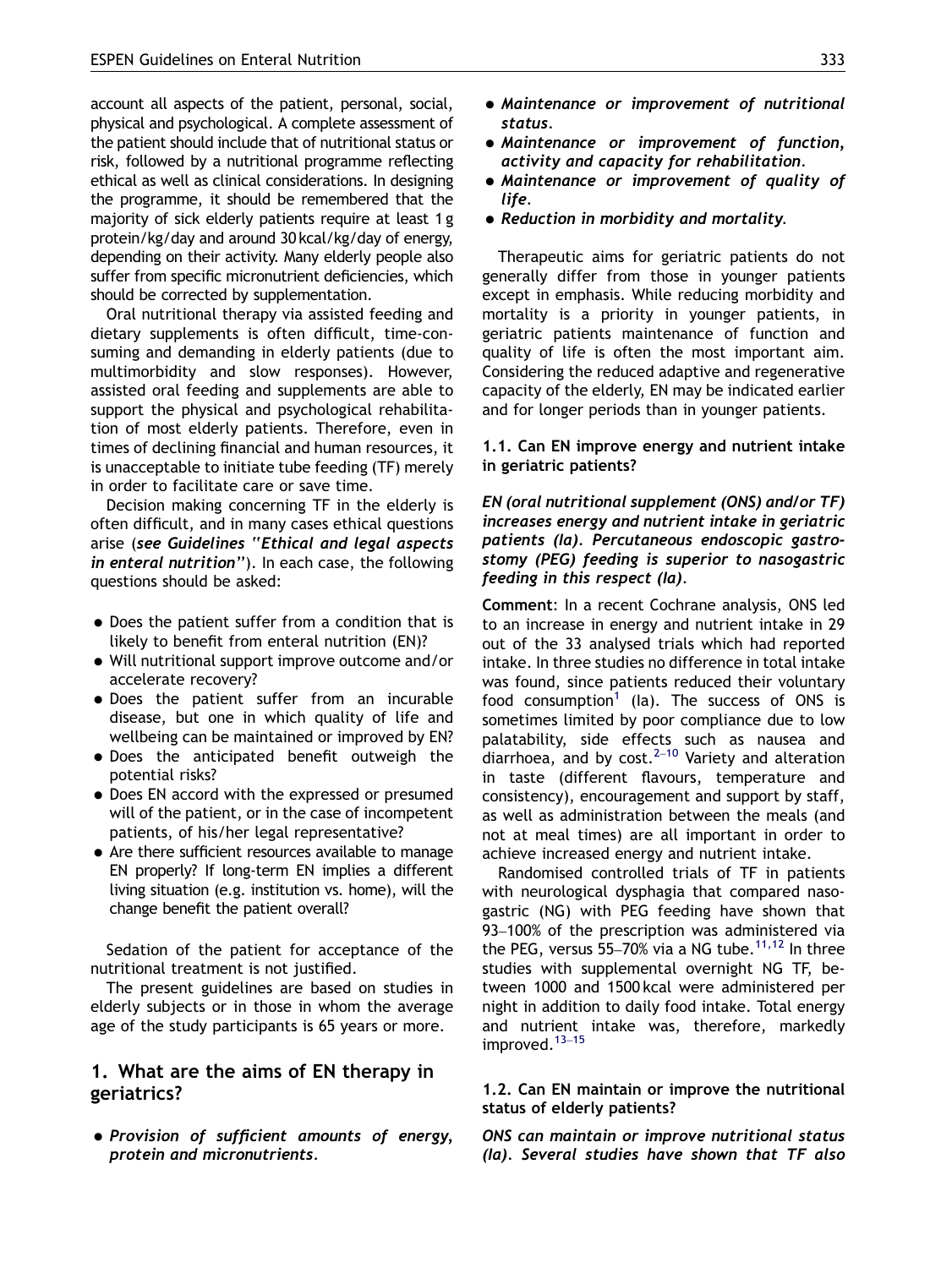maintains or improves nutritional paramenters irrespective of the underlying diagnosis. The metabolic consequences of ageing which can lead to sarcopenia and a severely reduced nutritional status at the time of tube placement can impair or even prevent successful nutritional therapy (III).

Comment: The administration of ONS has been reported to have positive effects on nutritional status irrespective of the main diagnosis. Weight loss, during acute illness and hospitalisation, can be prevented by the provision of food of high energy and protein density, combined with between meal snacks, and by the use of ONS, when normal intake is insufficient. Sometimes weight gain can even be achieved. Milne et al.<sup>[1](#page-25-0)</sup> analysed the percentage weight change in 34 randomised controlled trials with 2484 elderly patients and showed a mean weight increase of 2.3% (pooled weighted mean difference; 95% confidence interval (CI)  $1.9-2.7\%)$  $1.9-2.7\%)$ <sup>1</sup> (Ia). Changes to anthropometric parameters are less consistent, but may reflect improvement of nutritional status in general<sup>[1](#page-25-0)</sup> (Ia). Effects on body composition have only occasionally been investigated. Increases in fat-free mass (FFM)  $(lb)^{16,17}$  $(lb)^{16,17}$  $(lb)^{16,17}$  $(IIa)^{18}$  $(IIa)^{18}$  $(IIa)^{18}$  and BCM  $(IIb)^{19}$  $(IIb)^{19}$  $(IIb)^{19}$  in supplemented patients have been reported by some investigators whereas others could not detect any change  $(1b)^{20-22}$  $(1b)^{20-22}$  $(1b)^{20-22}$  (IIa)<sup>23</sup>.

Several observational studies exploring the effect of TF in multimorbid geriatric patients have shown improvements in nutritional status, e.g. maintenance of body weight $24-27$  $24-27$  (III) and either maintenance<sup>[25,27](#page-26-0)</sup> (III) or increase in albumin levels<sup>[24,26,28](#page-26-0)</sup> (III). It should be emphasised, however, that changes in albumin more usually reflect changes in disease rather than nutritional sta-tus.<sup>[29,30](#page-26-0)</sup> In two studies of frail, mainly demented nursing home residents, weight gain has been reported.[31,32](#page-26-0) Improvements in nutritional status have also been described in patients with neurological dysphagia, in whom PEG feeding proved superior to nasogastric feeding  $(NGT)^{11,12}$  $(NGT)^{11,12}$  $(NGT)^{11,12}$  (lb). The effects of nocturnal TF supplementary to daily food intake in elderly patients with hip fracture or fractured neck of femur, are inconsistent.  $13-15$  $13-15$ Bastow et al. $^{13}$  $^{13}$  $^{13}$  have reported the greatest benefit in undernourished patients (Compare 2.4).

The effectiveness of TF on nutritional status may be limited by compliance with the tubes, and by side effects. The nutritional status of the frail elderly is often very reduced at the time of tube placement,  $24-26,33-38$  $24-26,33-38$  $24-26,33-38$  and is accompanied by sarcopenia which is more difficult to reverse in the old compared with the young. $39-41$  $39-41$  Resistance training, if tolerated, may add to the effectiveness of nutritional support.<sup>[9,42](#page-26-0)</sup> Many tube fed patients are bedridden, and consequent immobility further enhances muscle wasting and prevents gain in lean mass. Weighing is also problematic in these patients.

1.3. Does EN maintain or improve functional status or rehabilitative capacity?

Adequate nutrition is a prerequisite for any functional improvement, although studies are too few and diverse to allow a general statement. Some studies have been positive and some negative in this respect.

Comment: Available data concerning the effect of ONS on the functional capacity of elderly patients are inconsistent, although several studies report functional improvements. Thus, Gray-Donald et al. $'$ (Ib), observed a significantly lower frequency of falls in supplemented free-living frail elderly compared with non-supplemented and Unosson et al. $43$  (lb) describe a higher *activity level* in long-term care residents after 8 weeks of ONS. Improvements in the ability to perform basic activities of daily living (ADL) are reported in a group of female patients after hip fracture by Tidermark et al. $44$  (lb), in a subgroup of severely undernourished geriatric patients by Potter $45$  (lb) and in a subgroup of patients with good acceptance of a 6 months supplementation by Volkert et al.<sup>[2](#page-25-0)</sup> (Ib). Woo et al.  $46$  (Ib) describe a significantly improved ADL status in patients during recovery from chest infection after 3-months intervention compared with the control group. Several studies, however, detected no difference between intervention and control groups with respect to inde-pendence in ADL (Ib)<sup>[19,20,47](#page-26-0)–49</sup> (Ila)<sup>[6,50](#page-25-0)</sup>. Mobility was also unchanged in several studies  $(lb)^{3,43,47}$  $(lb)^{3,43,47}$  $(lb)^{3,43,47}$  (IIa)<sup>[6](#page-25-0)</sup>. Similarly, hand grip strength was unaltered in most studies  $(Ib)^{3,6,7,17,21,51-53}$  $(Ib)^{3,6,7,17,21,51-53}$  $(Ib)^{3,6,7,17,21,51-53}$  (IIa)<sup>[18](#page-26-0)</sup> but this may be of limited relevance as it only tests muscle function of the upper body. One randomised trial<sup>[54](#page-27-0)</sup> (IIa) as well as two non-randomised $^{23,55}$  $^{23,55}$  $^{23,55}$  and one uncontrolled trial<sup>[56](#page-27-0)</sup> (IIb) report an improved hand grip strength in supplemented patients. In four trials, the effects on mental capacity were assessed and again no changes were observed  $(lb)^{20,43,52}$  $(lb)^{20,43,52}$  $(lb)^{20,43,52}$  (IIa)<sup>50</sup>.

At the time of tube placement, geriatric patients are often in a significantly compromised general condition as well as severely functionally im-paired.<sup>[24,27,36,57](#page-26-0)–59</sup> Trials in nursing homes also describe a high degree of frailty and dependence in PEG-fed residents<sup>[32,36,60](#page-26-0)–63</sup> (III).

Apart from the fractured femur studies with supplementary overnight TF (Compare 2.4) only a few, uncontrolled trials have reported the effects of TF on either functional status or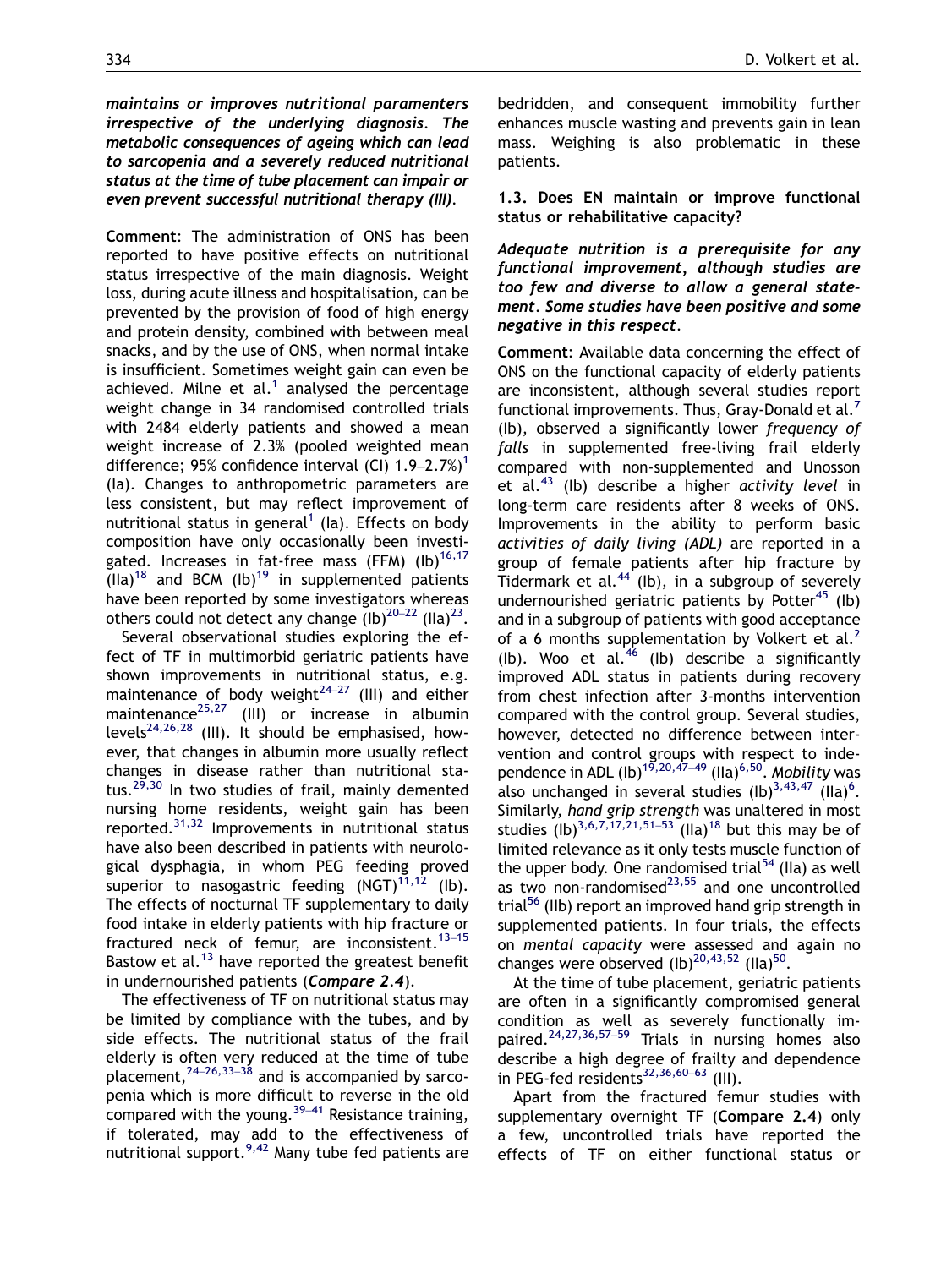rehabilitative capacity in other groups of elderly patients.<sup>[24,33,36,64,65](#page-26-0)</sup> Callahan et al.<sup>[24](#page-26-0)</sup> evaluated 72 PEG-fed patients with severe physical and mental impairments before and after PEG placement using several ADL scales. Improvements in functional status were only rarely observed (improvement of instrumental activities of daily living (IADL) in 6%, ADL 10%, upper body functions 18%, lower body functions  $29\%$ ) (IIb). Kaw and Sekas,  $36$  using the Functional Independence Measure Scale (FIM), also failed to show significant improvements after 18 months in functional status in tube-fed nursing home residents who were in reduced general condition (52% demented, 48% completely ADL dependent) (III). Weaver et al. $65$  used a Quality of Life Scale adapted from Spitzer, in which orientation, communicative capacity, ability to self-care, and continence were assessed. In a mixed population of PEG-fed patients (median age 76 years), no significant change was detected after long-term EN. Relatives of the patients with the lowest value on the scale tended to answer ''no'' to the question whether they would wish TF in a similar situation for themselves (IIb). Nair et al. $33$  observed no changes in function measured by the Karnovsky Performance Scale after 6 months of PEG feeding in 31 surviving patients aged  $84\pm8$  years (IIa). Only Sanders et al.<sup>[64](#page-27-0)</sup> describe an improvement in ADL in 25 stroke patients (mean age 80 years) with EN via PEG. At the time of PEG placement 84% of the patients had a Barthel index (0–100 points) of 0 points (completely dependent; mean 0.5 points). After 6 months of EN a mean increase of 4.8 points was observed. Six patients (24%) showed a clear improvement (Barthel index increase from 0.5 to 9 points), in 10 patients (40%), however, no or only a minimal improvement was observed (IIa).

#### 1.4. Does EN reduce length of hospital stay?

#### In geriatric patients, length of hospital stay is determined not only by nutritional status but also by other factors. Available results concerning the effect of EN on length of hospital stay are conflicting.

Comment: Undernutrition increases the risk of complications thereby increasing the length of hospital stay in geriatric patients.<sup>[66](#page-27-0)-69</sup> Consequently. improvement in nutritional status using EN should result in a reduced length of hospital stay. In geriatric patients, however, length of hospital stay is not only determined by nutritional status but also by other factors, e.g. the assurance of adequate care after discharge. In addition, in times of declining financial resources, length of hospital stay is only a poor reflection of the effects of EN.

Available study results about the impact of EN on length of stay are conflicting. In 2002 Milne et al.<sup>[70](#page-27-0)</sup> analysed seven studies with 658 participants and reported a statistically significant benefit of ONS with respect to hospital stay. Mean length of stay was 3.4 days shorter in the supplemented compared with the unsupplemented group (95% CI 6.1–0.7 days) (Ia). The addition of three new trials to the meta-analysis, however, shifted the results to non-significant effects.<sup>[1](#page-25-0)</sup> If patients with hip or femoral neck fracture are regarded separately, several studies report significantly shorter length of stay in supplemented patients<sup>71–[74](#page-27-0)</sup>; this could not however be confirmed by others<sup>[75](#page-27-0)</sup> (Compare 2.4)

The effects of TF on length of hospital stay have only occasionally been measured<sup>[11,13,15](#page-26-0)</sup> and require further study.

#### 1.5. Does EN improve quality of life?

#### The effect of ONS and TF on quality of life is uncertain.

Comment: Although quality of life is crucial in the evaluation of therapeutic benefit in geriatrics, only a few studies have examined the effect of EN upon it. Studies investigating the effect of ONS have employed different parameters, e.g: general wellbeing, subjective health, SF 36, EQ-5D, Hospital Anxiety and Depression Scale (HADS). Some report improvements  $(IIa)^{3,54,76}$  $(IIa)^{3,54,76}$  $(IIa)^{3,54,76}$ , whereas others observe no changes<sup>[7,22,51](#page-25-0)</sup> (IIa). These few available data do not allow any firm conclusion about the effects of ONS on quality of life.

In patients requiring TF, impairments of cognition, vigilance and speech can make assessing quality of life difficult. About 60% of the patients in the trial of Callahan et al. $^{24}$  $^{24}$  $^{24}$  were unable to communicate at the time of PEG placement, and the majority of patients with preserved ability to communicate were cognitively impaired (IIb). In the cohort of 215 patients investigated by Bannerman et al. $^{77}$  $^{77}$  $^{77}$  data on quality of life could only be gathered in 30 patients (IIb). Verhoef and van Rosendaal<sup>[78](#page-27-0)</sup> used semi-structured interviews (with either patients or their relatives), the Karnovsky Performance Scale as well as the Quality of Life Index, in order to measure subjective quality of life in patients after PEG placement (mean age  $66\pm18$ years). About 85% of the patients who were still alive after one year and still fed via PEG ( $n = 23$ ) were not able to run a household, 67% were dependent in personal care and 19% were feeling very ill. However, the majority of patients and caregivers felt that it had been the right decision to agree to the PEG. All 10 patients who were alive after one year and could be asked, stated that they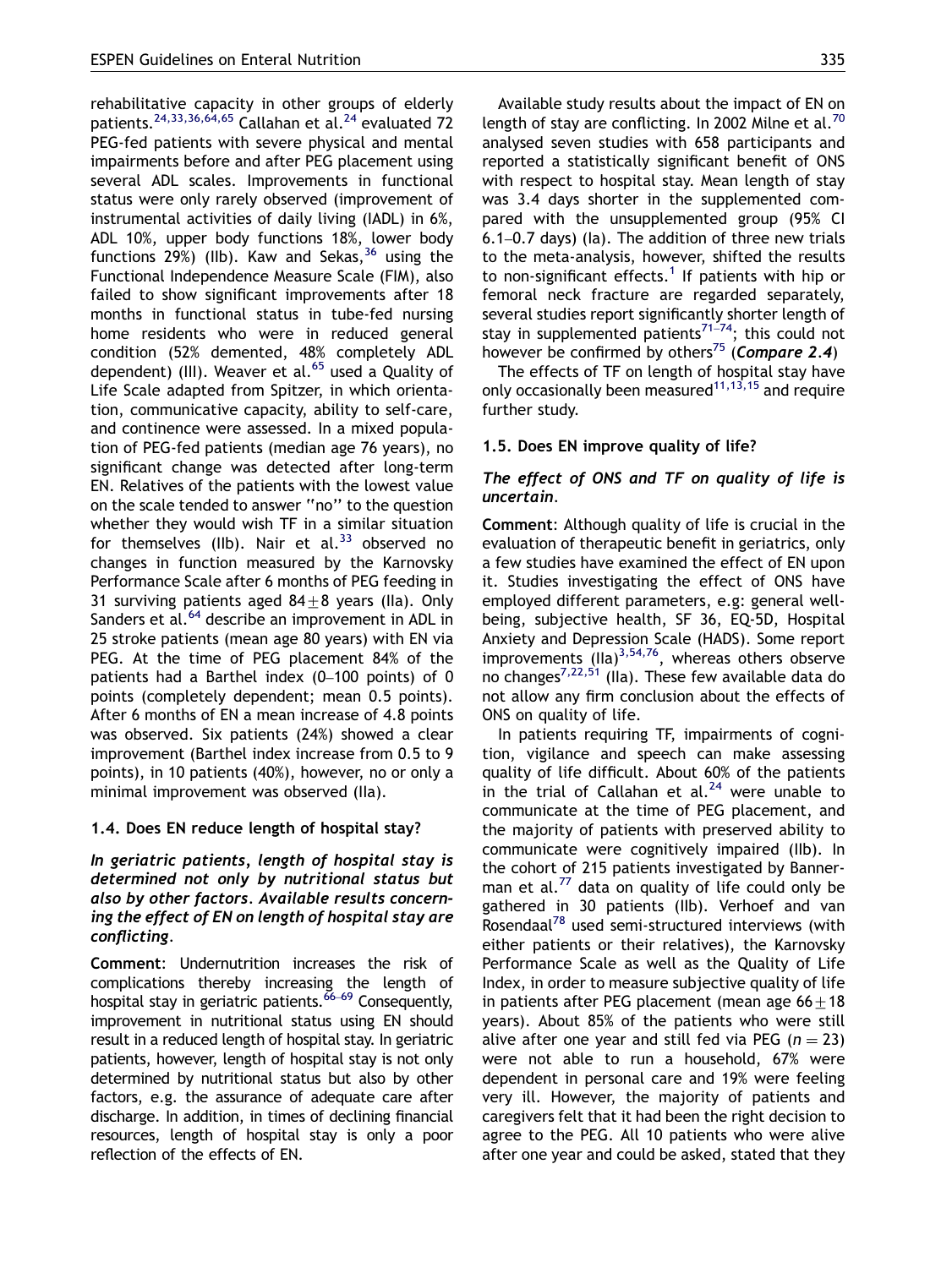would decide in favour of PEG again. The Karnovsky index deteriorated in three of these 10 surviving patients and improved in six (IIb). According to the authors, these results do not necessarily imply a clear improvement in quality of life.<sup>[78](#page-27-0)</sup> Weaver et al. $^{65}$  $^{65}$  $^{65}$  evaluated subjective quality of life by interview and observed a correlation between subjective and objective quality of life (Compare 1.3). Significant changes in subjective quality of life were not detected (IIb). Abitbol et al.<sup>[26](#page-26-0)</sup> used both a behaviour scale and a depression scale in order to assess quality of life in 59 institutionalised patients (mean age 85 years) who received EN via a PEG. The patients were bedridden, their health status was reduced, and infections were present in 25%. After 3 months of EN via a PEG, quality of life scores were unchanged, although the depression scale tended to improve. However, 16 of the surviving patients (27%) resumed full oral nutrition and six patients (10%), returned to their own home with a functioning PEG tube (IIb). In a cohort of 38 long-term home EN patients, quality of life was poorer in elderly than in younger patients.<sup>[79](#page-27-0)</sup>

All in all, these studies do not allow for any general conclusions about effects of EN on quality of life. TF may also have side effects that may adversely affect quality of life, e.g. gastrointestinal symptoms, aspiration, the discomfort of the tube, or the need to use restraints.

#### 1.6. Does EN improve survival in geriatric patients?

### ONS improve average survival (Ia). In patients who need TF due to the severity of disease, an increase in survival is not proven.

Comment: Meta-analysis of the data from 32 randomised controlled trials with 3017 participants revealed a lower mortality risk in supplemented elderly subjects than in controls (relative risk (RR) 0.74; 95% CI 0.59–0.92)<sup>[1](#page-25-0)</sup> (la). Participants were supplemented for at least 1 week and observed for at least 2 weeks. A further metaanalysis from 12 randomised controlled trials  $(n = 1146)$  and five non-randomised studies on the effect of ONS in hospitalised geriatric patients with mixed diagnoses reached similar conclusions (RR 0.58; 95% CI 0.4–0.83)<sup>[80](#page-27-0)</sup> (la). In contrast, a metaanalysis from five studies on the effect of protein and energy supplementation, mainly in hip fracture patients, showed no effect on mortality risk.<sup>[75](#page-27-0)</sup> Studies on supplementary overnight TF in hip fracture patients have produced similar results (Compare 2.4).

The effect of TF on the survival of elderly patients without a hip fracture was investigated in nine non-randomised controlled studies (nonrandomised for ethical reasons) [\(Table 1\)](#page-7-0) and several uncontrolled observational studies ([Table 2\)](#page-9-0).

Four of the controlled studies were carried out in hospitals,  $33,81,82,84$  five in nursing homes.  $60-63,83$  $60-63,83$ Two of the studies were prospective,  $33,81$  and the others were retrospective comparisons of EN vs. no EN. In five studies, participants with advanced dementia were investigated.<sup>[33,61,62,81,84](#page-26-0)</sup> The most recent of these studies was retrospective and describes a mean survival of 59 and 60 days in 23 severely demented dysphagic patients with PEG and in 18 patients without PEG. $84$  A database analysis from Mitchell et al. $^{62}$  $^{62}$  $^{62}$  in 1386 nursing home residents with severe cognitive impairment where 135 were enterally fed—showed no increase in survival (III). Mortality rate after one year was surprisingly low (15%). Meier et al. $81$  prospectively studied 99 acutely ill patients with advanced dementia, seventeen of whom were already being fed by PEG at the time of hospital admission, 51 had a PEG inserted in hospital, and the remaining 31 consumed regular food orally. Half of all patients died during the following 6 months irrespective of the nutritional regimen. Nair et al. $33$  observed a higher mortality rate in 55 severely demented patients with PEG after 6 months compared with a control group without a PEG (44% vs. 26%). According to the authors, the groups were comparable regarding age, gender and comorbidity. PEG patients, however, suffered more often from severe hypoalbuminaemia (mean albumin concentration 28.6 $\pm$ 5 vs. 33.2 $\pm$ 4 g/l in the control group) suggesting more severe underlying inflammatory disease. The only trial that detected a significantly reduced mortality in nursing home residents with severe cognitive impairment is the data base analysis from Rudberg et al. $61$ After 30 days, 15% had died in the group of enterally fed patients compared with 30% in the control group. After 1 year, the difference was less distinct, but still statistically significant (50% vs. 61%). The control group was comparable regarding dementia, comorbidity, functional status and BMI (III).

Two further non-randomised controlled studies in nursing home patients with various diagnoses and a low percentage of demented patients also failed to show prolonged survival in the enterally fed patients.<sup>[60,63](#page-27-0)</sup> In the databank analysis from Mitchell et al. $^{63}$  $^{63}$  $^{63}$  mortality in 551 tube-fed nursing home residents with chewing and swallowing difficulties was even higher than in 4715 residents without nutritional therapy (III). Approximately half of the participants showed severe cognitive impairments (66% of tube-fed patients vs. 46% of the control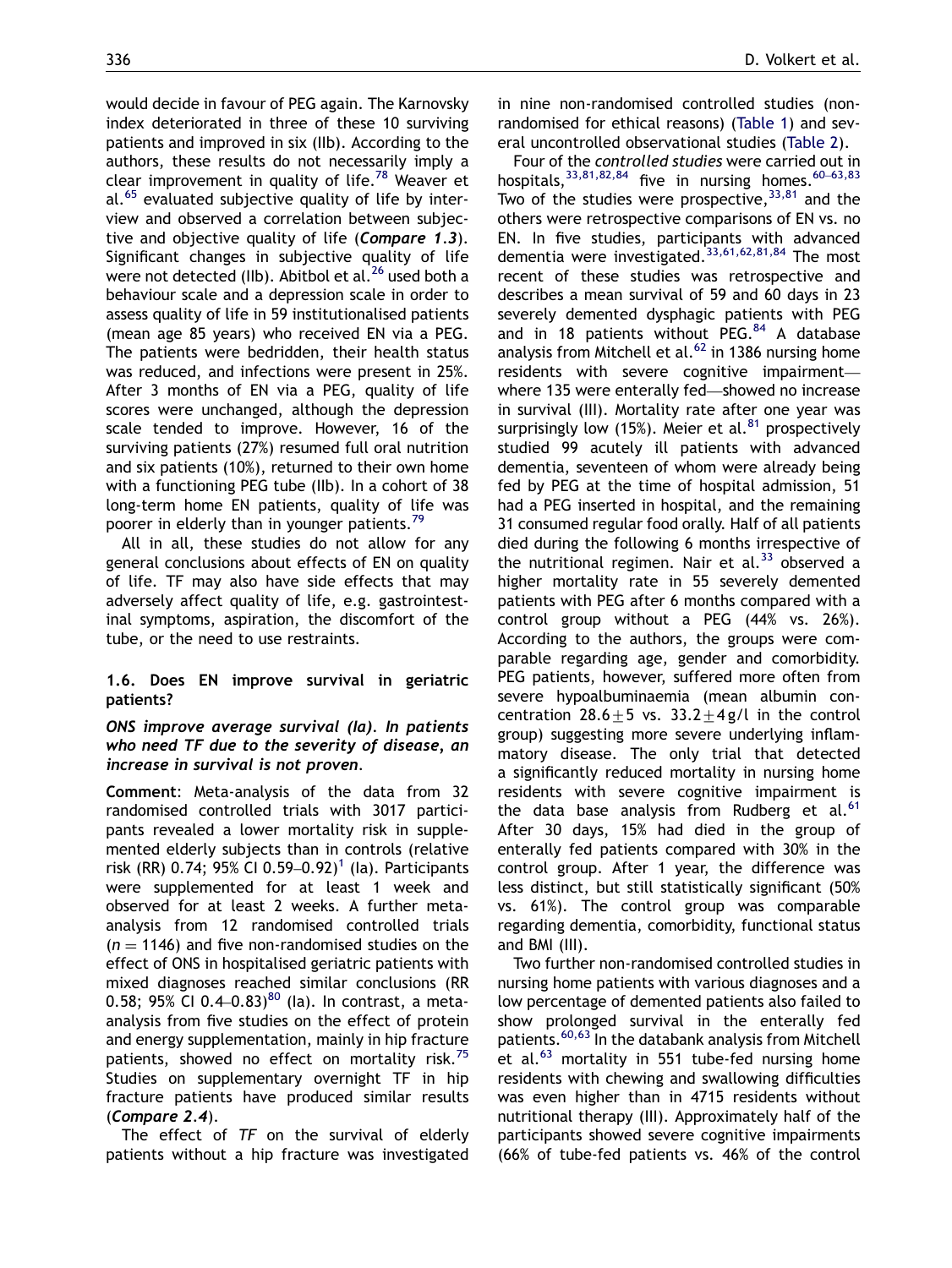<span id="page-7-0"></span>

| Table 1                | Mortality in tube-fed elderly subjects (controlled, non-randomised studies). |                |                  |                        |             |              |                             |                          |                          |     |                                                                                                                                            |                        |        |
|------------------------|------------------------------------------------------------------------------|----------------|------------------|------------------------|-------------|--------------|-----------------------------|--------------------------|--------------------------|-----|--------------------------------------------------------------------------------------------------------------------------------------------|------------------------|--------|
| Article                | Study                                                                        |                |                  | Type of Patients<br>EN |             |              | <b>Diagnosis</b>            |                          |                          |     |                                                                                                                                            | Mortality (%)          |        |
| First author           | Type                                                                         | Place          |                  | U                      | Age (years) |              | Dementia                    | <b>CYE</b><br>$(\%)$     | (%)<br>$\mathfrak{S}$    |     | Dysphagia Other characteristics                                                                                                            | $\bullet$<br>$\approx$ |        |
|                        |                                                                              |                |                  |                        | $M \pm SD$  | Range        | $(\%)$                      |                          |                          | (%) |                                                                                                                                            | mon<br>day             | year   |
| Mitchell <sup>62</sup> | R (database)                                                                 | E              | ⊭                | 135                    | 87 (Md)     | $(65 - 107)$ | 100 severe                  | 47                       | ∘                        |     | 63% instable condition,<br>ADL-dependent,<br>84% chewing or<br>30% decubitus,<br>33% severe                                                | $\frac{1}{\sqrt{2}}$   | ca. 15 |
|                        |                                                                              |                | $\frac{1}{2}$    | 1251                   | 87 (Md)     | $(65 - 107)$ | 100 severe                  | 27                       |                          |     | 52% instable condition,<br>swallowing problems<br>swallowing problems<br>45% severe ADL-<br>61% chewing or<br>15% decubitus,<br>dependent, | $\frac{5}{\sqrt{2}}$   | ca. 15 |
| Meier <sup>81</sup>    | ௨                                                                            | H              | 68 PEG,<br>31 no | 99                     | 84.8        | $(63 - 100)$ | 100 advanced                | $\circ$                  | $\circ$                  |     | 56% decubitus,<br>62% infections<br>All acutely ill,                                                                                       | ca. 20 50              | 65     |
| Nair <sup>33</sup>     | ௨                                                                            | $\pm$          | PEG              | 55                     | $83 + 10$   |              | 100 advanced                | $\circ$                  | $\circ$                  |     | disease, EN due to low oral<br>No CA, CVE, severe<br>intake                                                                                | $\frac{4}{3}$          |        |
|                        |                                                                              |                | $\frac{1}{2}$    | 33                     | $80 + 8$    |              | 100 advanced                | $\circ$                  | $\circ$                  | I   | No CA, CVE, severe disease                                                                                                                 | 26                     |        |
| Rudberg <sup>61</sup>  | R (database)                                                                 | $\overline{z}$ | š                | 353                    | $85 + 7$    | 59 <         | 93 cog. imp.<br>(63 severe) | $\overline{\phantom{a}}$ | $\overline{\phantom{a}}$ | 100 | 100% dysphagia & eating<br>96% dependent in 6 ADL<br>dependence,                                                                           | $\frac{1}{2}$          | 50     |
|                        |                                                                              |                | $\frac{1}{2}$    | 1192                   | $26 + 7$    | 59<          | 93 cog. imp.<br>(64 severe) |                          | $\bigg $                 | 100 | 100% dysphagia & eating<br>96% dependent in 6 ADL<br>dependence,                                                                           | 30                     | 2      |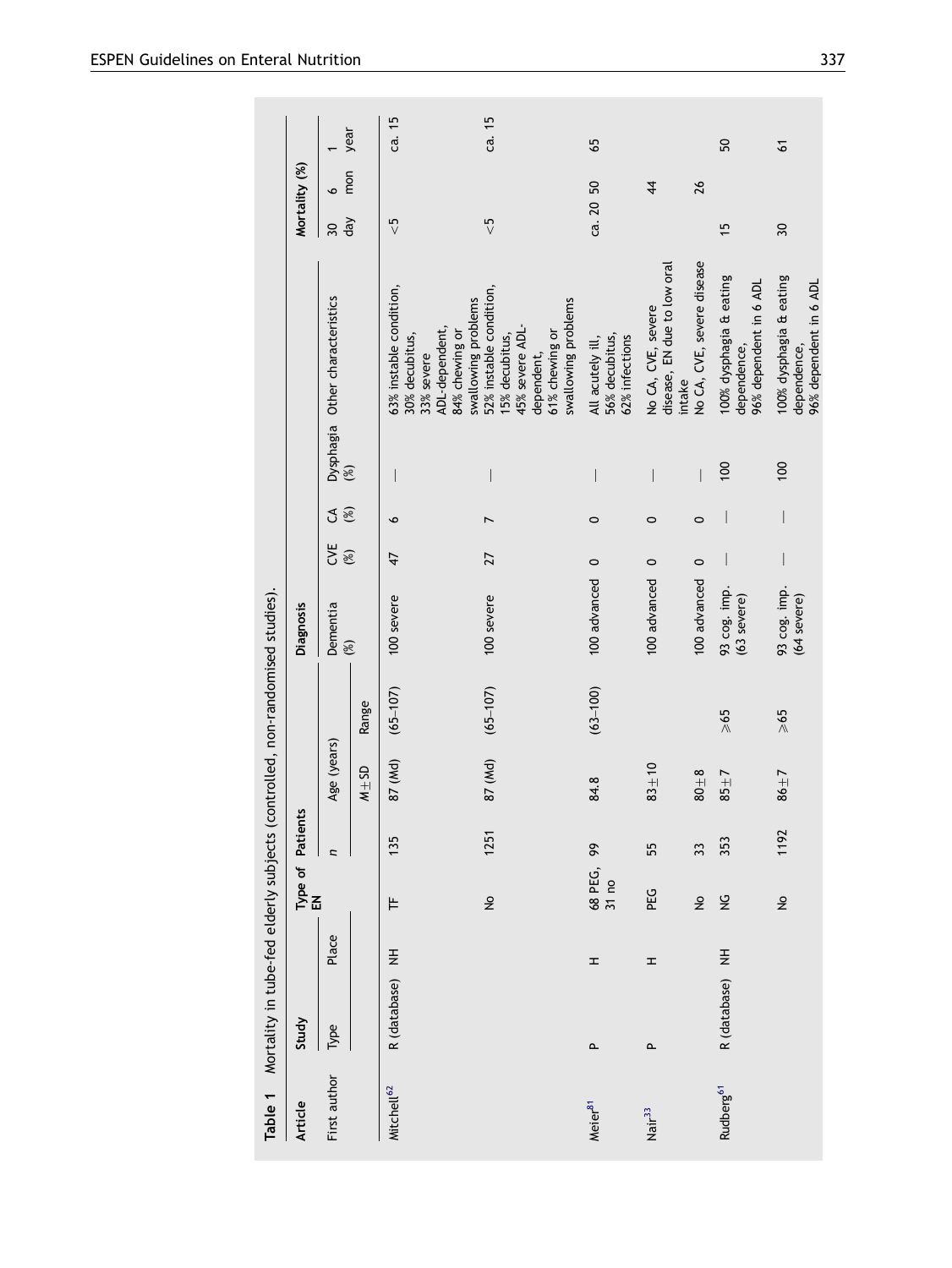| Table 1 (continued)                  |                                                          |                  |                                 |                                  |             |             |                                                                                                                          |                                |           |                |                                                                                                                                                                                                                                                                                                                                                                                                                                                                            |                      |                  |                                  |
|--------------------------------------|----------------------------------------------------------|------------------|---------------------------------|----------------------------------|-------------|-------------|--------------------------------------------------------------------------------------------------------------------------|--------------------------------|-----------|----------------|----------------------------------------------------------------------------------------------------------------------------------------------------------------------------------------------------------------------------------------------------------------------------------------------------------------------------------------------------------------------------------------------------------------------------------------------------------------------------|----------------------|------------------|----------------------------------|
| Article                              | Study                                                    |                  | 叾                               | Type of Patients                 |             |             | <b>Diagnosis</b>                                                                                                         |                                |           |                |                                                                                                                                                                                                                                                                                                                                                                                                                                                                            | Mortality (%)        |                  |                                  |
| First author                         | Type                                                     | Place            |                                 | U                                | Age (years) |             | Dementia<br>$(\%)$                                                                                                       | <b>SVE</b><br>(%)              | (%)<br>ჯ  | $(\%)$         | Dysphagia Other characteristics                                                                                                                                                                                                                                                                                                                                                                                                                                            | day<br>$\mathcal{S}$ | mon<br>$\bullet$ | year<br>$\overline{\phantom{0}}$ |
|                                      |                                                          |                  |                                 |                                  | $M \pm SD$  | Range       |                                                                                                                          |                                |           |                |                                                                                                                                                                                                                                                                                                                                                                                                                                                                            |                      |                  |                                  |
| Mitchell <sup>63</sup>               | R (database)                                             | $\frac{1}{2}$    | 片                               | 551                              | 87 (Md)     | 59<         | 31 (66 severe<br>cog. imp.)                                                                                              | S9                             | L         |                | swallowing difficulties,<br>47% instable condition,<br>100% chewing or<br>ADL-dependent<br>12% decubitus,<br>83% severely                                                                                                                                                                                                                                                                                                                                                  |                      |                  | 22                               |
|                                      |                                                          |                  | $\tilde{z}$                     | 4715                             | 87 (Md)     | 59 <        | 50 (46 severe<br>cog. imp.)                                                                                              | $\overline{30}$                | $\bullet$ |                | swallowing difficulties,<br>40% instable condition,<br>100% chewing or<br>ADL-dependent<br>9% decubitus,<br>46% severely                                                                                                                                                                                                                                                                                                                                                   |                      |                  | $\overline{c}$                   |
| Marchasson <sup>60</sup><br>Bourdel- | $\propto$                                                | $\overline{\Xi}$ | PEG                             | 58                               | 74 ± 9      |             | (NH 55%)<br>n.a.                                                                                                         | 19%)<br>n.a.<br>Ë              | n.a.      | 53             | all severely dependent,<br>10% unconscious,<br>66% decubitus<br>36% anorexia,                                                                                                                                                                                                                                                                                                                                                                                              | $\frac{4}{4}$        |                  |                                  |
|                                      |                                                          |                  | $\hat{\mathsf{z}}$              | 50                               | $82 + 8$    |             | (NH 55%)<br>n.a.                                                                                                         | 19%)<br>n.a.<br>$E_{\text{H}}$ | n.a.      | $\overline{4}$ | all severely dependent,<br>0% unconscious,<br>14% decubitus<br>56% anorexia,                                                                                                                                                                                                                                                                                                                                                                                               | $\overline{a}$       |                  |                                  |
| Cowen <sup>82</sup>                  | $\propto$                                                | H                | $\overline{4}$                  | 149                              | $76 + 12$   |             | 20                                                                                                                       | 56                             | $\circ$   | 100            | 32% CHF, 20% decubitus,<br>85% urine-incontinent<br>Serious comorbidity,<br>42% hemiplegia,<br>70% alert,                                                                                                                                                                                                                                                                                                                                                                  | 27                   |                  | 62                               |
|                                      |                                                          |                  | NO/NG<br>No/NG<br>PEG           | 885                              |             |             |                                                                                                                          |                                |           |                | Spontaneous improvement                                                                                                                                                                                                                                                                                                                                                                                                                                                    |                      |                  | $\mathsf{S}^0$<br>$10^{2}$       |
| Croghan <sup>83</sup>                | ≃                                                        | $\overline{\Xi}$ | Tube<br>$\tilde{z}$<br>$\equiv$ | $\overline{4}$<br>$\frac{15}{7}$ | \$9         | $(31 - 96)$ | 25                                                                                                                       | $\infty$                       | 5         | 83             | 55% aspiration,<br>20% mobile                                                                                                                                                                                                                                                                                                                                                                                                                                              |                      |                  | 53<br>$\overline{4}$             |
|                                      | ONS: oral nutritional supplements, TF = tube feeding, EN |                  |                                 |                                  |             |             | NG = nasogastric tube, NH = nursing home, PEG = percutaneous endoscopic gastrostomy, P = prospective, R = retrospective. |                                |           |                | $\Delta\text{DL} = \text{Activity}$ living, $\text{CA} = \text{cancel}, \text{CHF} = \text{congestive heart failure}, \text{cog}.\text{imp.} = \text{cognitive impairment}, \text{CVE} = \text{cerebroascular event}, \text{EN} = \text{enteration}, \text{H} = \text{Hospital}, \text{H} = \text{Coppital}, \text{H} = \text{Coppital}$<br>= enteral nutrition ( = ONS & TF) Md = Median, M $\pm$ SD = Mean $\pm$ standard deviation, mon = months, n.a. = not available, |                      |                  |                                  |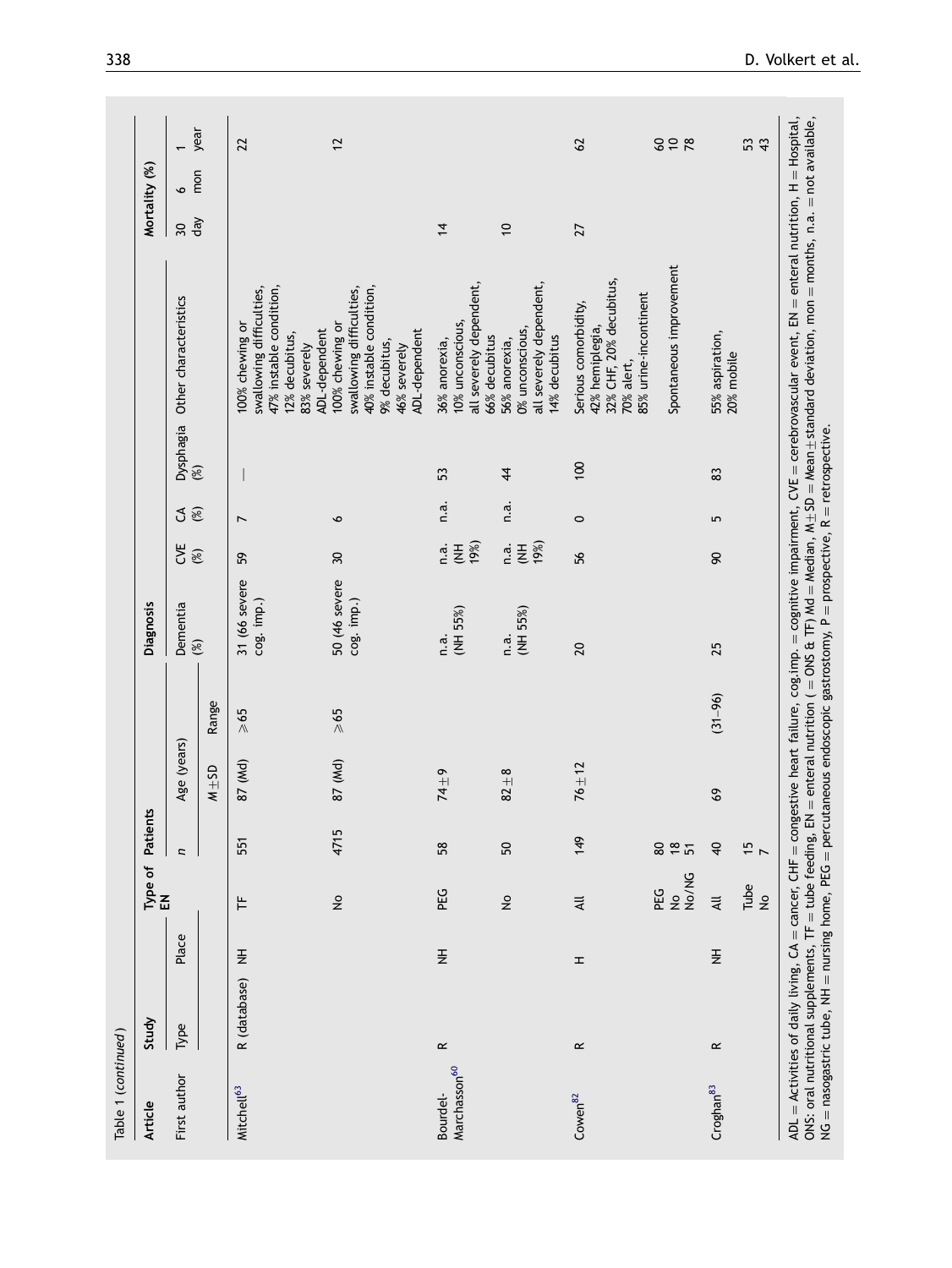<span id="page-9-0"></span>

| Study<br>type<br>Article                                                              | Type of<br>EN      | Patients                 |                                   |                                                  | Diagnosis       |                       |                |                  |                                                                                                                                                                            | Mortality            |                |                   |                         |
|---------------------------------------------------------------------------------------|--------------------|--------------------------|-----------------------------------|--------------------------------------------------|-----------------|-----------------------|----------------|------------------|----------------------------------------------------------------------------------------------------------------------------------------------------------------------------|----------------------|----------------|-------------------|-------------------------|
| First author                                                                          |                    | $\overline{\phantom{a}}$ | Age (yr)<br>$M \pm SD$            | (Range)                                          | Dementia<br>(%) | <b>CVE</b>            | 38             | Dysphagia<br>(%) | Other characteristics                                                                                                                                                      | $30 \text{ day}$ (%) | $3$ mon<br>(%) | $6$ mon<br>$(\%)$ | 1 year<br>$\mathcal{E}$ |
| Nursing home residents<br>Golden <sup>32</sup>                                        | PEG                | 102                      | $9 + 6$                           | $(71 - 104)$                                     | 89 severe       | $\overline{c}$        | $\circ$        | 100              | low intake, 75% compl.<br>Persistent dysphagia,<br>no terminal stage,<br>stable condition,<br>ADL-dependent,                                                               |                      | 12             | 24                | 38                      |
| $\propto \propto$<br>Abuksis <sup>57</sup><br>Kaw <sup>36</sup>                       | <b>PEG</b>         | 47                       | $\frac{84 \pm 11}{74}$            | $(44-100)$<br>$(19-96)$<br>$70% > 70$            | 87<br>52        | 49                    | $\sim$ $\sim$  |                  | 94% desoriented, 96% bedridden<br>dependent, only 4% could<br>themselves, poor general<br>decide in favour of PEG<br>48% completely ADL-<br>LE at least 1 mon<br>condition | 4R                   |                |                   | 50                      |
| Geriatric patients (all $>$ 65 yr or mean age $>$ 65 yr)<br>Lindemann <sup>85</sup> P |                    |                          |                                   | (265)                                            | 100             | $\circ$               | $\circ$        | $\overline{1}$   | 84% low intake (53% chron,<br>31% acute),                                                                                                                                  | 25                   |                | 42                |                         |
| $\propto$<br>Sanders <sup>59</sup>                                                    | PEG                | 103                      | 77                                | $\mathbb{L}$                                     | 100             | $\circ$               | $\circ$        | 100              | all severely ADL-dependent<br>6% behavioural disorder                                                                                                                      | 54                   | 78             | ౚ                 | $\mathsf{S}^0$          |
| $\simeq$<br>$\mathtt{a}$<br>Dwolatzky <sup>86</sup><br>Abuksis <sup>57</sup>          | <b>ARG</b><br>Reg  | 282                      | $85 + 6$<br>$82 + 9$<br>$80 + 16$ | $(26 - 103)$<br>$(265)$ $(28)$                   | <b>282</b>      | 538                   | 320            | 2877             | 63% refusal to eat<br>72% refusal to eat<br>79% bedridden,<br>$(BI 0-5 P)$                                                                                                 |                      |                |                   | 45                      |
| $\simeq$<br>Paillaud <sup>35</sup>                                                    | PEG                | $\overline{73}$          | $83 + 9$                          | (265)                                            | 45              |                       | 4              | $\overline{4}$   | 49% anorexia, 30% infection<br>44% reduced mobility,<br>11% unconscious                                                                                                    | $\overline{32}$      |                | 52                | ွ                       |
| $\simeq$<br>$\text{Fay}^{27}$                                                         | PEG                | $80\,$                   | 70.2                              | $\vert$                                          | 32              | 52                    | 23             | $\mathcal{R}$    | 31% decubitus,<br>91% in need of assistance in<br>ADL, 76% faecal-,<br>44% decubitus                                                                                       | 17                   |                | 55                | $\overline{70}$         |
|                                                                                       | $\tilde{z}$        | 29                       | 69.8                              | $\mid$                                           | $\tilde{1}$     | $\frac{4}{5}$         | 28             | 4                | 86% in need of assistance in<br>90% urine-incontinent<br>ADL, 66% faecal-,<br>21% decubitus,                                                                               | 28                   |                | 45                | $\overline{70}$         |
| $\mathtt{a}$<br>Callahan <sup>24</sup>                                                | PEG                | $\mathsf{g}$             | 79 <sup>±9</sup>                  | $(60 - 98)$                                      | 35              | $\frac{4}{5}$         | $\tilde{1}$    |                  | disorder, severe physical and<br>35% neuro-degenerative<br>82% urine-incontinent                                                                                           | $\overline{2}$       |                |                   | 50                      |
| $\mathtt{a}$<br>Ciccon <sup>25</sup>                                                  | $\frac{c}{2}$      | $\overline{70}$          | 82                                | $(65 - 95)$                                      | 34              |                       |                | A                | 3% oesophagus-obstruction,<br>mental impairment<br>50% refusal to eat                                                                                                      | 5                    |                | 4                 |                         |
| $\propto$ $\triangle$<br>Quill <sup>87</sup><br>Abitbol <sup>26</sup>                 | <b>NG/G</b><br>PEG | 55                       | $\frac{5}{9}$ $\frac{2}{1}$       | $(>70)$<br>50% > 85                              | $\frac{2}{3}$   | $\frac{1}{4}$         | $\frac{27}{2}$ | $\overline{r}$   | 54% decubitus, 49% pulmonary<br>multiple & advanced disease<br>31% MN without dys,<br>25% refusal to eat<br>69% incompetent                                                | 25                   |                |                   |                         |
| $\propto$<br>Bussone <sup>88</sup>                                                    | PEG                | 155                      | 84                                | $(70 - 98)$                                      | 24              |                       | $\sim$         |                  | 38% depression<br>35% neurol<br>infection                                                                                                                                  | $\frac{6}{5}$        |                |                   |                         |
| $\alpha \stackrel{\sim}{\approx} \sim \alpha$<br>Bussone <sup>89</sup>                | 8888<br>8888       | 5758                     | និង<br>និង                        | $(70-98)$<br>$(65-94)$<br>$(53-99)$<br>$(68-99)$ | 22              | 36                    | 471            | $\Box$           | 72% neurol, multimorbid<br>12% MN<br>38% depression                                                                                                                        | <b>1388</b>          |                |                   |                         |
| Markgraf <sup>90</sup><br>Raha <sup>91</sup><br>Finucane <sup>92</sup>                |                    |                          |                                   |                                                  |                 | $\overline{\omega}$ 3 |                | 88               |                                                                                                                                                                            |                      | 39             |                   |                         |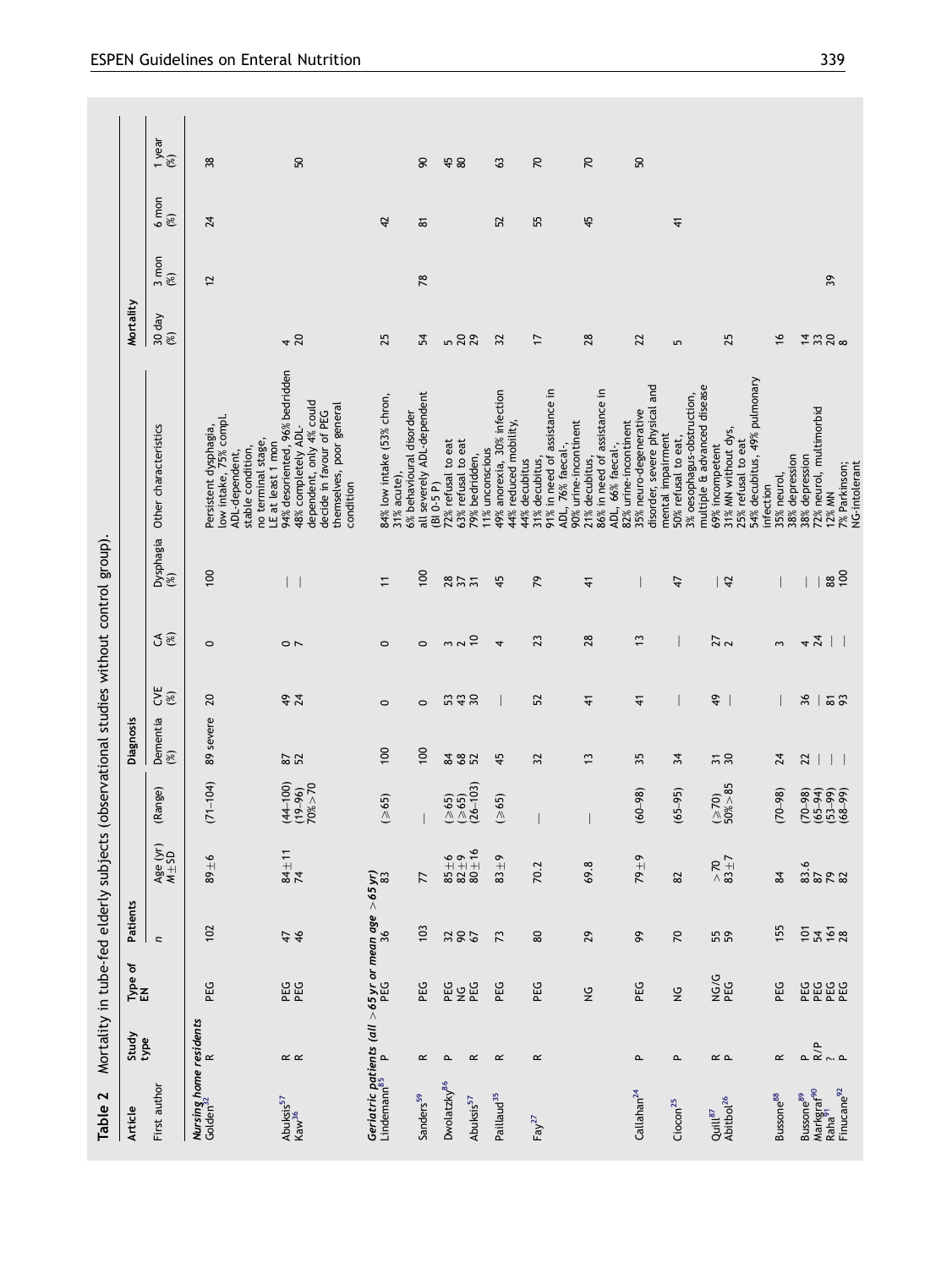|                                                                                              | Study<br>type                           | ৳<br>。<br>온모                                                                                  | Patients                    |                                                                |                                                                                                                                                                                                                                                                                              | Diagnosis           |                                           |                                  |                            |                                                                                                                                                                                               | Mortality                          |                 |                |               |
|----------------------------------------------------------------------------------------------|-----------------------------------------|-----------------------------------------------------------------------------------------------|-----------------------------|----------------------------------------------------------------|----------------------------------------------------------------------------------------------------------------------------------------------------------------------------------------------------------------------------------------------------------------------------------------------|---------------------|-------------------------------------------|----------------------------------|----------------------------|-----------------------------------------------------------------------------------------------------------------------------------------------------------------------------------------------|------------------------------------|-----------------|----------------|---------------|
| First author                                                                                 |                                         |                                                                                               | $\overline{\phantom{a}}$    | Age $(yr)$<br>$M \pm SD$                                       | (Range)                                                                                                                                                                                                                                                                                      | Dementia<br>$(\%)$  | <b>SAD</b><br>$(\%)$                      | (38)                             | Dysphagia<br>$\mathcal{E}$ | Other characteristics                                                                                                                                                                         | 30 day<br>$(\%)$                   | $3$ mon<br>(%)  | $6$ mon<br>(%) | 1 year<br>(%) |
| Wanklyn <sup>94</sup><br>Wijdicks <sup>95</sup><br>James <sup>93</sup>                       | $\propto \propto \propto$               | <b>2222</b>                                                                                   | $126$<br>$57$<br>$33$       | 80 (Md)<br>74<br>74 (Md)                                       | $-98$<br>$-94$<br>$\overline{39}$<br><b>535</b>                                                                                                                                                                                                                                              | advanced<br>$\circ$ | 688                                       | $\circ$                          | 100                        | 63% hemiplegia, 21% aphasia,<br>35% reduced consciousness<br>no terminal stages;<br>aspiration risk<br>92% hemiplegia                                                                         | $\frac{14}{(2 \text{ wks})}$<br>23 | 38              | $\frac{4}{5}$  | 53            |
| Friedenberg <sup>97</sup>                                                                    | $\propto \Delta$                        | Mixed cohorts with high percentage of elderly<br>Clarkston $\stackrel{\text{66}}{ }$ R<br>PEG | 64                          | 71.4<br>76                                                     | $-99$<br>$(65 - 97)$<br>$\mathfrak{B}$                                                                                                                                                                                                                                                       |                     |                                           | 24                               |                            | 80% severe neurol. dysfunction,<br>severe cognitive impairment<br>38% respiratory problems,<br>67% neurol, 9% MN                                                                              | 26                                 | $\frac{8}{4}$   |                |               |
| Larson <sup>100</sup><br>Horton <sup>98</sup><br>Kohli <sup>99</sup>                         | $\alpha \propto \alpha$                 | <b>2222</b>                                                                                   | 224<br>100<br>314           | n.a.<br>75<br>82                                               | $(20-103)$<br>$(47-102)$<br>$(3-92)$<br>$66% > 60$                                                                                                                                                                                                                                           | $\bullet$ $\star$   | $\mathcal{L}$<br>$\overline{\phantom{a}}$ | $\frac{15}{2}$                   | ඝ                          | 13% oropharyngeal<br>75% neurol,<br>48% MN                                                                                                                                                    | $\approx$ $\approx$<br>$\approx$   |                 |                |               |
| Markgraf <sup>103</sup><br>Llaneza <sup>102</sup><br>Light <sup>101</sup>                    | $\propto \propto \propto$               | <b>2222</b>                                                                                   | $\frac{4}{3}$ $\frac{1}{2}$ | $69 + 14$<br>75<br>67                                          | $\begin{array}{l} (18-103)\\ (30-96)\\ (35-98)\\ (35-96)\\ (45-96)\\ (16-96)\\ (16-72)\\ (16-72)\\ (16-72)\\ (16-72)\\ (16-72)\\ (16-72)\\ (16-72)\\ (16-72)\\ (16-72)\\ (16-72)\\ (16-72)\\ (16-72)\\ (16-72)\\ (16-72)\\ (16-72)\\ (16-72)\\ (16-72)\\ (16-72)\\ (16-72)\\ (16-72)\\ (16-$ | $\ddot{ }$          | 50                                        | $\frac{6}{9}$<br>$\overline{39}$ |                            | 59% neurol, polymorbid<br>34% neurol, 18% AP<br>$\mathbf{r}$<br>19% MN;                                                                                                                       | 285                                |                 |                |               |
| Rabeneck <sup>105</sup><br>Nicholson <sup>104</sup>                                          | $\propto \propto$                       | <b>PEG</b>                                                                                    | 168<br>7368                 | 68.1<br>20                                                     |                                                                                                                                                                                                                                                                                              |                     | 38                                        | 50                               | $\frac{8}{2}$              | 15% neurol, 9% obstruction<br>29% neurol                                                                                                                                                      | 9.5                                |                 |                | 59            |
| Sanders <sup>59</sup><br>Skelly <sup>58</sup><br>Rimon <sup>106</sup><br>Sali <sup>107</sup> | $\Delta \propto \propto \Delta$         | <b>22222</b>                                                                                  | 33354                       | 75<br>68.5<br>69 (Md)<br>71.3                                  | $(06-1)$<br>$\overline{c}$                                                                                                                                                                                                                                                                   | 29                  | 5334                                      | 788<br>$\overline{1}$            | $rac{100}{200}$            | miscellaneous diagnoses<br>severe functionally impaired<br>pseudobulbar paralysis<br>23% chron. neurol;<br>82% neurol<br>16%<br>20%                                                           | 19.5<br>188                        | $4\,\mathrm{g}$ | 524            | 3             |
| Stuart <sup>108</sup><br>$\frac{Stuart^{108}}{Tan^{109}}$<br>Taylor <sup>110</sup>           | $\propto$ $\propto$ $\propto$ $\propto$ | ូ ថ្ម<br>ដូ ទូដ ដូ                                                                            | <b>\$242</b>                | 70 (Md)<br>65 (Md)<br>65<br>76.5                               | $(14-94)$<br>(<1-97)                                                                                                                                                                                                                                                                         |                     | $ $ $ $ $\Re$ $\Re$                       | けのもち                             | 100                        | Œ<br>59% neurol, 7% Parkinson<br>25% other CNS-diseases,<br>87% assistance in toilet<br>impaired vigilance<br>(38% Bl 0, Md 1 point)<br>66% neurol, 13% COPD<br>neurol, 7% COPD<br>64%<br>55% | $\frac{5}{4}$<br>$\mathfrak{a}$    |                 |                | 53            |
| Wolfsen <sup>111</sup>                                                                       | R/P                                     | PEG/PEJ                                                                                       | 201                         | $66 + 16$                                                      | (8)<br>$\overline{\mathbb{Q}}$                                                                                                                                                                                                                                                               |                     |                                           | 36                               |                            | 64% benign disease,<br>esp. neurol<br>transfer                                                                                                                                                |                                    |                 | 50             |               |
|                                                                                              |                                         | $\widetilde{\Xi}$                                                                             | 1230<br>2970                |                                                                | $5 - 75$<br>75)<br>65<br>$\overline{\mathbb{V}}$                                                                                                                                                                                                                                             |                     | 100<br>100                                |                                  |                            | 31% house-bound<br>bedridden,<br>41% bedridden,<br>47%                                                                                                                                        |                                    |                 |                | 25<br>36      |
| Schneider <sup>115</sup><br>Sanders <sup>114</sup><br>Howard <sup>113</sup>                  | $\alpha$ $\alpha$ $\alpha$              | 즢없<br>포                                                                                       | 148<br>$587$<br>$587$       | 86 (Md)<br>75 (Md)<br>$\mathbf{8} \mp \mathbf{64}$<br>ं र<br>7 | $-101$<br>$-88$<br>$(26 -$<br>65)<br>9827                                                                                                                                                                                                                                                    | 100<br>$\circ$      | $\frac{5}{2}$                             | $\circ$                          | 100<br>$\frac{2}{9}$       | 3% low intake (as indication),<br>PEG-complications at home<br>neuromuscular dysphagia<br>30% house-bound<br>100% low intake<br>20% ALS                                                       | $\frac{4}{7}$                      |                 | $\overline{1}$ | 80<br>53      |
|                                                                                              |                                         |                                                                                               | 32                          | 65 (Md)<br>75 (Md)                                             | $(40-92)$<br>$(1-94)$                                                                                                                                                                                                                                                                        | $\circ$             | $\circ$                                   | 100<br>$\circ$                   | $\overline{5}$<br>$\circ$  | depression or disease related<br>0% low intake (as indication)<br>100% low intake due to<br>stress                                                                                            | 29                                 |                 |                | 34            |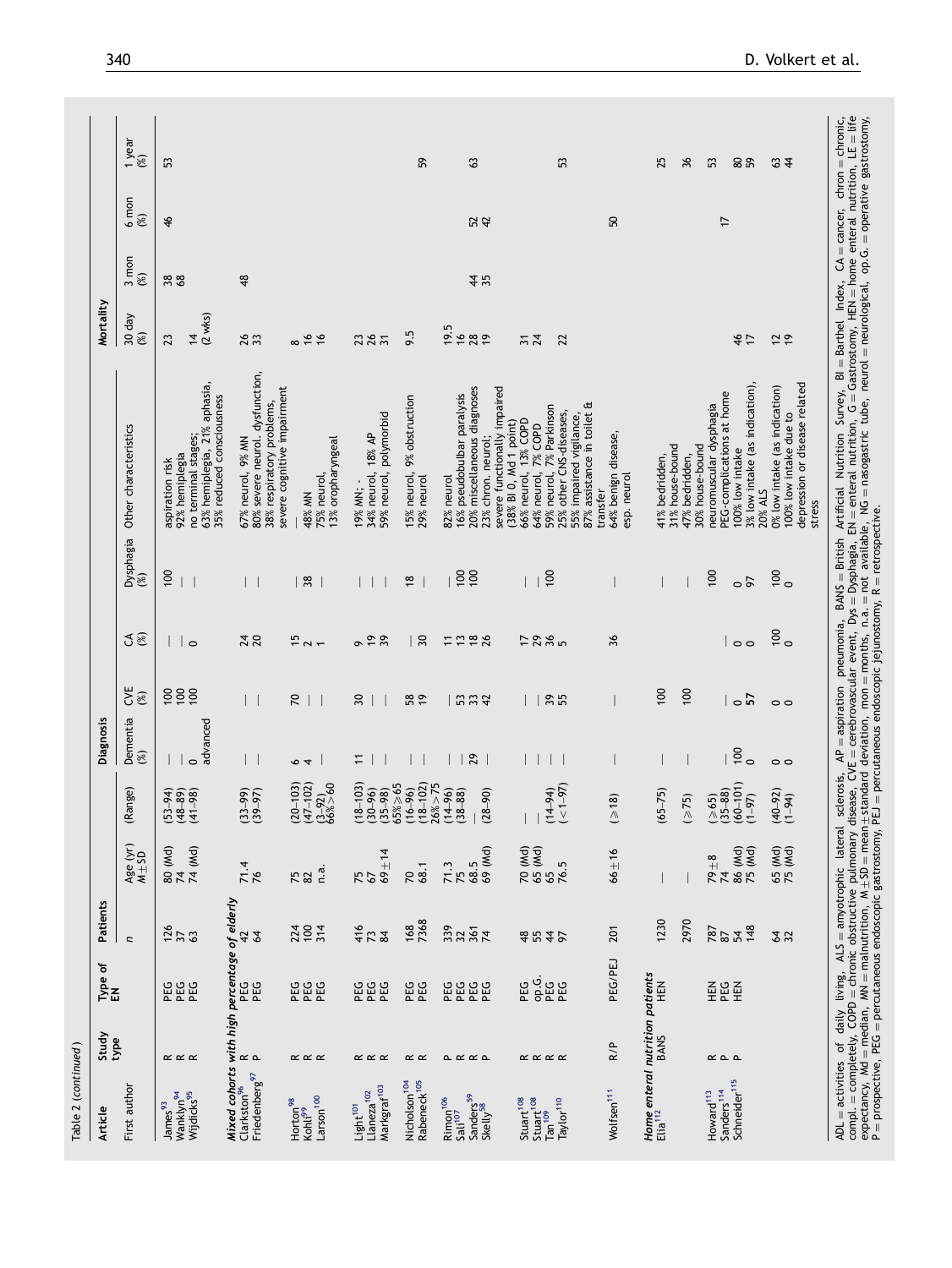group) and 83% and 46%, respectively, were severely dependent in basic ADLs. The mortality rate after one year was comparably low in both groups (22% and 12%, respectively). Bourdel-Marchasson et al. $^{60}$  $^{60}$  $^{60}$  (III) reported in a mixed population of 108 severely dependent nursing home residents a mortality rate of 14% in the PEG group vs. 10% in the group without nutritional support. Gastrointestinal and pulmonary complications were also not significantly different. The prevalence of dementia in the nursing home was reported to be 55% and of stroke 19%. Specific prevalence data for the study group, however, are not given.

Two trials in dysphagic patients reach different conclusions. Croghan et al. $83$  report no difference in mortality between 15 tube-fed and seven orally fed nursing home residents suffering from aspiration, who underwent videofluoroscopic swallowing evaluation mainly because of stroke. Cowen et al.<sup>[82](#page-28-0)</sup> (III) recruited 149 severely ill hospital patients with dysphagia and compared the mortality of three subgroups after one year: Death had occurred in 60% of 80 patients who had received a PEG, in 10% of 18 patients who did not receive a PEG because their clinical situation had improved in hospital, and in 78% of 51 patients who did not receive a PEG for other reasons (28 had refused EN, 12 had died before PEG placement, one patient was transferred to another hospital and 10 patients were fed via a NGT).

The study by Cowen et al. $82$  is an example of the difficulty of all non-randomised controlled studies, i.e. there is a lack of comparability between the intervention and control group. The enterally fed patients from almost all studies described above are probably not comparable with the patients in the control group. The only exception is the study from Rudberg et al. $^{61}$  $^{61}$  $^{61}$  In the studies from Meier et al. $81$  and Murphy and Lipman<sup>[84](#page-28-0)</sup> the groups are not properly described. In the non-randomised studies, the enterally fed patients obviously differed from those patients who did not receive EN—for a variety of reasons. The decision not to use EN is probably linked to the status of the patients in some respects. Moreover, the heterogeneity of geriatric patient populations provides a multitude of factors which may influence outcome, e.g. main diagnosis, comorbidity, nutritional status and general condition, mood, various functional parameters including cognition, vigilance, self-care ability, mobility and continence which are present at the same time in different combinations and to a varying extent.

Observational studies reporting mortality of enterally fed elderly subjects focus on mortality after 30 days or after 1 year [\(Table 2](#page-9-0)). However, comparisons between studies are generally difficult due to the heterogeneous populations involved that are often not properly characterised. In most of the studies, between 10% and 30% of the participants died after 30 days. Lower mortality rates are reported by Abuksis et  $al.^{57}$  $al.^{57}$  $al.^{57}$  and Dwolatzky et al.<sup>[86](#page-28-0)</sup> mainly in the demented elderly, by Finucane et al. $^{92}$  $^{92}$  $^{92}$  and Horton et al.<sup>[98](#page-28-0)</sup> in geriatric patients with predominantly cerebrovascular events, and by Ciocon et al. $^{25}$  $^{25}$  $^{25}$  in a mixed population of elderly patients. Extremely high 30 day mortality rates of 46% and 54% are described by Schneider et al.<sup>[115](#page-28-0)</sup> and Sanders et al.<sup>[59](#page-27-0)</sup> in the demented elderly. One year after initiation of EN, mortality rates between 15% and 90% are reported ([Table 2\)](#page-9-0). The highest as well as the lowest mortality rate is reported in demented patients<sup>[59,62](#page-27-0)</sup> (Compare 2.7).

Mitchell et al. who performed a meta-analysis of seven controlled studies on mortality with or without PEG, draw the conclusion that the impact of TF on survival ''is not known because the level of evidence is limited".<sup>[116](#page-28-0)</sup> Further studies are needed in groups in whom nutrition may further reasonably be expected to influence mortality.

#### 2. EN in specific diagnostic groups

2.1. Is EN indicated in patients with undernutrition?

Undernutrition and risk of undernutrition represent essential and independent indications for EN in geriatric patients. ONS is recommended in order to increase energy, protein and micronutrient intake, maintain or improve nutritional status, and improve survival in patients who are undernourished or at risk of undernutrition (A). ONS and/or TF are recommended early in patients at nutritional risk (e.g. insufficient nutritional intake, unintended weight loss  $>5%$ in 3 months or  $>10\%$  in 6 months, BMI $<$ 20 kg/  $m<sup>2</sup>$ ) (B).

Comment: Undernutrition in geriatric patients is associated with poor outcome. Essential signs of undernutrition in the elderly are unintended weight  $loss > 5%$  in 3 months or  $> 10%$  in 6 months as well as a BMI below  $20 \text{ kg/m}^2$ . Risk of undernutrition is indicated by loss of appetite, reduced oral intake and stress (physical as well as psychological).

In a Cochrane analysis of 49 studies including 4790 randomised elderly patients with manifest undernutrition or risk of undernutrition, positive effects of ONS have been shown: there is increase in energy and nutrient intake, maintenance or improvement of nutritional status and reduction of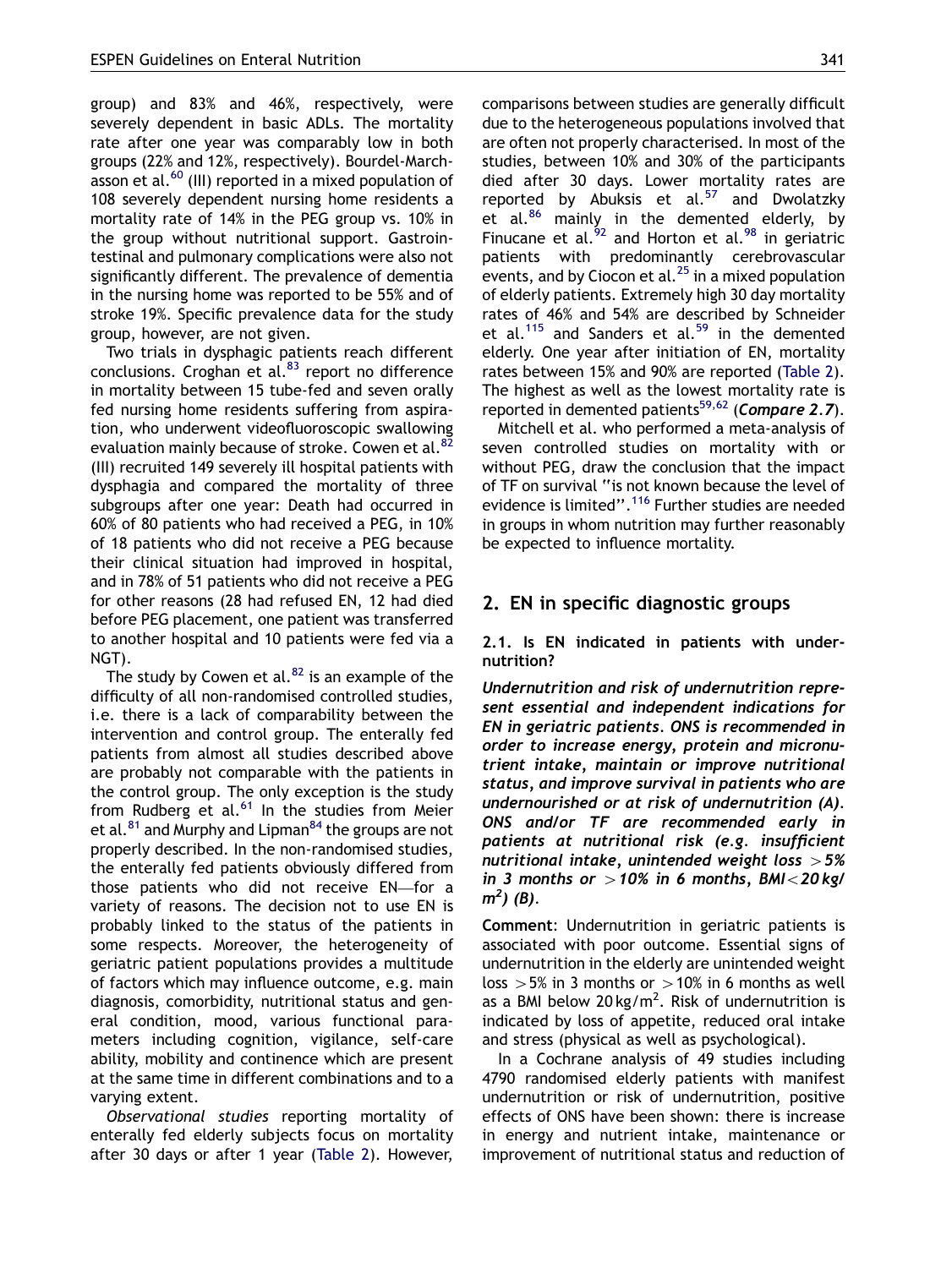mortality risk<sup>[1](#page-25-0)</sup> (Ia) (Compare 1.1, 1.2 and 1.6). ONS are, therefore, clearly recommended (A). Effects on functionality and quality of life are, however, uncertain (Compare 1.3 and 1.5).

The effects of TF in undernourished elderly patients are unclear due to limited data. Very often TF is not initiated until advanced undernutrition has developed, which is a clear impediment to the success of nutritional therapy (Compare 1.2). Results from several studies however, indicate maintenance or improvement of nutritional parameters in undernourished elderly patients after  $TF^{24-26}$  $TF^{24-26}$  $TF^{24-26}$  (III). Effects on functional status and quality of life are uncertain (Compare 1.3 and 1.5).

It is highly recommended to initiate nutritional support, not only in manifest undernutrition, but as soon as there are indications of nutritional risk, and as long as physical activity is possible, EN together with rehabilitative exercise—can help to maintain muscle mass (C). Early routine nutritional screening is mandatory. Several tools (e.g. ESPEN guidelines,  $117$  MNA $118$ ) are available for this purpose.

#### 2.2. Is EN indicated in frail elderly?

#### In frail elderly, ONS are recommended in order to improve or maintain nutritional status (A).

Frail elderly may benefit from TF as long as their general condition is stable (not in terminal phases of illness). TF is therefore recommended early in case of nutritional risk (B), where normal food intake is insufficient.

Comment: Frail elderly are limited in their ADL due to physical, mental, psychological and/or social impairments a well as recurrent disease. They suffer from multiple pathology which seriously impairs their independence. Therefore they are in particular need of help and care and are vulnerable to complications. An inadequate intake of fluids and nutrients is a common problem in these subjects. Frail elderly therefore are at high risk of undernutrition and its serious consequences. Experience has shown that the ability to eat sufficient amounts orally is inversely associated with the extent of frailty. Decreasing oral intake may therefore be an indication of the progress or severity of disease or frailty.

ONS lead to a significant increase in energy and nutrient intake as well as to a stabilisation or improvement of nutritional status in mixed samples of multimorbid elderly with acute and/or chronic diseases, at home as well as in nursing homes and hospitals ([Table 3](#page-13-0)). Effects on functional status and quality of life are uncertain due to limited data.

Effects on length of hospital stay and mortality have been investigated only occasionally. Potter et al.<sup>[127](#page-29-0)</sup> found a reduced length of hospital stay only in a subgroup of patients with adequate initial nutritional status. Data on mortality are contro-versial in frail elderly.<sup>[8,127](#page-26-0)</sup>

Clinical experience shows that frail elderly, at nutritional risk, may benefit from TF as long as their general condition is stable. Observational studies indicate a relatively good prognosis in tube-fed frail elderly nursing home residents with good health status $^{32,57}$  $^{32,57}$  $^{32,57}$  (III) [\(Table 2](#page-9-0)). Although data are scarce, it is recommended that nutritional support be initiated early, as soon as there are indications of nutritional risk and as long as physical activity is possible since EN—together with rehabilitative exercise—can help to maintain muscle mass (C). Nutritional screening has to be implemented as a matter of routine for early detection of risk of undernutrition. Several tools (e.g. ESPEN guidelines,  $117$  MNA $118$ ) are available for this purpose.

TF is not recommended in frail elderly who have progressed to an irreversible final stage, e.g. with extreme frailty and advanced disease (irreversibly dependent in ADL, immobile, unable to communicate, as well as high risk of death) (IV).

#### 2.3. Is EN indicated in geriatric patients with neurological dysphagia?

In geriatric patients with severe neurological dysphagia, EN is recommended in order to ensure energy and nutrient supply and, thus, to maintain or improve nutritional status (A). For long-term nutritional support PEG should be preferred to NGT, since it is associated with less treatment failures, better nutritional status (A), and it may also be more convenient for the patient. In patients with severe neurological dysphagia TF has to be initiated as soon as possible (C). EN should accompany intensive swallowing therapy until safe and sufficient oral intake from a normal diet is possible (C).

Comment: In neurological dysphagia, nutritional therapy depends on the type and extent of the swallowing disorder. Nutritional therapy may range from normal food, to mushy meals (modified consistency), thickened liquids of different consistencies or total EN delivered via NGT or PEG. Nutritional therapy and swallowing therapy have to be closely coordinated. Typical complications of neurological dysphagia are aspiration with bronchopulmonary infections $136-139$  $136-139$  and undernutrition, causing extended length of hospital stay and recurrent hospitalisations.139–[141](#page-29-0) Mortality due to dysphagia is significantly enhanced.<sup>[139](#page-29-0)</sup> Patients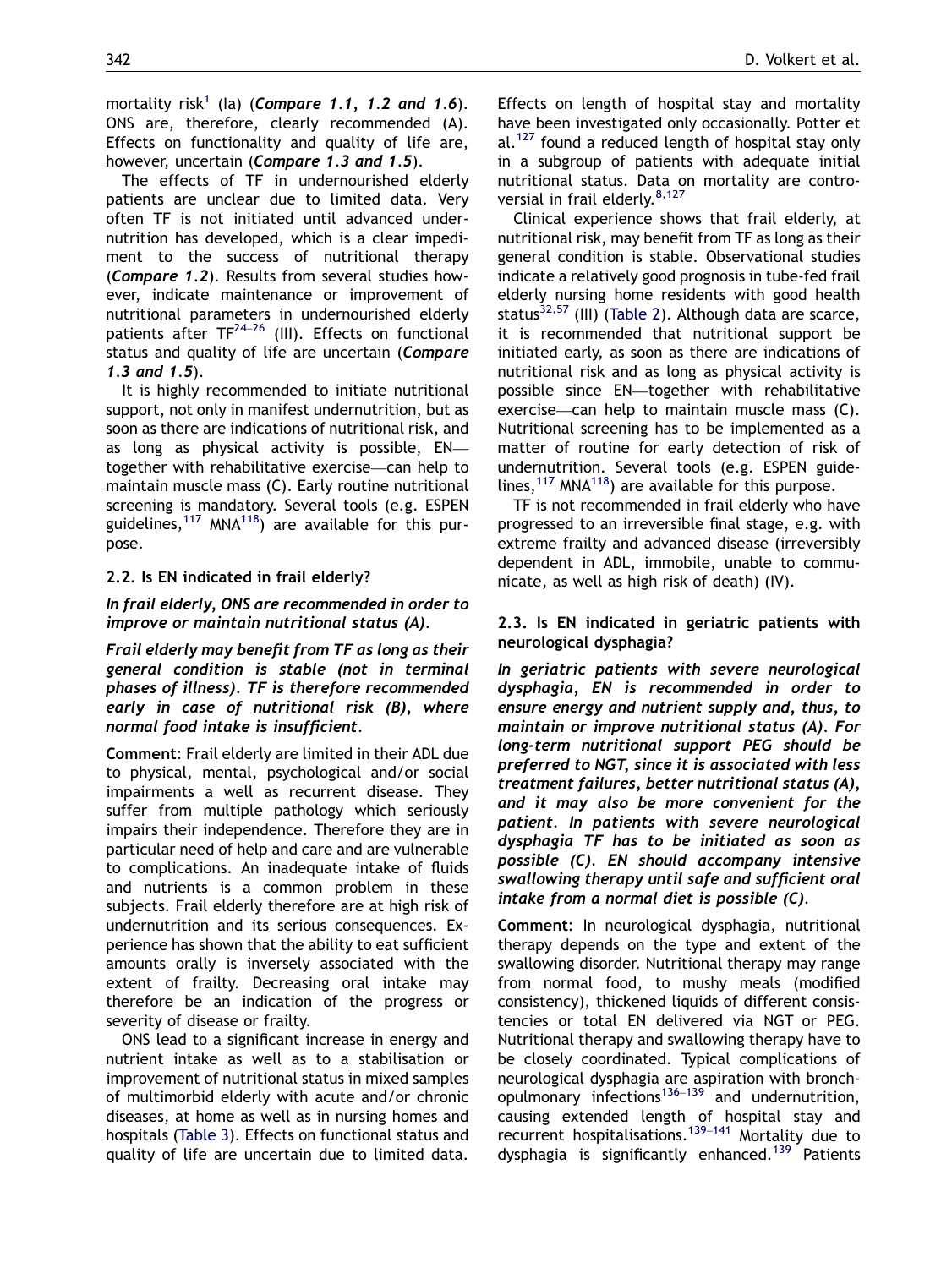<span id="page-13-0"></span>

| S<br><b>Table</b>           |               |                          | Oral supplementation in mixed cohorts of frail elderly. |                                |                 |                    |                  |                  |                     |               |                                                                      |                                                                    |                                                |
|-----------------------------|---------------|--------------------------|---------------------------------------------------------|--------------------------------|-----------------|--------------------|------------------|------------------|---------------------|---------------|----------------------------------------------------------------------|--------------------------------------------------------------------|------------------------------------------------|
| <b>Article</b>              | Study<br>type | Patients                 |                                                         |                                |                 | Supplements        |                  |                  | Results             |               |                                                                      |                                                                    |                                                |
| First author                |               | $\overline{\phantom{a}}$ |                                                         | Nutritional<br>status          | Place           | Energy<br>(kcal/d) | Protein<br>(g/d) | Duration         | Intake              |               | Nutritional status                                                   | Functional                                                         | Quality<br>of life                             |
|                             |               |                          | Age $(yr)$<br>$M \pm SD$<br>$(range)$                   |                                |                 |                    |                  |                  | ш                   | Prot          |                                                                      | status                                                             |                                                |
| Chandra <sup>119</sup>      | RCT           | 50                       | $(70 - 84)$                                             | $\lessgtr$                     | At home         | Individ.           | n.a.             | 4 wks            | n.a.                | n.a.          | immune response+<br>Alb, $PA +$<br>Weight+<br>TSF+                   | n.a.                                                               | n.a.                                           |
| Gray-Donald <sup>7</sup>    | RCT           | 50                       | $78$<br>(>60)                                           | BMI 19 ± 3                     | At home         | 500-700            | $17 - 26$        | $12 \text{ wks}$ | $\widehat{+}$       | n.a.          | $skinfolds =$<br>AMC, $CC =$<br>Weight+                              | Hand grip =<br>falls+                                              | subjective<br>$health =$<br>$being =$<br>Well- |
| Payette <sup>3</sup>        | RCT           | 83                       | $80 + 7$<br>( $>65$ )                                   | BMI 20 ± 3                     | At home         | 500-700            | $17 - 26$        | 16 wks           | $\ddot{}$           | $\widehat{+}$ | $skinfolds =$<br>AMC, $CC =$<br>Weight+                              | days in bed+<br>$=$ qing pue-<br>$m$ obility =                     | functioning"+<br>"Emotional<br>role            |
| Volkert <sup>2</sup>        | RCT           | $\frac{4}{6}$            | 85<br>(75–98)                                           | MN<br>$30M$<br>$19 + 2$        | At home         | 250                | 15.0             | $6$ mon          | n.a.                | n.a.          | Weight =                                                             | ADL+(in compliant<br>(dnougqns                                     | n.a.                                           |
| Woo <sup>46</sup>           | RCT           | $\overline{8}$           | $73$<br>( $>65$ )                                       | BMI 20 ±5                      | At home         | 500                | 17.0             | $1$ mon          | $\ddot{}$           | $\pmb{+}$     | Weight+(m)<br>fat mass +<br>$FFM+(m)$                                | $mental function =$<br>appetite =<br>activity+<br>$sleep+$<br>ADL+ | n.a.                                           |
| Wouters <sup>22</sup>       | RCT           | $68$                     | $82$<br>( $\geq 65$ )                                   | BMI 24 ±2                      | Nursing<br>home | 250                | 8.8              | $6$ mon          | $\ddot{}$           | $\ddot{}$     | $FFM, FM, CC =$<br>Alb, $PA =$<br>weight +                           | Hand $grip =$<br>$m$ obility =<br>$s$ leep+<br>$ADL =$             | $\label{eq:1} \quad \text{  }$                 |
| Wouters <sup>120</sup>      | RCT           | 55                       | (29<)<br>$\mathbf{S}^2$                                 | BMI 24 ± 2                     | Nursing<br>home | 250                | 8.8              | $6$ mon          | n.a.                | n.a.          | Vit. C, E, Cysteine+<br>Antiox. capacity+                            | n.a.                                                               | n.a.                                           |
| Banerjee <sup>121,122</sup> | RCT           | $\mathbb{S}^3$           | $(60 - 98)$<br>$\overline{\bf 8}$                       | n.a.                           | Nursing<br>home | 265                | 18.6             | $14$ wks         | $\,$ $\,$ $\,$      | $\ddot{}$     | % T-Lymphocytes $=$<br>Complement $C3 =$<br>Alb, Trf, $PA =$<br>TSF+ | Skin problems+                                                     | n.a.                                           |
| Beck <sup>123</sup>         | RCT           | $\frac{6}{5}$            | 85<br>(65–96)                                           | MNA 17-23,5 home<br>BMI 20 (M) | Nursing         | 380                | 5.0              | $2$ mon          | $\,$ $\,$ $\,$ $\,$ | n.a.          | $weight =$                                                           | n.a.                                                               | n.a.                                           |
| $EK^{124}$                  | RCT           | 482                      | 80                                                      | 28.5% MN                       | Nursing<br>home | 400                | 16.0             | 26 wks           | n.a.                | n.a.          | Skin test+                                                           | n.a.                                                               | n.a.                                           |
| Fiatarone <sup>20</sup>     | RCT           | 50                       | $1 + 88$<br>( $5 - 70$ )                                | BMI<br>25.5 (M)                | Nursing<br>home | 360                | 15.0             | 10 wks           | $\lvert \rvert$     | n.a.          | Alb, Fe, $HDL =$<br>Vit. D, E, Folate =<br>$FFM = FM (+)$<br>Weight+ | $mental function =$<br>depression =<br>$ADL =$                     | n.a.                                           |
| Hankey <sup>125</sup>       | RCT           | $\overline{4}$           | $\begin{array}{c} 81 \pm 2 \\ (\geq 75) \end{array}$    | 45 kg, Alb<br>33 g/L<br>weight | Nursing<br>home | 680                | n.a.             | 8 wks            | $\ddot{}$           | n.a.          | $+$ Albumin $=$<br>weight $(+)$<br>TSF, AMC                          | n.a.                                                               | n.a.                                           |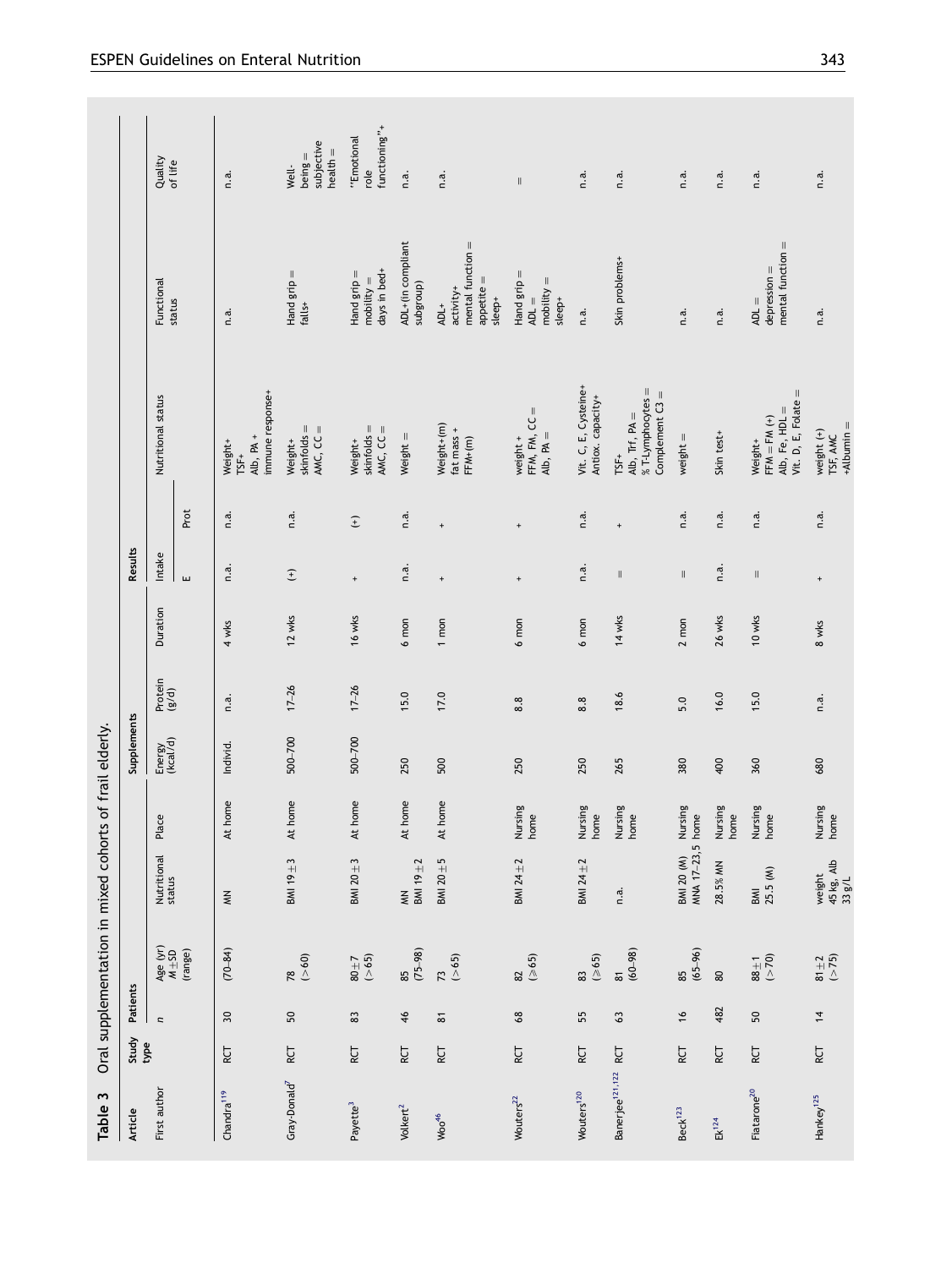| Table 3 (continued)       |               |          |                        |                                             |                 |                                                |                  |                          |                 |           |                                                                                               |                                                                      |                    |
|---------------------------|---------------|----------|------------------------|---------------------------------------------|-----------------|------------------------------------------------|------------------|--------------------------|-----------------|-----------|-----------------------------------------------------------------------------------------------|----------------------------------------------------------------------|--------------------|
| Article                   | Study<br>type | Patients |                        |                                             |                 | Supplements                                    |                  |                          | Results         |           |                                                                                               |                                                                      |                    |
| First author              |               | n        | Age (yr)<br>$M \pm SD$ | Nutritional<br>status                       | Place           | Energy<br>(kcal/d)                             | Protein<br>(g/d) | Duration                 | Intake          |           | Nutritional status                                                                            | Functional<br>status                                                 | Quality<br>of life |
|                           |               |          | (range)                |                                             |                 |                                                |                  |                          | ш               | Prot      |                                                                                               |                                                                      |                    |
| Larson <sup>8</sup>       | RCT           | 435      | $\pmb{\mathbb{S}}$     | 29% MN                                      | Nursing<br>home | 400                                            | 16.0             | 26 wks                   | n.a.            | n.a.      |                                                                                               | n.a.                                                                 | n.a.               |
| Lauque <sup>53</sup>      | RCT           | 35       | $85$<br>(>65)          | $\frac{BM}{22 \pm 1}$<br>MNA<br>$17 - 23.5$ | Nursing<br>home | $300 - 500$                                    | $20 - 30$        | 60 days                  | $\pm$           | $\ddot{}$ | Weight+                                                                                       | Hand grip =<br>MNA+                                                  | n.a.               |
| Unosson <sup>43</sup>     | RCT           | 430      | $\pmb{\otimes}$        | 26% MN                                      | Nursing<br>home | 400                                            | 16.0             | 26 wks                   | $n \cdot a$     | n.a.      | n.a.                                                                                          | Activity+, mobility =<br>general well-being =<br>$mental function =$ | n.a.               |
| Hübsch <sup>19</sup>      | RCT           | 72       | 86<br>(75–99)          | $\lessgtr$                                  | Hospital        | 500                                            | 30.0             | 3 wks                    | $\ddot{}$       | $\pmb{+}$ | Alb, Trf, $RBP =$<br>$FFM = BCM+$<br>Vit. B1, C+<br>$Weight =$                                | ADL (+)                                                              | n.a.               |
| McEvoy <sup>126</sup>     | RCT           | 51       | n.a.                   | $\sum_{i=1}^{n}$                            | Hospital        | 644                                            | 36.4             | 4 wks                    | n.a.            | n.a.      | Weight+<br>$AMC =$<br>$TSF+$ ,<br>$\mathsf{Alb} =$                                            | n.a.                                                                 | n.a.               |
| Potter $127$              | RCT           | 381      | 83 (Md)<br>(61–99)     | Non-obese                                   | hospital        | 540                                            | 22.5             | (Md 17 days)<br>Hospital | $\ddot{}$       | n.a.      | Weight+<br>AMC (+)                                                                            | ADL+(MN)                                                             | n.a.               |
| $B$ unker $128$           | NRT           | $58\,$   | $\frac{80}{(70-85)}$   | BMI<br>24.4 (M);<br>19% < 20                | At home         | patients<br>weight<br>200 (in<br>under-<br>300 | 20.0             | $12$ wks                 | n.a.            | n.a.      | lymphocyte-populations =<br>Alb, $PA =$ , $RBP+Fe$ , $Zn$ , $Se+$<br>skin test (+)            | n.a.                                                                 | n.a.               |
| Cederholm <sup>55</sup>   | <b>NRT</b>    | 23       | $74 \pm 1$             | MN<br>BMI 17 (M)                            | At home         | 400                                            | 40.0             | $3$ mon                  | n.a.            | n.a.      | Alb, Orosomucoid =<br>skin test+<br>Weight+<br>AMC+<br>TSF,                                   | peak flow $=$<br>Hand grip+                                          | n.a.               |
| $805^{18}$                | NRT           | 23       | 79<br>(69-90)          | $\frac{1}{2}$ $\frac{1}{2}$ $\frac{1}{2}$   | Hospital        | 400                                            | 30.0             | 10 days                  | $\ddot{}$       | $\ddot{}$ | Complement $C3 =$<br>mmunglobulin =<br>Alb, Trf, $PA =$<br>$CRP, IGF-I =$<br>Weight+<br>FFM + | Hand grip (+)                                                        | n.a.               |
| Bourdel-M. <sup>129</sup> | <b>Tah</b>    | 672      | $(3)$<br>( $>65$ )     | Alb $32 + 5$                                | Hospital        | 400                                            | 30.0             | 15 days                  | $^{\mathrm{+}}$ | $\ddot{}$ | n.a.                                                                                          | Decubitus (+)                                                        | n.a.               |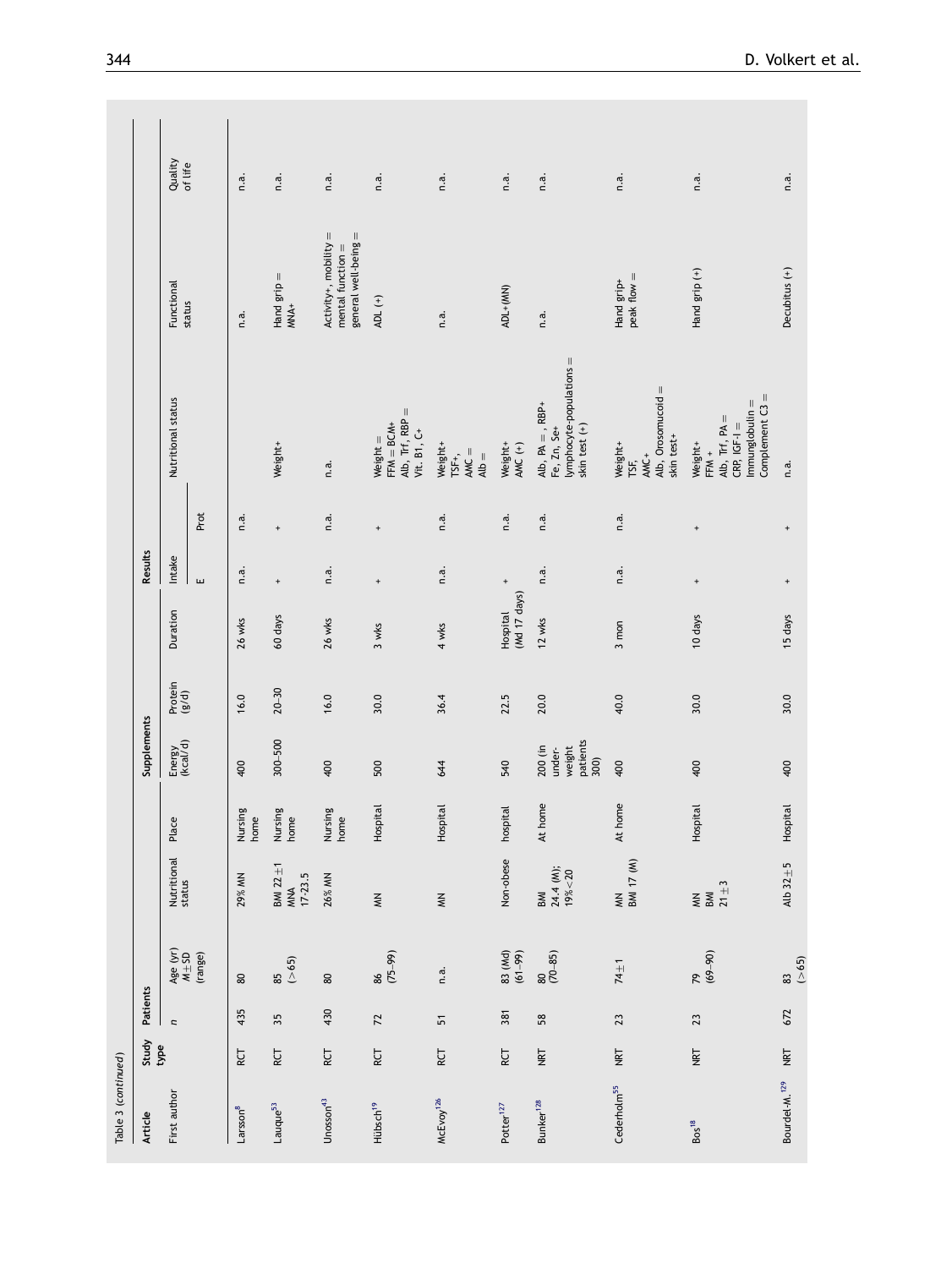| n.a.                                                                                      | being+<br>Well-                                                           | n.a.                                                                                     | n.a.                                    | n.a.                                          | n.a.                                         | n.a.                                 | n.a.                                                 |                                                                                                                                                                                                                                                                                                                                                                                                                                                                                                                                                                                                                             |
|-------------------------------------------------------------------------------------------|---------------------------------------------------------------------------|------------------------------------------------------------------------------------------|-----------------------------------------|-----------------------------------------------|----------------------------------------------|--------------------------------------|------------------------------------------------------|-----------------------------------------------------------------------------------------------------------------------------------------------------------------------------------------------------------------------------------------------------------------------------------------------------------------------------------------------------------------------------------------------------------------------------------------------------------------------------------------------------------------------------------------------------------------------------------------------------------------------------|
| n.a.                                                                                      | $\label{eq:1} \prod_{i=1}^n \alpha_i \prod_{i=1}^n \alpha_i$<br>Hand grip | n.a.                                                                                     | n.a.                                    | Decubitus+                                    | Hand grip+                                   | n.a.                                 | $mental function =$<br>dark adaption =<br>Hand grip+ |                                                                                                                                                                                                                                                                                                                                                                                                                                                                                                                                                                                                                             |
| Alb, PA, Trf, RBP+<br>populations+<br>ymphocyte<br>skin test+<br>$=$ erritin $=$<br>$2n+$ | Alb (+), RBP,<br>lymphocyte<br>count+<br>$\frac{1}{2}$                    | lymphocyte count =<br>Alb, TIBC, Vit. +<br>$Hb$ , metals $=$<br>skin test $=$<br>Weight+ | Vit. A, C, B1, B2+<br>Alb, Hb, Ht, Fe = | Fe, $TBC$ , $Tf =$<br>Alb, Hb, Ht+<br>Weight+ | $muscle mass =$<br>Weight+<br>$\overline{4}$ | n.a.                                 | Vit. C, D, B1<br>$\frac{1}{2}$                       | = iron, FFM = fat free mass, FM = fat mass, Hb = hemoglobin, Ht = hematocrit, n.a. = not available, M = Mean, (m) = male<br>arm muscle circumference, Antiox. = antioxidative, BCM = body cell mass, BMI = body-mass index $[Kg/m^2]$ , CC = calf<br>participants, Md = median, MN = malnutrition, MNA = Mini Nutritional Assessment, mon = months, NRT = non-randomised trial, PA = prealbumin, Prot = protein, RCT = randomised<br>controlled trial, RBP = Retinol binding protein, Ref. = reference, SD = standard deviation, Se = Selen, TIBC = total iron binding capacity, TSF = Triceps skinfold, Trf = Transferrin, |
| n.a.                                                                                      |                                                                           | $\ddot{}$                                                                                | $\widehat{+}$                           | $\ddot{}$                                     | $\label{eq:1} \ $                            | n.a                                  | n.a.                                                 |                                                                                                                                                                                                                                                                                                                                                                                                                                                                                                                                                                                                                             |
| n.a.                                                                                      | $\ddot{}$                                                                 | $\ddot{}$                                                                                | $\mathbf{f}$                            | $\ddot{}$                                     | $\parallel$                                  | $\ddot{}$                            | n.a.                                                 |                                                                                                                                                                                                                                                                                                                                                                                                                                                                                                                                                                                                                             |
| 8 wks                                                                                     | $12$ wks                                                                  | 16 wks                                                                                   | 30 days                                 | $6$ mon                                       | 4 wks                                        | $13 \pm 6$ days                      | $12$ wks                                             |                                                                                                                                                                                                                                                                                                                                                                                                                                                                                                                                                                                                                             |
| 17.5                                                                                      | КД                                                                        | 39.0                                                                                     | 13,0                                    | n.a.                                          | 30.0                                         | 19.0                                 | 0.6                                                  |                                                                                                                                                                                                                                                                                                                                                                                                                                                                                                                                                                                                                             |
| 500                                                                                       | 500                                                                       | 1050                                                                                     | 355                                     | n.a.                                          | 400                                          | 600                                  | 204                                                  |                                                                                                                                                                                                                                                                                                                                                                                                                                                                                                                                                                                                                             |
| At home                                                                                   | At home                                                                   | At home                                                                                  | Nursing<br>home                         | Nursing<br>home                               | Hospital                                     | Hospital                             | n.a.                                                 |                                                                                                                                                                                                                                                                                                                                                                                                                                                                                                                                                                                                                             |
| $\lessapprox$                                                                             | ℥                                                                         | "High risk"                                                                              | n.a.                                    | Alb 32 g/L                                    | BMI 18 ± 3<br>℥                              | BMI 24.5+4<br>Alb $36 \pm 6$ g/<br>L | n.a.                                                 | +improvement in supplemented group (SG) compared to control group (CG).<br>(+) trend towards improvement, not significant; = no difference SG-CG.<br>$UCT =$ uncontrolled trial, Vit. = vitamin, wks = weeks, Zn = Zinc.<br>ADL = activities of daily living, $Alb = albumin$ , $AMC =$<br>circumference, CRP = C-reactive protein, E = energy, Fe                                                                                                                                                                                                                                                                          |
| > 60                                                                                      | $79 + 6$<br>( $>60$ )                                                     | 75                                                                                       | 89 (Md)                                 | 5                                             | 87                                           | $83 + 6$                             | $(71 - 84)$                                          |                                                                                                                                                                                                                                                                                                                                                                                                                                                                                                                                                                                                                             |
| $\overline{21}$                                                                           | $\overline{4}$                                                            | 12                                                                                       | $\frac{8}{3}$                           | $\frac{1}{2}$                                 | $\overline{a}$                               | 50                                   | $\overline{c}$                                       |                                                                                                                                                                                                                                                                                                                                                                                                                                                                                                                                                                                                                             |
| ish                                                                                       |                                                                           | İ                                                                                        | ğ                                       | İ                                             | İ                                            | İS                                   | ξ                                                    |                                                                                                                                                                                                                                                                                                                                                                                                                                                                                                                                                                                                                             |
| Chandra <sup>130</sup>                                                                    | Gray-Donald <sup>131</sup> UCT                                            | Lipschitz <sup>132</sup>                                                                 | Harrill <sup>133</sup>                  | Welch <sup>134</sup>                          | Bourdel-M. <sup>23</sup>                     | Joosten <sup>135</sup>               | Katakity <sup>56</sup>                               |                                                                                                                                                                                                                                                                                                                                                                                                                                                                                                                                                                                                                             |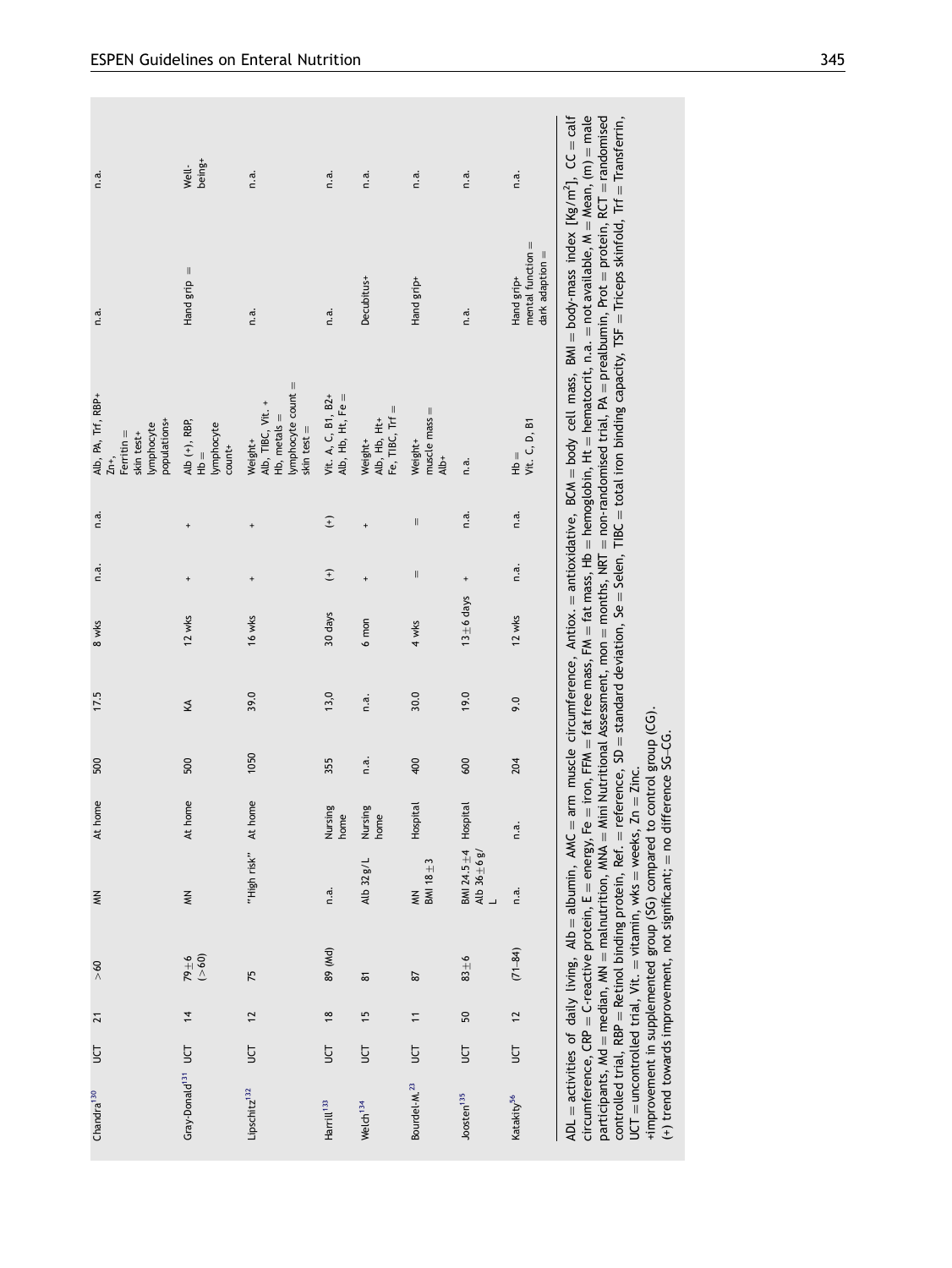with acute stroke and dysphagia often already exhibit a poor nutritional status on hospital admission, which negatively impacts on outcome and costs: length of hospital stay is extended, rehabi-litation is delayed and survival is reduced.<sup>[141](#page-29-0)-143</sup> These results are confirmed by the current international FOOD study.[144](#page-29-0)

Controlled trials studying the effects of EN after dysphagic stroke are not available, since control groups without nutritional support would be unethical. It is common sense, however, that energy and nutrient supply has to be ensured in these patients in order to maintain nutritional status and to avoid the development of undernutrition. Due to the strong physiological plausibility based on the fact that patients with severe neurological dysphygia are not able to sustain their life without nutritional support, this recommendation was rated at the highest level.

Nutritional status: In a Cochrane analysis of interventions for dysphagia in acute stroke EN delivered via PEG was associated with a greater improvement of nutritional status when compared to EN delivered via NGT.<sup>[145](#page-29-0)</sup> These results are based on a randomised controlled trial conducted by Norton et al.<sup>[11](#page-26-0)</sup> (lb) in 30 patients and on unpublished data from the authors of the Cochrane analysis from 19 further patients. In another randomised controlled trial in 40 patients with neurological dysphagia (mean age 60 years), the group receiving PEG also exhibited weight gain as well as an increase in mean serum albumin and transferrin. Due to a high drop out rate no evaluation was undertaken in the NGT group<sup>[12](#page-26-0)</sup> (lb).

Functional status: Sanders et al.<sup>[64](#page-27-0)</sup> reported an improvement in ADL in 25 stroke patients (mean age 80 years) with EN via PEG (PEG placement on average 14 days after stroke). At the time of PEG placement Barthel index was 0 points (completely dependent) in 84% of patients (mean 0.5 points). After 6 months of EN a mean increase of 4.8 points was observed. Six patients (24%) showed a clear improvement (Barthel index increase from 0.5 to 9 points). In 10 patients (40%), however, no or only a minimal improvement was observed (IIa).

Resuming oral nutrition: Dysphagia may be reversible in stroke patients.<sup>[146](#page-29-0)</sup> In various studies between 4% and 29% of patients resumed full oral nutrition after 4–31 months<sup>[11,92,93,95,112,115](#page-26-0)</sup> (III) ([Table 4\)](#page-17-0). In the British Artificial Nutrition Survey (BANS) no difference between 65- and 75-year old elderly people and younger adults (16–64 years) was found, although resumption of oral nutrition was slightly reduced in the elderly above the age of 75 years<sup>[112](#page-28-0)</sup> [\(Table 4\)](#page-17-0). Schneider et al.<sup>[115](#page-28-0)</sup> report the rate of resuming oral nutrition in different diagnostic groups of tube-fed patients at home. Among 148 neurological patients with dysphagia (mean age 75 years), 24% regained the ability to eat sufficient amounts orally within the study period of  $242 \pm 494$ days.

Mortality: Clear statements about the effect of EN on overall mortality after dysphagic stroke are not possible since the investigated groups are too heterogeneous, and control groups without nutritional support would be unethical (Compare 1.6). In the study of Norton et al.<sup>[11](#page-26-0)</sup> mortality after 6 weeks was significantly lower in the PEG group than in the group fed by NGT (12% vs. 57%), due probably to the lower percentage of the prescribed intake reached in the latter. In the recent multicentre FOOD trial<sup>[147](#page-29-0)</sup> no difference in 6-month mortality was found between 162 dysphagic stroke patients with PEG and 159 patients with NGT. However, these results are of limited value since only those patients were enrolled in whom the responsible clinician was uncertain of the best feeding practice. Furthermore the duration of the intervention is unclear and there was a greater delay to first TF in the PEG group than in the nasogastic group. Because of these methodological problems, results of the FOOD trial have to be interpreted with caution.

Timing of tube placement: In patients with severe neurological dysphagia, TF has to be ensured immediately unless there are compelling reasons against it. Studies investigating the role of early TF after acute cerebrovascular events in agemixed samples have shown that early TF is feasible also in elderly patients<sup>[148,149](#page-29-0)</sup> and has a positive impact on survival<sup>[148](#page-29-0)</sup> and length of hospital stay<sup>[144](#page-29-0)</sup> (III). In a retrospective analysis of stroke patients (19% of patients  $>65$  years) by Nyswonger and Helmchen,<sup>[149](#page-29-0)</sup> the group receiving TF within 72 h after the cerebrovascular event had a reduced hospital stay compared to patients that received TF after 72 h (III). Taylor<sup>[148](#page-29-0)</sup> found that patients, who had spent less than 5 days without nutrient supply, had a lower mortality than patients who had more than 5 days without nutrition. Interestingly, this difference was statistically significant only in patients aged  $>65$  years and was less distinct in younger patients. The authors conclude that older patients react more sensitively to food deprivation than younger patients and that TF should be initiated as early as possible in this group (III).

In the recent multicentre FOOD trial $147$  no difference in outcome was found between dysphagic stroke patients who received EN via a PEG within 7 days of hospital admission and another group in whom TF was avoided for at least 7 days. Again, these results are of limited value because of methodological problems (see above).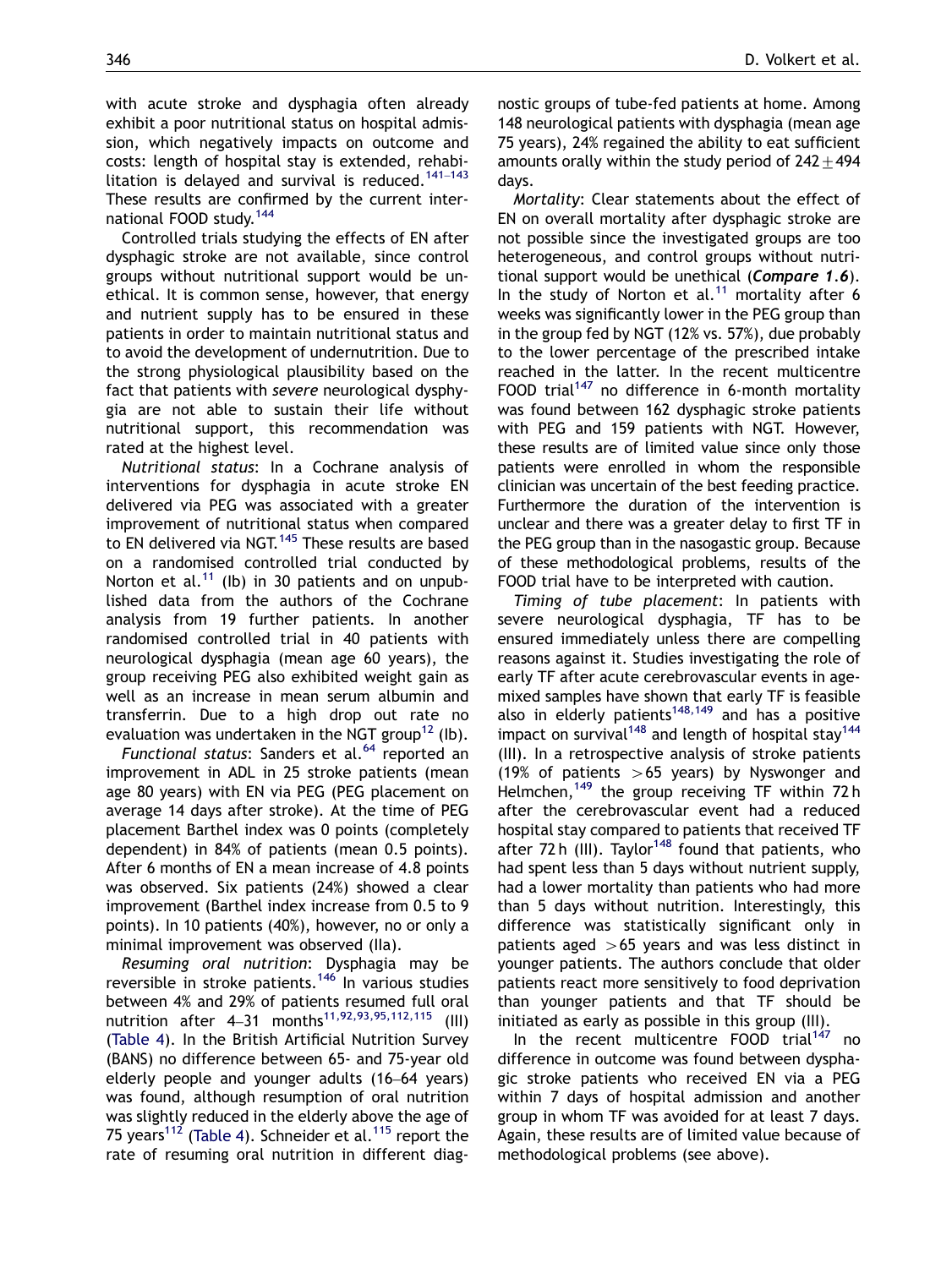<span id="page-17-0"></span>

| Article                                     | Study                               |          | Patients       |                     |                 |                          | Type of EN        | oral nutrition (%)<br>resuming full<br>Proportion | Time period                  |
|---------------------------------------------|-------------------------------------|----------|----------------|---------------------|-----------------|--------------------------|-------------------|---------------------------------------------------|------------------------------|
| First author                                | Type                                | Place    | U              | Age (yr)            |                 | Proportion of<br>elderly |                   |                                                   |                              |
|                                             |                                     |          |                | $M \pm SD$          | (Range)         |                          |                   |                                                   |                              |
| Neurologic dysphagia                        |                                     |          |                |                     |                 |                          |                   |                                                   |                              |
| Finucane <sup>92</sup>                      | ௨                                   | Hospital | 28             | 82                  | $(68 - 39)$     |                          | <b>PEG</b>        | 4%                                                | 6 months                     |
| Elia <sup>112</sup>                         |                                     | At home  | 2970           |                     | (25)            |                          | 즚                 | 10%                                               | 12 months                    |
| Elia <sup>112</sup>                         | <u>പ പ</u>                          | At home  | 1230           |                     | $(65 - 75)$     |                          | 즚                 | 15%                                               | 12 months                    |
| Norton <sup>11</sup>                        |                                     | Hospital | $\frac{1}{2}$  | 76                  |                 |                          | PEG               | 19%                                               | 6 months                     |
| Schneider <sup>115</sup>                    | ᅀᅀᅂ                                 | At home  | 148            |                     | $(1-97)$        |                          | $\underline{\Xi}$ | 24%                                               | 4 months (M)                 |
| Wijdicks <sup>95</sup>                      |                                     |          | $\mathbf{c}$   | 75 (Md)<br>74 (Md)  | $(41 - 98)$     |                          | PEG               | 28%                                               | $2-36$ months                |
|                                             |                                     | Hospital |                |                     |                 |                          |                   |                                                   | (Md 4 months)                |
| James <sup>93</sup>                         | ≃                                   | Hospital | 126            | 80 (Md)             | $(53 - 94)$     |                          | PEG               | 29%                                               | Md 31 months)<br>4-71 months |
| <b>Mixed cohorts</b><br>Quill <sup>87</sup> |                                     |          |                |                     |                 |                          |                   |                                                   |                              |
|                                             |                                     | Hospital | 55             | > 70                | $\geqslant$ 70) | $51\% > 80$ yr           | <u>ي</u>          | 4%                                                |                              |
| Clarkston <sup>96</sup>                     | $\alpha$ $\alpha$ $\alpha$ $\alpha$ | Hospital | $\overline{4}$ | 71.4                | $(33 - 99)$     |                          | <b>PEG</b>        | 7%                                                | 2 months                     |
| Dwolatzky <sup>86</sup>                     |                                     | Hospital | 122            |                     | (59)            |                          | PEG/NG            | 8%                                                | 3 months                     |
| Markgraf <sup>103</sup>                     |                                     | Hospital | $\mathbb{Z}$   | $69 + 14$           | $(35 - 98)$     | $65\% \ge 65$ yr         | <b>PEG</b>        | 12%                                               | 14-229 days                  |
|                                             |                                     |          |                |                     |                 |                          |                   |                                                   | (M 108 days)                 |
| Markgraf <sup>90</sup>                      | R/P                                 | Hospital | Ą              | 22                  | $(65 - 94)$     |                          | <b>PEG</b>        | 13%                                               | 14-229 days                  |
|                                             |                                     |          |                |                     |                 |                          |                   |                                                   | $(M 133$ days)               |
| Bussone <sup>88</sup>                       |                                     | Hospital | 155            | 84                  | $(70 - 98)$     |                          | PEG               | 14%                                               |                              |
| Larson <sup>100</sup>                       |                                     | Hospital |                |                     | $(3 - 92)$      | $66\% > 60$ yr           | PEG               | 14%                                               |                              |
| Skelly <sup>58</sup>                        |                                     | Hospital | 374            | 69 (Md)             | $(28 - 90)$     |                          | PEG               | 15%                                               | 6 months                     |
| Tan <sup>109</sup>                          |                                     | Hospital | $\overline{4}$ | 65                  | $(14 - 94)$     |                          | PEG               | 16%                                               | 1-44 months                  |
| Howard <sup>113</sup>                       | <b>KKAKKK</b>                       | At home  | 887            | $79 + 8$<br>70 (Md) | (≥65)           |                          | 쥬                 | 17%                                               | 12 months                    |
| Nicholson <sup>104</sup>                    |                                     | Hospital | 168            |                     | $(16 - 96)$     |                          | PEG               | 21%<br>21%                                        | 4 months (Md)                |
| Wolfsen <sup>111</sup>                      | R/P                                 | Hospital | $\overline{5}$ | $66 + 16$           |                 |                          | PEG/PEJ           |                                                   | $275 \pm 353$ days           |
|                                             |                                     |          |                |                     |                 |                          |                   |                                                   | (Md 144 days)                |
| Sali <sup>107</sup>                         |                                     | Hospital |                | 75                  | $(38 - 88)$     |                          | PEG               | 22%                                               | $2-8$ months                 |
| Mitchell <sup>63</sup>                      | $\alpha \alpha$                     | At home  | <u>ង ម</u> ួ ខ | 87 (Md)             | $(65 - 107)$    |                          | 片                 |                                                   | 12 months                    |
| Taylor <sup>110</sup>                       |                                     | Hospital |                | 76.5                | $(1 - 97)$      |                          | PEG               | 25%<br>25%                                        | $1$ day $-7$ yr              |
|                                             |                                     |          |                |                     |                 |                          |                   |                                                   | (Md 327 days)                |
| Abitbol <sup>26</sup>                       | പ                                   | Hospital | $\frac{2}{5}$  | $83 + 7$            |                 | $50\% > 85$ yr           | PEG               | 27%                                               | 12 months                    |
| Verhoef <sup>78</sup>                       |                                     | Hospital |                | $66 \pm 18$         | $(17-89)$       |                          | PEG               | 28%                                               | 12 months                    |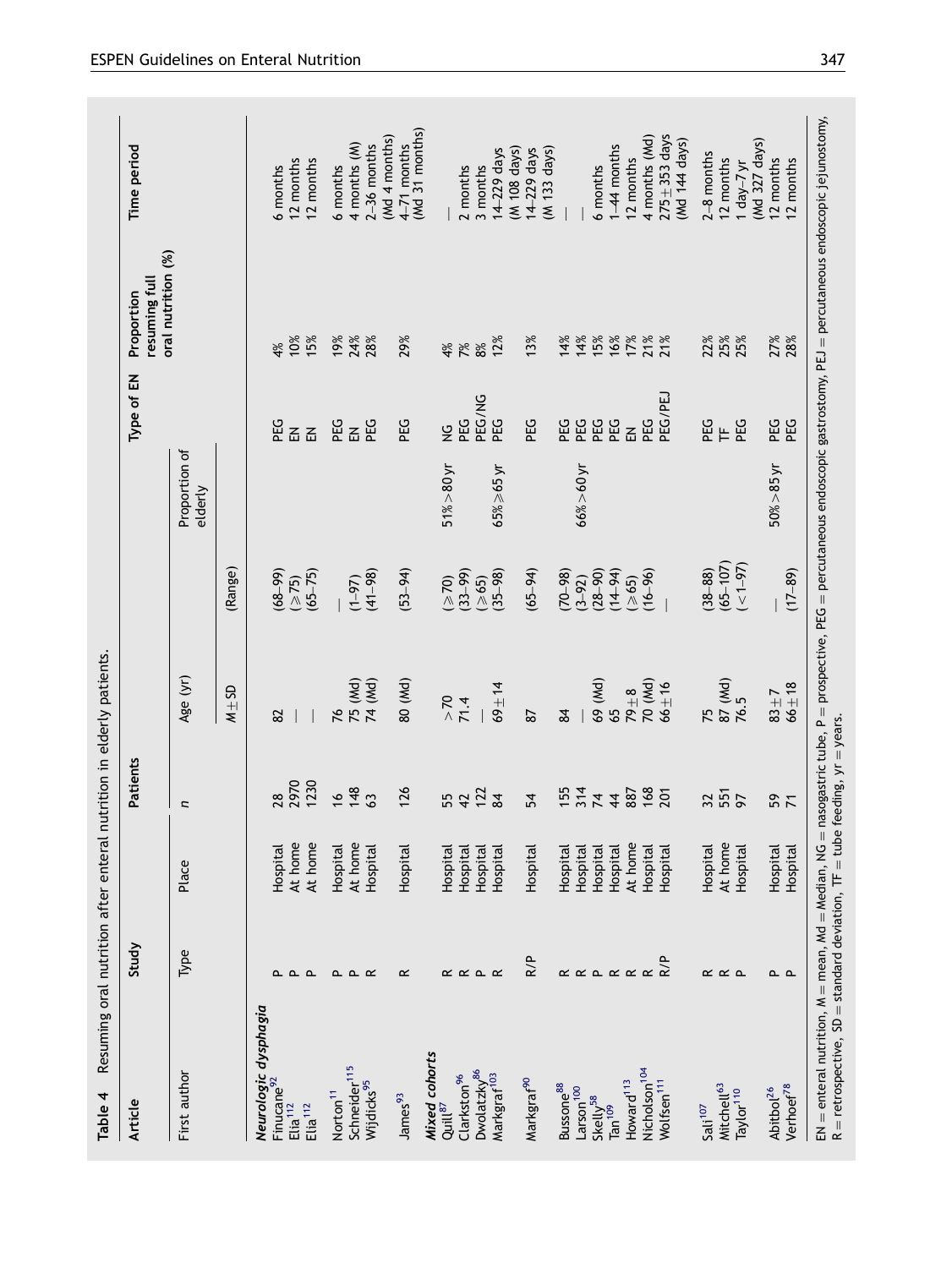<span id="page-18-0"></span>

| Table 5                                                                         | Supplementary overnight tube feeding |                           | in elderly fracture patients.                                                                                                                           |                            |                            |                                 |                                                                                                                                                                                  |  |
|---------------------------------------------------------------------------------|--------------------------------------|---------------------------|---------------------------------------------------------------------------------------------------------------------------------------------------------|----------------------------|----------------------------|---------------------------------|----------------------------------------------------------------------------------------------------------------------------------------------------------------------------------|--|
| Article                                                                         | Patients                             |                           |                                                                                                                                                         | Supplement                 |                            | Results                         |                                                                                                                                                                                  |  |
| First author                                                                    | n                                    | Age <sup>*</sup><br>(yr)  | <b>Diagnosis</b>                                                                                                                                        | protein/day<br>Energy and  | Duration                   | Intake                          | Nutritional status Clinical course                                                                                                                                               |  |
| Bastow <sup>13</sup>                                                            | 53 CG<br>64 SG                       | 80<br>$\overline{\infty}$ | malnutrition<br>Femur neck<br>fracture &                                                                                                                | $+1000$ kcal<br>+28 g prot | Md 26 days<br>$16-39$ days | Food intake $=$<br>Total intake | Mortality (!)<br>$ADL =$<br>LOR $\downarrow$<br>$\overline{1}$ SO<br>Anthropometry 1<br>Proteins 1                                                                               |  |
| Hartgrink <sup>14</sup>                                                         | 67 CG<br>62 SG                       | $83 + 8$<br>$84 + 7$      | Hip fracture & risk of +1500 kcal<br>pressure sores                                                                                                     | +60 g prot                 | 7 and 14 days,<br>resp.    | ↑ Despite low<br>tolerance      | only 40% tolerated<br>Intended to feed: Pressure sores =<br>tube $>1$ wk<br>Alb, TP =<br>Actually fed:<br>Alb $\uparrow$ , TP $\uparrow$                                         |  |
| Sullivan <sup>15</sup>                                                          | 10 CG<br>8 SG                        | $77 \pm 6$<br>75 $\pm 2$  | Hip fracture & good<br>nutritional status                                                                                                               | $+1383$ kcal<br>+86 g prot | 16 $\pm$ 6 days            |                                 | 6-months mortality $\downarrow$<br>$Complications =$<br>$mortality =$<br>In-hospital<br>$ADL =$<br>$\text{LOS} =$<br>$transferrin =$<br>Alb,                                     |  |
| *Mean or mean $\pm$ standard deviation.<br>$TP = total$ protein, $yr = years$ . |                                      |                           | $\uparrow$ increase, $\downarrow$ decrease (or improvement in the supplmented group compared to the control group); = no difference between the groups. |                            |                            |                                 | ADL = activities of daily living, Alb = albumin, CG = control group, LOR = length of rehabilitation, LOS = length of stay, Md = median, prot = protein, SG = Supplemented group, |  |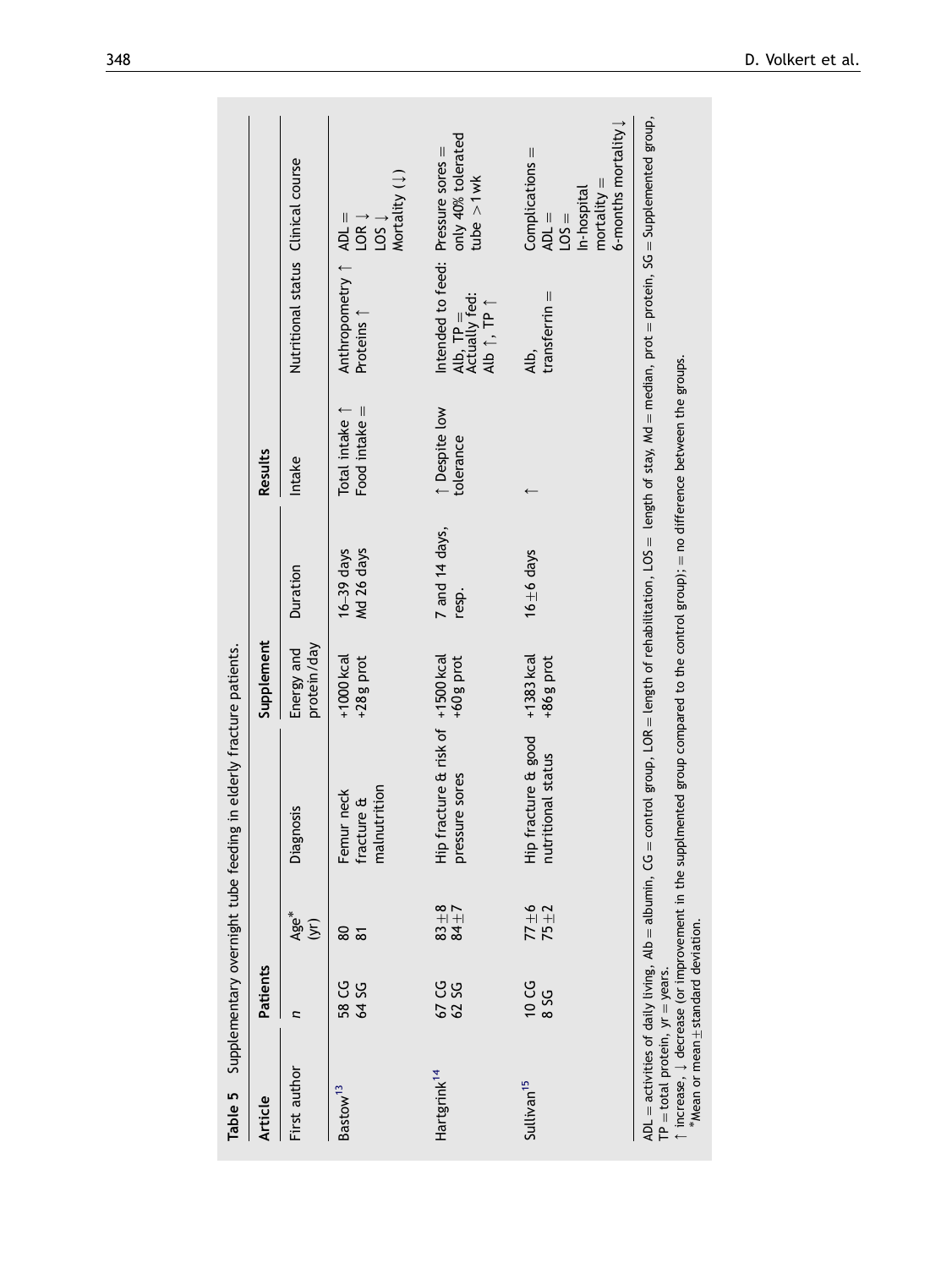In earlier studies, long periods of 44–63 days between the acute event and PEG placement are noticeable.[91,93,107](#page-28-0) Three studies on the natural course of dysphagia after stroke show that spontaneous remission of the swallowing difficulty occurs 7–14 days after the acute event in  $73-86\%$ .  $150-152$  $150-152$ Based on clinical experience, prognosis of dysphagia seems to be better in medial cerebral infarct than in brain stem infarct (IV). If severe dysphagia persists longer than 14 days after the acute event, a PEG should be placed immediately. Controlled trials on the ideal timing and length of TF in neurological dysphagia, that also consider the varying kinds and extents of swallowing disorders, are still not available.

#### 2.4. Is EN indicated after orthopaedic surgery in geriatric patients?

#### ONS are recommended in geriatric patients after hip fracture and orthopaedic surgery in order to reduce complications (A).

Comment: Voluntary oral intake is often insufficient to meet the enhanced requirements of energy, protein and micronutrients after orthopaedic surgery. Rapid deterioration in nutritional status, and impaired recovery and rehabilitation are common.

The results of several randomised studies of EN after hip fracture are summarised in a Cochrane analysis $75$  that includes eight trials testing supplementary overnight TF, five trials with ONS and three studies regarding the effects of supplementary oral protein. The quality of most of the studies and the availability of outcome data were considered poor by the authors of the Cochrane analysis. $75$  In addition, a recent randomised controlled study<sup>[153](#page-29-0)</sup> and two non-randomised trials with ONS are available[.4,6,154](#page-25-0)

Energy and nutrient intake: Administration of ONS leads to a significant increase in energy and nutrient intake. $75$  However, several trials<sup>[71,74,155](#page-27-0)</sup> have shown that the daily requirements for energy and protein are still not met. This may be due to poor compliance of less than 20%, $^7$  $^7$  to intolerance of supplements by some patients,<sup>[155](#page-29-0)</sup> and to requirements being markedly increased.

Supplementary overnight TF enables the administration of larger amounts of enteral formulae,  $13-15$  $13-15$  but is of limited tolerance in practice. In the trial of Hartgrink et al.<sup>[14](#page-26-0)</sup> only 40% tolerated this intervention longer than 1 week and only onequarter for the whole study period of 2 weeks.

Nutritional status: Information about the effects of ONS on nutritional status is sparse and incon-sistent. Delmi et al.<sup>[71](#page-27-0)</sup> observed a larger increase in albumin and transferrin levels in supplemented patients than in the unsupplemented control group (Ib), whereas Lawson et al.<sup>[154](#page-29-0)</sup> and Williams et al.<sup>[6](#page-25-0)</sup> detected no difference with respect to serum albumin (IIa). In the study of Lawson et al.<sup>[154](#page-29-0)</sup> BMI and mid-arm muscle circumference (MAMC) were also unaffected, however transferrin and haemoglobin decreased less than in the unsupplemented group. Williams et al.<sup>[6](#page-25-0)</sup> reported a positive effect on triceps skinfold thickness (TSF) and MAMC in the supplemented group. In contrast Tidermark et al.<sup>[44](#page-26-0)</sup> registered weight loss, and Brown and Seabrock $^{74}$  $^{74}$  $^{74}$ observed decreases in body weight, mid-arm circumference (MAC) and TSF in the supplemented as well as in the control group.

Positive effects of protein supplementation on bone density and parameters of bone metabolism were described by Tkatch et al. $^{72}$  $^{72}$  $^{72}$  and Schürch et al. $^{73}$  $^{73}$  $^{73}$  (lb). A 6-month administration of proteinenriched supplements led to a significant attenuation of loss of bone mineral density when compared to the control group. Even short-term supplementation ( $<$ 40 days) was accompanied by a smaller decrease in proximal femur bone mineral density than in the unsupplemented group. However, other skeletal sites were unaffected. Moreover, protein repletion was shown to be associated with an increase in serum osteocalcin $72$  and insulin-like growth factor-I, $^{73}$  $^{73}$  $^{73}$  both of which are important mediators of bone metabolism.

The effect of supplementary overnight TF on nutritional status of elderly patients with either hip or femoral neck fracture was investigated in three randomised controlled studies<sup>[13](#page-26-0)-15</sup> (la) [\(Table 5\)](#page-18-0). Initial nutritional status as well as results were inconsistent. Clear improvements were reported by Bastow et al. $^{13}$  $^{13}$  $^{13}$  who divided their patients into ''thin'' and ''very thin'' according to anthropometric measurements. In both intervention groups (''thin'' and ''very thin''), anthropometric parameters (body weight, TSF, MAC) and postoperative prealbumin increased during 16–39 days. ''Very thin'' patients had the greatest benefit from the nutritional therapy. No change in serum albumin was observed in the study of Hartgrink et al.<sup>[14](#page-26-0)</sup> in 62 patients intended to receive supplementary TF. An evaluation of the actually tube-fed patients however ( $n = 25$  after 1 week,  $n = 16$  after 2 weeks), revealed increased serum concentrations of albumin and total protein. No effects on plasma proteins were reported in the study of Sullivan et al.<sup>[15](#page-26-0)</sup> who examined patients with a relatively good nutritional status (BMI  $24.1 \text{ kg/m}^2$ , albumin 32 and 35 g/l, respectively), with respect to albumin, transferrin and cholesterol values.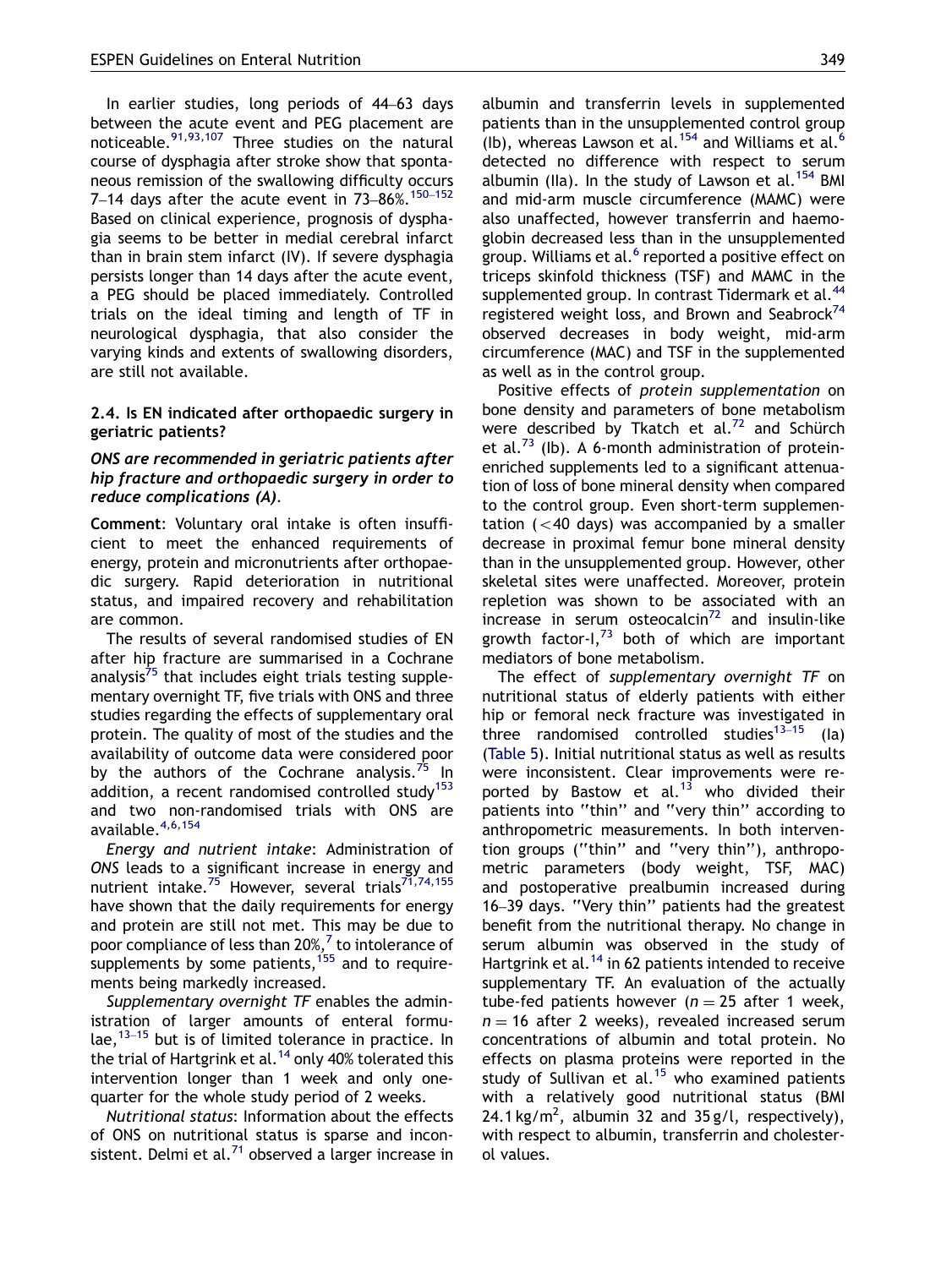Length of hospital stay: Data concerning the length of hospital stay are inconsistent. Delmi et al. $^{71}$  $^{71}$  $^{71}$  found a significantly shorter length of hospital stay (including rehabilitation) in patients receiving ONS (median 24 days) compared to control patients (median 40 days) (Ib). Protein administration in the trials of Tkatch et al.<sup>[72](#page-27-0)</sup> and Schürch et al.<sup>[73](#page-27-0)</sup> was also associated with a significantly reduced length of stay (30 and 21 days, respectively). In five other studies, however, the observed differences were not significant.[44,75](#page-26-0)

A positive impact of supplementary overnight TF on the length of hospital stay of geriatric patients after hip or femur neck fracture cannot be firmly concluded from the data available. $13-15$  $13-15$ 

Functional status: Data regarding functional status are heterogeneous and unsatisfactory. The Cochrane analysis of Avenell and Handoll $^{75}$  refers to four studies investigating this aspect. Only one of them showed positive effects of ONS on ADL-functions after 6 months.<sup>[44](#page-26-0)</sup> The non-randomised trial of Williams et al. $<sup>6</sup>$  $<sup>6</sup>$  $<sup>6</sup>$  showed a trend towards</sup> improved mobility and greater independence at hospital discharge in supplemented patients. Oral supplementation of calcium, protein and vitamins in the study of Espaulella et al. $47$  showed no significant changes in mobilisation, ADL status and use of walking aids when compared to the control group receiving an isocaloric placebo as well.

Bastow et  $aL^{13}$  $aL^{13}$  $aL^{13}$  assessed the time between the patient's operation and the achievement of physiotherapy goals (e.g. recovering independent mobility). Thin patients (according to anthropometric measurements; see above) receiving supplementary overnight TF, achieved independent mobility in 10 days, while thin control patients did so in 12 days. Very thin patients from the intervention group reached this goal after 16 days whereas very thin control patients needed 23 days to regain independent mobility ( $P < 0.05$ ) (IIa). ADL status at discharge, however, was not affected by the intervention.<sup>13</sup>

Postoperative complications and mortality: ONS have a positive impact on the rate of postoperative complications. Thus, Lawson et al.<sup>[154](#page-29-0)</sup> in their recent non-randomised study found a significantly lower rate of complications in post-operatively supplemented orthopaedic patients than in those unsupplemented (IIa). In the study of Tkatch et  $al.^{\prime 2}$  the complication rate in protein supplemented patients was significantly lower during hospital stay, as well as 7 months later, compared to the control group with isocaloric placebo. The pooled analysis of five randomised studies in the metaanalysis of Avenell and Handoll<sup>75</sup> revealed a borderline reduction of the risk of complications in supplemented patients (RR 0.61, 95% CI 0.36–1.03). When risks for mortality and complications were combined in these five studies, the chances of an unfavourable outcome were reduced in supplemented patients (RR 0.52, 95% CI  $0.32 - 0.84$ <sup>[72](#page-27-0)</sup> (la).

If mortality was considered separately in the meta-analysis of five studies with ONS, no reduction in mortality risk was found.<sup>[75](#page-27-0)</sup> The same was true in the study of Espaulella et al. $47$  Combining mortality outcome of all the studies with supplementary overnight TF did not produce a significant risk reduction either (RR 0.99; 95% CI 0.5-1.97).<sup>[75](#page-27-0)</sup> The pooled analysis of studies using ONS or overnight TF in geriatric patients with either hip or femoral neck fracture also did not show a significant reduction of mortality risk in the enterally fed patients when compared to controls (RR 0.94; 95% CI 0.59–1.50).<sup>[75](#page-27-0)</sup>

#### 2.5. Is EN indicated in the perioperative phase of major surgery in geriatric patients?

There is no evidence that nutritional therapy in elderly patients undergoing major surgery (e.g. pancreatic surgery, head and neck surgery) should be different from that in younger patients. We therefore refer to the Guidelines. ''Surgery and transplantation''.

It is generally recognised, however, that elderly are at higher risk of being undernourished than younger patients and restoration of BCM is more difficult. Therefore, preventive nutritional support has to be considered.

#### 2.6. Is EN indicated in elderly patients with depression?

#### EN is recommended in depression in order to overcome the phase of severe anorexia and loss of motivation (C).

Comment: Depression is common in elderly patients, but often not recognised due to the difficulty of discriminating it from other symptoms of old age. Anorexia and refusal to eat are integral symptoms of this disease, and depression is therefore regarded as a major cause of undernutrition in the elderly.<sup>[156](#page-29-0)</sup> Undernutrition may itself contribute to the depressive states often seen in the elderly.<sup>[157](#page-29-0)</sup> Depression can be treated by several methods, especially by drugs, although this may take some time to be effective. Based on positive clinical experience and expert opinion, EN is recommended in the elderly suffering from depression in order to support the patient during the early phase of severe anorexia and loss of motivation, thereby preventing the development of undernutrition with its serious consequences (C).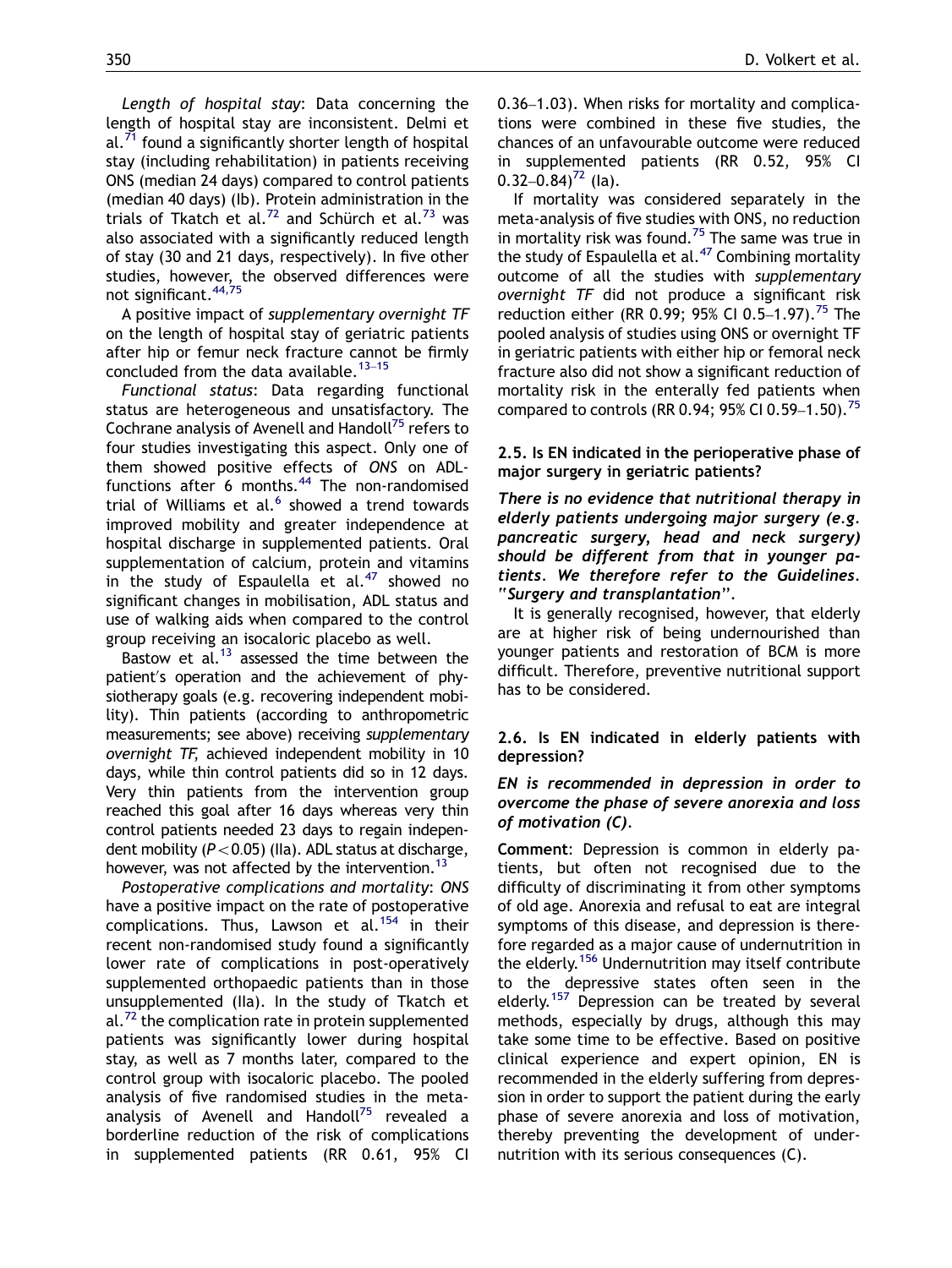<span id="page-21-0"></span>

| First author                     | Study type | Patient       | ņ                           |                                |                          | Aspiration pneumonia (AP)                  |                           |
|----------------------------------|------------|---------------|-----------------------------|--------------------------------|--------------------------|--------------------------------------------|---------------------------|
|                                  |            |               | (years)<br>Age <sup>*</sup> | Diagnoses                      | <b>Before</b>            | After                                      | Time period               |
| Patel <sup>160</sup>             | Δ          | 24            | $\overline{z}$              | CVE, CA, dementia              | 58%                      | 12/14 (86%) (with AP)<br>14/24 (58%) (all) | Until AP or death         |
| Paillaud <sup>35</sup>           | ≃          | 73            | $83 + 9$                    | Mixed                          | 15%                      | 53%                                        | 2, 6, 12 months           |
| Sali <sup>107</sup>              |            | 32            | 75                          | Mixed                          | 9%                       | 3/5 (60%) deaths due to AP                 | $2 - 488$ days<br>30 days |
| Abitbol <sup>26</sup>            |            | 50            | $83 + 7$                    | Nursing home residents         | 49%                      | 51%                                        | 12 months                 |
| Baeten <sup>161</sup>            |            | S.            | 72                          | CA, neurological disease       | $\overline{\phantom{a}}$ | 6%                                         | Hospital stay             |
| Wijdicks <sup>95</sup>           |            |               | $\overline{z}$              | Apoplex                        |                          |                                            | $2-36$ months             |
| Peschl <sup>151</sup>            |            | 33            | 76                          | Cerebral dysfunctions          |                          | 16%<br>18%                                 | 6 months                  |
| Kaw <sup>36</sup>                | œ          | $\frac{4}{6}$ | $\overline{7}$              | Neurological disease, dementia |                          | 22%                                        | 12, 18 months             |
| Stuart <sup>108</sup>            |            | 125           | $\mathcal{R}$               | CA, dementia, cachexia         |                          | 28%                                        | 30 days                   |
| Bourdel-Marchasson <sup>60</sup> | $\propto$  | $\frac{4}{6}$ |                             | Mixed                          |                          | 39%                                        | 14/192 days               |
| Fav <sup>27</sup>                | ≃          | $80\,$        | $6^{+10}_{-8}$              | Apoplex, dementia,             |                          | 6%/32%                                     | 14/141 days               |
|                                  |            | 29            | $\mathcal{R}$               | ទី ភិ<br>Parkinson             |                          | 24%/46%                                    | 6 months                  |
| Golden <sup>32</sup>             | ∝          | <u>501</u>    | $9 + 68$                    | dementia                       |                          | 51%                                        |                           |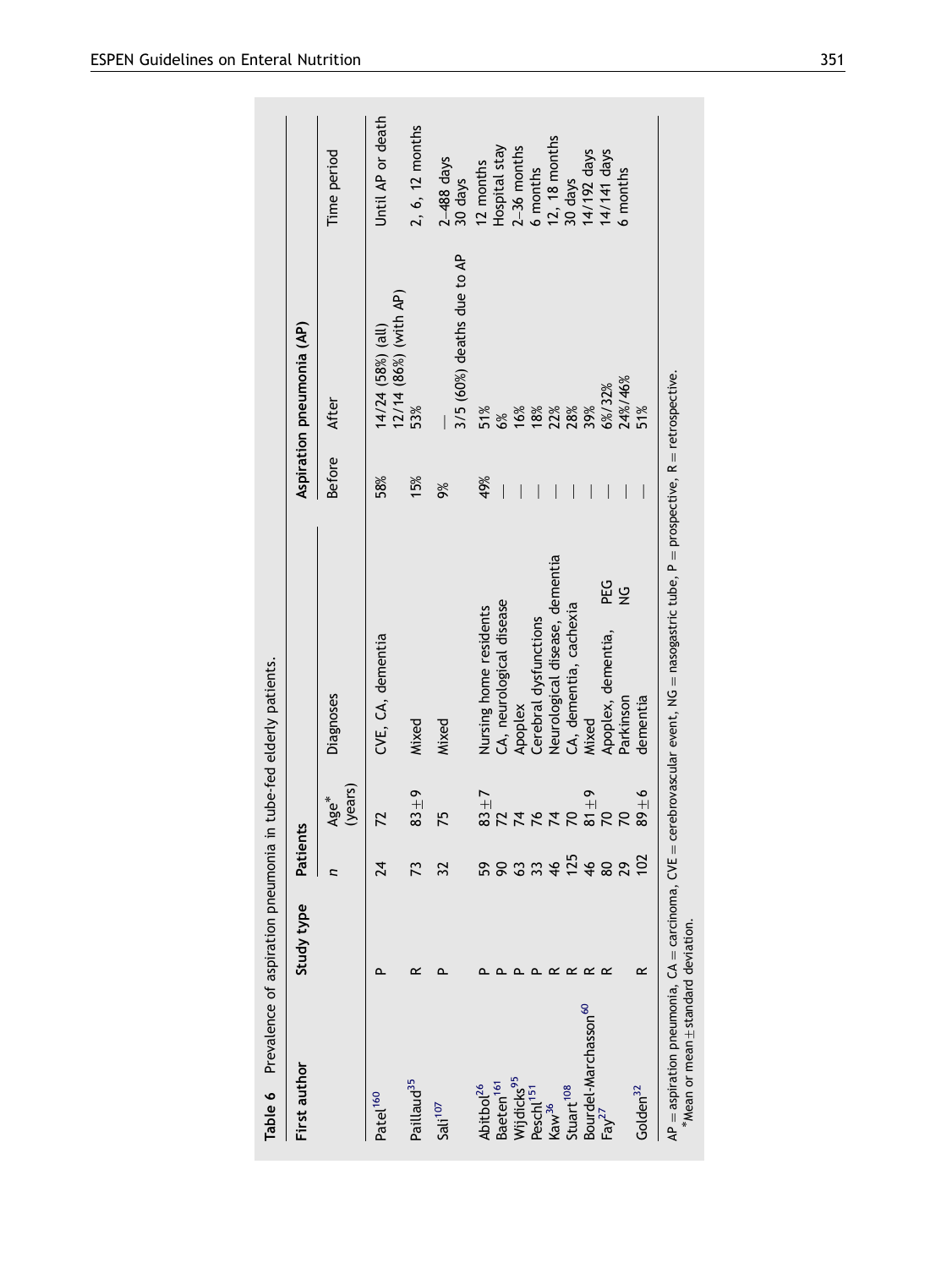#### 2.7. Is EN indicated in dementia?

ONS or TF may lead to an improvement in nutritional status in demented patients. In early and moderate dementia ONS—and occasionally TF—may contribute to ensuring an adequate energy and nutrient supply and to preventing undernutrition from developing; they are therefore recommended (C). In those with terminal dementia, TF is not recommended (C). The decision in each case must be made on an individual basis.

Comment: An indequate intake of energy and nutrients is a common problem in demented patients. Undernutrition may be caused by several factors including anorexia (common cause: polypharmaco-therapy), insufficient oral intake (forgetting to eat), depression, apraxia of eating or, less often, enhanced energy requirement due to hyperactivity (constant pacing).<sup>[158](#page-29-0)</sup> In advanced stages of dementia, dysphagia may develop and might be an indication for EN in a few cases.

Some studies with ONS have shown improvements in body weight  $\text{(lb)}^{49,159}$  $\text{(lb)}^{49,159}$  $\text{(lb)}^{49,159}$   $\text{(lla)}^{50}$  $\text{(lla)}^{50}$  $\text{(lla)}^{50}$ . In tube-fed demented elderly patients, two studies reported weight gain<sup>31,32</sup> (III), but two others reported no change  $(III)^{24}$  $(III)^{24}$  $(III)^{24}$  (IIb)<sup>86</sup>. Available trials regarding the effects of ONS  $(lb)^{49}$  $(lb)^{49}$  $(lb)^{49}$   $(lla)^{50}$  $(lla)^{50}$  $(lla)^{50}$  or TF<sup>[24,33,36](#page-26-0)</sup> on functional status, report no improvement (Compare 1.5). In terms of survival most studies show no benefit.[33,81,84,94](#page-26-0) On the other hand, Rudberg et al.<sup>[61](#page-27-0)</sup> described lower mortality, compared to controls, at 30 days and 1 year in enterally fed patients with severe cognitive impairment (IIb). Very low mortality rates have been reported in PEG-fed demented nursing home residents.[32,57,62](#page-26-0) On the other hand, in one retrospective study comparing mortality rates in different diagnostic groups, outcome was worst among the demented $59$  (III).

In conclusion, tube-fed demented patients vary considerably with respect to their prognosis. Outcome and also the success of nutritional therapy in demented patients are strongly influenced by the severity of disease, the kind and extent of comorbidities and by their general condition. It is therefore recommended that adequate and high quality nutrition is ensured, especially in the early and middle stages of dementia, in order to prevent undernutrition developing and to help maintain a stable general condition (C).

TF may be useful in some demented patients. The following aspects have to be considered in decision-making:

 presumed or previously expressed wishes of the patient with respect to TF;

- severity of the disease;
- the individual prognosis and life expectancy of the demented patient;
- the anticipated quality of life of the patient with or without TF;
- the anticipated complications and impairments due to TF;
- $\bullet$  the mobility of the patient.

The decision for or against TF has always to be made individually and together with relatives and care givers, legal custodian, family doctor and therapists, and in case of doubt, with legal advice.

For patients with terminal dementia (irreversible, immobile, unable to communicate, completely dependent, lack of physical resources) TF is not recommended (C).

#### 2.8. Is EN indicated in geriatric patients with cancer?

In principal, nutritional therapy in geriatric patients with cancer does not differ from younger cancer patients (see Guidelines on ''Nonsurgical oncology'').

Comment: It is generally recognised, however, that elderly are at higher risk of being undernourished than younger patients and restoration of BCM is more difficult. Therefore, preventive nutritional support has to be considered.

2.9. In patients with dysphagia does TF prevent aspiration pneumonia by improving functional status?

#### Due to the heterogeneity of the studies, and lack of data on prevalence before the TF, firm conclusions can not be drawn.

Comment: Dysphagia may enhance aspiration from pharyngeal contents, but, on the other hand, TF may enhance reflux and aspiration of gastric contents. Several studies have reported the prevalence of aspiration pneumonia in tube-fed elderly patients [\(Table 6](#page-21-0)). Due to the heterogeneity of patient groups and lack of data on the prevalence of aspiration before TF, it is difficult to draw any firm conclusion whether bypassing dysphagia, using a NG tube or PEG helps to reduce the incidence of pneumonia. It certainly has the potential to increase reflux and aspiration. Data about the incidence of aspiration pneumonia during nutritional support via PEG compared to NGT are controversial.<sup>[12,27,86,161](#page-26-0)</sup> It is also not proven that surgical or endoscopic jejunostomy prevents this complication.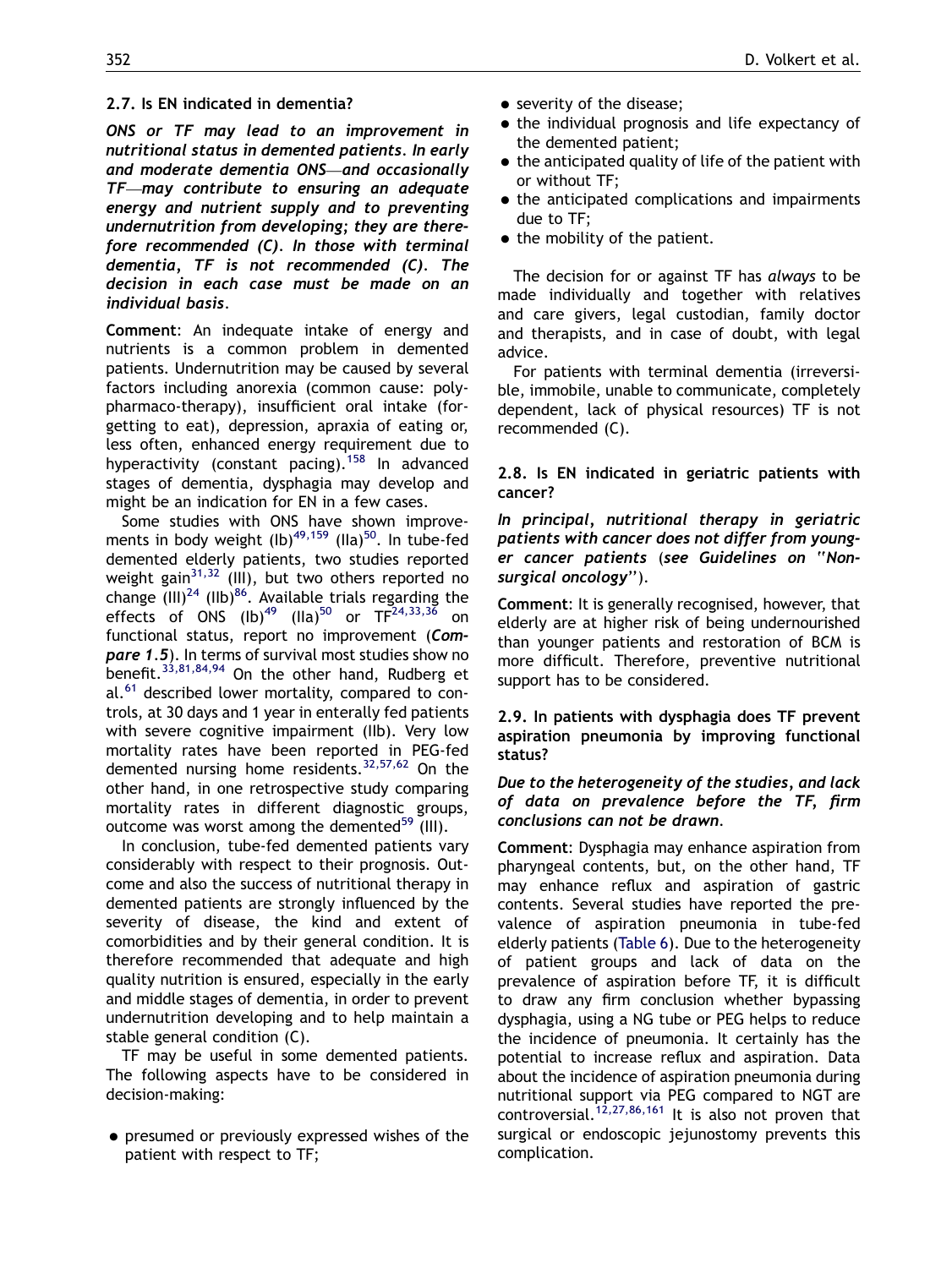<span id="page-23-0"></span>

| Table 7 PEG versus nasogastric tube feeding in                                                         |               |                        |                             | elderly patients.                                                                                                                                                                                                                                                                                                    |                     |                                      |      |                 |                        |                               |               |      |
|--------------------------------------------------------------------------------------------------------|---------------|------------------------|-----------------------------|----------------------------------------------------------------------------------------------------------------------------------------------------------------------------------------------------------------------------------------------------------------------------------------------------------------------|---------------------|--------------------------------------|------|-----------------|------------------------|-------------------------------|---------------|------|
| First author                                                                                           | Study<br>type | ς                      | (years)<br>Age <sup>*</sup> | Diagnoses (place)                                                                                                                                                                                                                                                                                                    |                     | Duration Treatment Intake<br>failure |      | status          | Nutritional Aspiration | complications<br><b>Other</b> | Mortality LOS |      |
| Baeten <sup>161</sup>                                                                                  | n<br>∑        | 44 PEG<br>46 NG        | $72 + 10$                   | (hospital)<br>Mixed                                                                                                                                                                                                                                                                                                  | $18 + 20$<br>days   |                                      | n.a. | n.a.            | $\mathsf{I}$           | n.a.                          | n.a.          | n.a. |
| Norton <sup>11</sup>                                                                                   | ि<br>स        | 16 PEG<br>14 NG        | 76<br>79                    | Apoplexia<br>(hospital)                                                                                                                                                                                                                                                                                              | 6 wks               |                                      |      |                 | n.a.                   | n.a.                          |               |      |
| Park <sup>12</sup>                                                                                     | †<br>∑        | 20 PEG<br>20 NG        | $56 + 5$<br>$65 + 3$        | dysphagia<br>Neurolog.<br>(hospital)                                                                                                                                                                                                                                                                                 | 4 wks               |                                      |      |                 | $\frac{1}{1}$          | $\frac{1}{1}$                 | n.a.          | n.a. |
| Dwolatzky <sup>86</sup>                                                                                | n<br>N        | 32 PEG<br><b>90 NG</b> | 85<br>82                    | Chronic,<br>mixed<br>(home)                                                                                                                                                                                                                                                                                          | 4 wks/12<br>wks     |                                      | n.a. | $\frac{1}{\pi}$ |                        | $\parallel$                   |               | n.a. |
| Fay $^{27}$                                                                                            | <b>Tak</b>    | 80 PEG<br>29 NG        | 68.8<br>70.2                | (hospital)<br>Mixed                                                                                                                                                                                                                                                                                                  | $142 + 192$<br>days |                                      | n.a. | $\parallel$     |                        | $\parallel$                   | $\parallel$   | n.a. |
| $RCT =$ randomised controlled trial, $Ret. =$ reference, wh<br>*Mean or mean $\pm$ standard deviation. |               |                        |                             | LOS = length of stay, n.a. = not available, NG = nasogastric tube, NRT = non-randomised trial, PEG = percutaneous endoscopic gastrostomy, P = prospective, R = retrospective,<br>t increase, I decrease (improvement in the PEG-group compared to the NG-group); = no difference between PEG and NG.<br>$ks = weeks$ |                     |                                      |      |                 |                        |                               |               |      |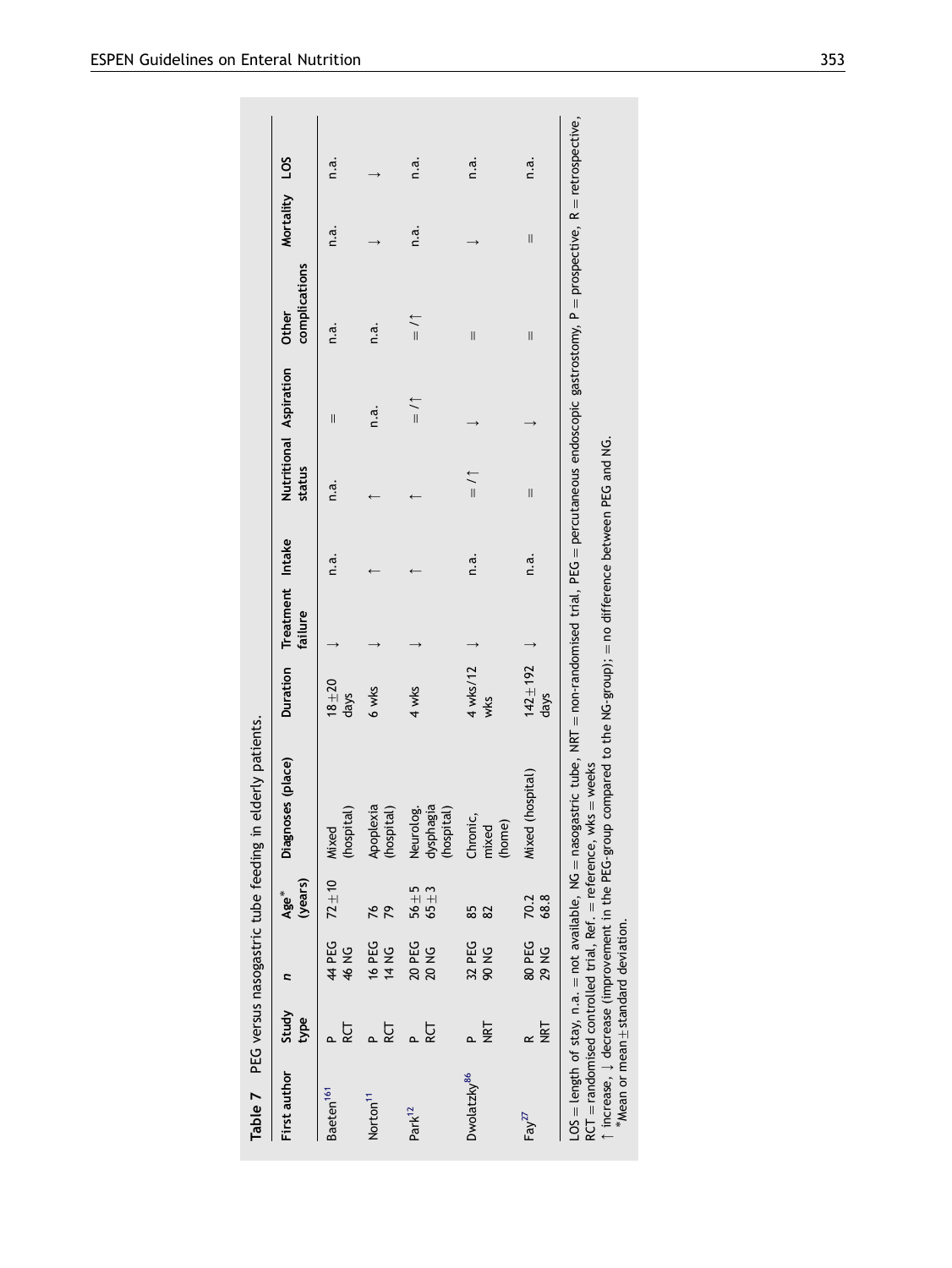2.10. Can EN prevent or improve pressure ulcers in geriatric patients?

#### ONS, particular high protein ONS, can reduce the risk of developing pressure ulcers (A). Based on positive clinical experience, EN is also recommended in order to improve healing of pressure ulcers (C).

Comment: Adequate nutrition is a prerequisite for preventing and healing pressure ulcers. Studies addressing this topic are difficult to conduct because of the multifactorial origin of pressure ulcers, various uncontrollable factors affecting the development of pressure ulcers and the necessarily long observational periods. Only few trials are available examining the effects of EN on prevention or healing of decubitus ulcers. These trials vary greatly with respect to study design, patient population and reported outcome variables.

A recent meta-analysis of four randomised controlled trials showed that oral nutritional supplementation was associated with a significantly lower incidence of pressure ulcer development in at-risk patients compared to routine care (odds ratio (OR) 0.75; 95% CI 0.62–0.89)<sup>[162](#page-29-0)</sup> (la). Three of the four studies used high protein ONS (30 energy percent). Three other studies, which were not meta-analysable, showed a trend towards improved healing of existing pressure ulcers in patients receiving ONS.<sup>[162](#page-29-0)</sup>

Available studies on the effect of TF do not show significant effects, neither on healing nor on prevention of decubitus ulcers,[14,26,31,60,62](#page-26-0) however, overall quality of the studies is poor.

The importance of protein in pressure sore healing was suggested in an 8-week non-randomised study in 28 undernourished nursing home residents with decubitus ulcers.<sup>[163](#page-29-0)</sup> The administration of a TF formula with 61 g protein per litre (24 energy percent) was more successful in decreasing total pressure ulcer surface area than a TF formula with 37 g protein per litre (14 energy percent).

Clinical experience suggests that wound healing in elderly patients may be improved by the administration of supplements containing protein and micronutrients that are involved in wound healing (zinc, arginine, carotenoids, vitamins A, C and E). Crucial for the effect of these nutrients is the local circulation in the pressure ulcer area, which determines effective nutrient transport and local metabolism as well as removal of toxic cell products. Besides the correction of nutrient deficiencies, the correct positioning of the patient to allow optimal blood circulation to the pressure area and to minimise further tissue damage is crucial.

## 3. Special practical aspects of EN in geriatric patients

3.1. How should EN be delivered: by PEG or by NGT?

#### In elderly patients in whom EN is anticipated for longer than 4 weeks, placement of a PEG tube is recommended (A).

Comment: Five studies (four prospective, three randomised) comparing PEG with NGT, show the superiority of PEG [\(Table 7\)](#page-23-0) in allowing the administration of greater amounts of energy and nutrients over longer periods, resulting in better nutritional status  $(\overline{1b})^{11,12}$  $(\overline{1b})^{11,12}$  $(\overline{1b})^{11,12}$  (IIa)<sup>86</sup> The use of NGT is associated with more tube displacements<sup>[86](#page-28-0)</sup> (IIa) and more reinsertions  $(Ib)^{12,161}$   $(III)^{27}$ . Less treatment failures with PEG are reported in all studies  $(Ib)^{11,12,161}$  $(Ib)^{11,12,161}$  $(Ib)^{11,12,161}$ (IIa) $^{86}$  $^{86}$  $^{86}$  (III)<sup>27</sup>. Moreover, fewer fixations are necessary in PEG patients, and the management is easier both for patients and nursing staff<sup>161</sup> (lb).

Improved survival in PEG-fed patients was observed in one randomised controlled trial and one non-randomised trial  $(lb)^{11}$  $(lb)^{11}$  $(lb)^{11}$  (IIa)<sup>86</sup>. In their retro-spective study, however, Fay et al.<sup>[27](#page-26-0)</sup> found no difference in mortality between PEG- and NGT-fed patients. Dwolatzky et al. $86$  (IIa) and Fay et al.<sup>[27](#page-26-0)</sup> (III) reported a lower incidence of aspiration in patients fed by PEG than by NGT. However, Park et al.<sup>[12](#page-26-0)</sup> and Baeten and Hoefnagels<sup>[161](#page-29-0)</sup> found no difference in aspiration rates in their randomised studies. In geriatric patients the frequent combination of neurological swallowing difficulties with cognitive impairment (dementia, Parkinson's disease, recurrent cerebrovascular events) is associated with a higher risk of aspiration. In these situations, early PEG placement compared to NGT might be advantageous.

An important aspect of PEG in patients with neurological dysphagia is that it allows more effective swallowing therapy without interference by NGT. As swallowing improves, TF can be reduced as oral intake increases, and in many cases it can be completely abandoned.

## 3.2. When should TF be initiated after PEG placement?

#### TF can be initiated 3 h after PEG placement in geriatric patients (A).

Comment: In three randomised prospective studies that included elderly patients, early feeding (3–4 h after PEG placement) vs. delayed feeding (24 h after PEG placement) was studied<sup>[164](#page-30-0)–166</sup> (lb). Tolerance and safety were equal whether nutrition was initiated 3 or 24h after PEG placement.<sup>[164,165](#page-30-0)</sup>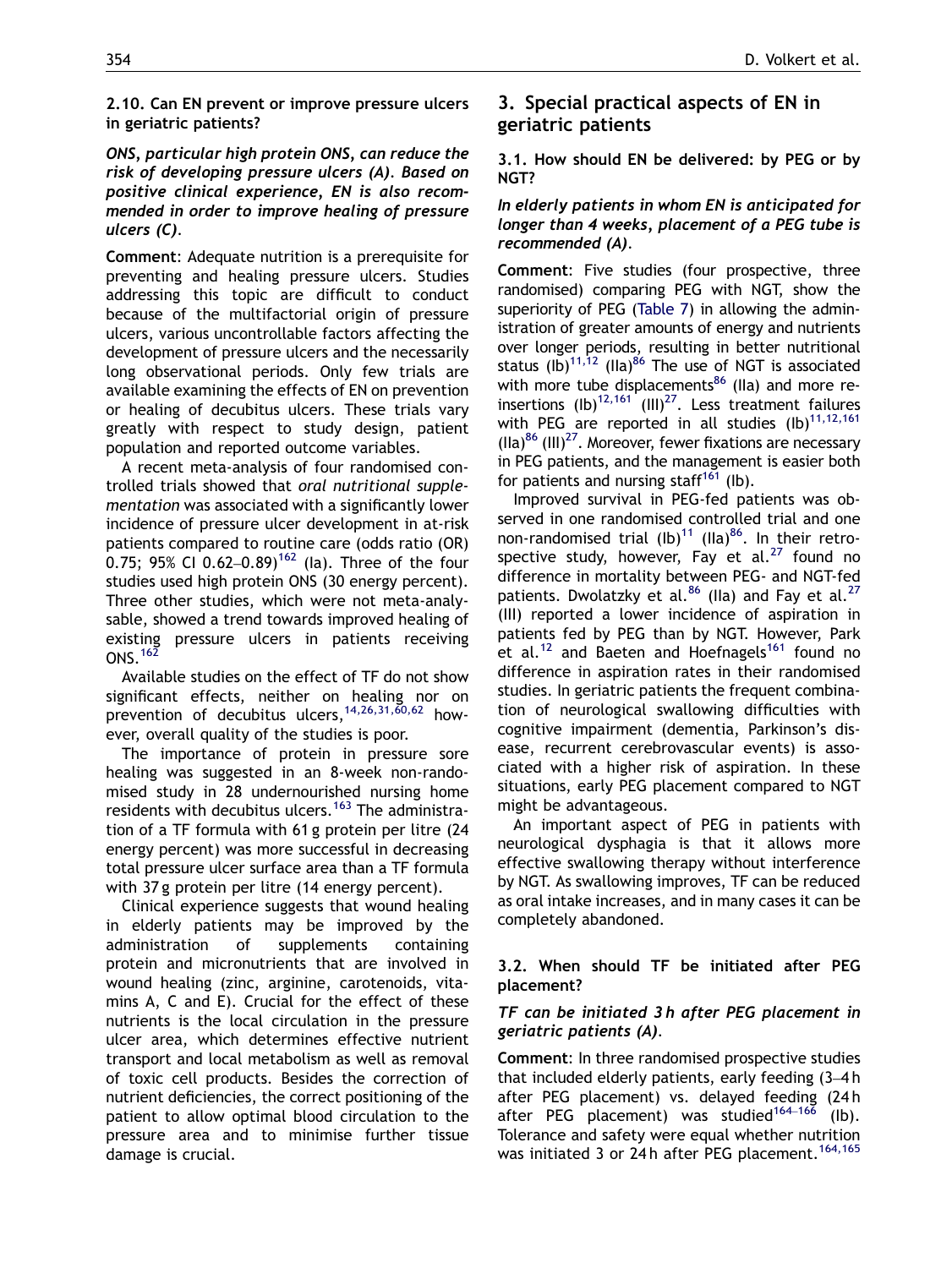<span id="page-25-0"></span>Another study comparing initiation of nutrition 4 vs. 24h after PEG placement, also found no significant differences between the two groups.<sup>[166](#page-30-0)</sup> These results confirm early feeding after PEG placement as a safe and effective procedure in elderly patients.

#### 3.3. Is EN in geriatric patients associated with specific complications?

Complications of EN are similar to those in other age groups. There is no information available about the prevalence of specific complications in different age groups.

3.4. Is dietary fibre beneficial for enterally fed geriatric patients?

Available studies suggest that dietary fibre can contribute to the normalisation of bowel functions in elderly tube-fed subjects (B).

#### With respect to ONS no studies are available.

Comment: Elderly patients often suffer from gastrointestinal problems, including constipation and diarrhoea. The effect of dietary fibre in ONS on bowel function has not been studied. Since dietary fibre intake from food is usually low in geriatric patients, fibre-containing products are generally recommended.

Few studies of the effects of fibre-containing enteral formulae on bowel function in elderly subjects are available.<sup>167–[172](#page-30-0)</sup> Despite great differences in study populations, gastrointestinal problems and the type and amount of fibre used, these studies all report that fibre helps to normalise bowel functions during TF.

In a randomised cross-over study design with 10 long-term tube-fed elderly patients recovering from stroke without diarrhoea the administration of 28.8 g soy/oat fibre per day (14.4 g/l) significantly increased the number of bowel movements per day  $(0.9+0.4 \text{ vs. } 0.5+0.2, P<0.05)$  and faecal weights  $(57 \pm 31 \text{ vs. } 32 \pm 25 \text{ g/d}, P < 0.05)^{167}$  $(57 \pm 31 \text{ vs. } 32 \pm 25 \text{ g/d}, P < 0.05)^{167}$  $(57 \pm 31 \text{ vs. } 32 \pm 25 \text{ g/d}, P < 0.05)^{167}$  (lb). A randomised pilot study with seven immobile longterm care residents on long-term TF also reported more stools with a softer consistency<sup>[168](#page-30-0)</sup> (III).

In long-term care patients with diarrhoea EN with 12.8 g soy fibre/1000 kcal resulted in significantly fewer reports of diarrhoea (6 vs. 26,  $P < 0.01$ ) and markedly improved bowel function compared with the control group without fibre<sup>[169](#page-30-0)</sup> (Ib). In a prospective observational study with 20 elderly bedridden patients (mean age  $79 \pm 5$  years) with diarrhoea, receiving EN due to cerebrovascu-lar events, Nakao et al.<sup>[170](#page-30-0)</sup> demonstrated that soluble fibre decreased the frequency of daily bowel movements significantly and simultaneously improved faecal features in the course of 4 weeks with gradually increasing fibre administration from 7 to 28 g/d (III). A retrospective chart review in 50 long-term care patients with mixed diagnoses (age 28–83 yr, median age 71 yr) who received EN with 14 g soy polysaccharides/l for at least 3 weeks also resulted in fewer loose stools and diarrhoea than in patients given a fibre-free solution<sup>[171](#page-30-0)</sup> (III). Homann et al.<sup>[172](#page-30-0)</sup> investigated the effects of 20 g partially hydrolised guar gum/l in a prospective, randomised controlled trial with 100 surgical and medical patients. About 30 patients (mean age 60 years, mainly gastric or oesophageal resection) received total EN and 70 patients (mean age 69 years, mainly metastatic malignancies) received supplementary EN. In patients receiving total EN with fibre and in the whole group receiving fibre the incidence of diarrhoea was significantly lower than in patients receiving the standard diet without fibre.

In order to increase tolerance and avoid gastrointestinal side-effects such as bloating and flatulence, the mode of administration (rate, temperature) is important. In subjects not used to dietary fibre intake, fibre fortified feedings should be added gradually.

Since different kinds of fibre may have dissimilar effects in different clinical situations, further studies are necessary to elucidate the role of specific types of dietary fibre in enterally fed geriatric patients.

#### References

- 1. Milne AC, Potter J, Avenell A. Protein and energy supplementation in elderly people at risk from malnutrition. Cochrane Database Syst Rev 2005; Issue 1. Art. No.: CD003288.pub2. [DOI:10.1002/14651858.](http://dx.doi.org/10.1002/14651858)
- 2. Volkert D, Hübsch S, Oster P, Schlierf G. Nutritional support and functional status in undernourished geriatric patients during hospitalization and 6-month follow-up. Aging Clin Exp Res 1996;8:386–95.
- 3. Payette H, Boutier V, Coulombe C, Gray-Donald K. Benefits of nutritional supplementation in free-living, frail, undernourished elderly people: a prospective randomized community trial. J Am Diet Assoc 2002;102:1088–95.
- 4. Lawson RM, Doshi MK, Ingoe LE, Colligan JM, Barton JR, Cobden I. Compliance of orthopaedic patients with postoperative oral nutritional supplementation. Clin Nutr 2000;19:171–5.
- 5. Roebothan BV, Chandra RK. Relationship between nutritional status and immune function of elderly people. Age Ageing 1994;23:49–53.
- 6. Williams CM, Driver LT, Older J, Dickerson JWT. A controlled trial of sip-feed supplements in elderly orthopaedic patients. Eur J Clin Nutr 1989;43:267–74.
- 7. Gray-Donald K, Payette H, Boutier V. Randomized clinical trial of nutritional supplementation shows little effect on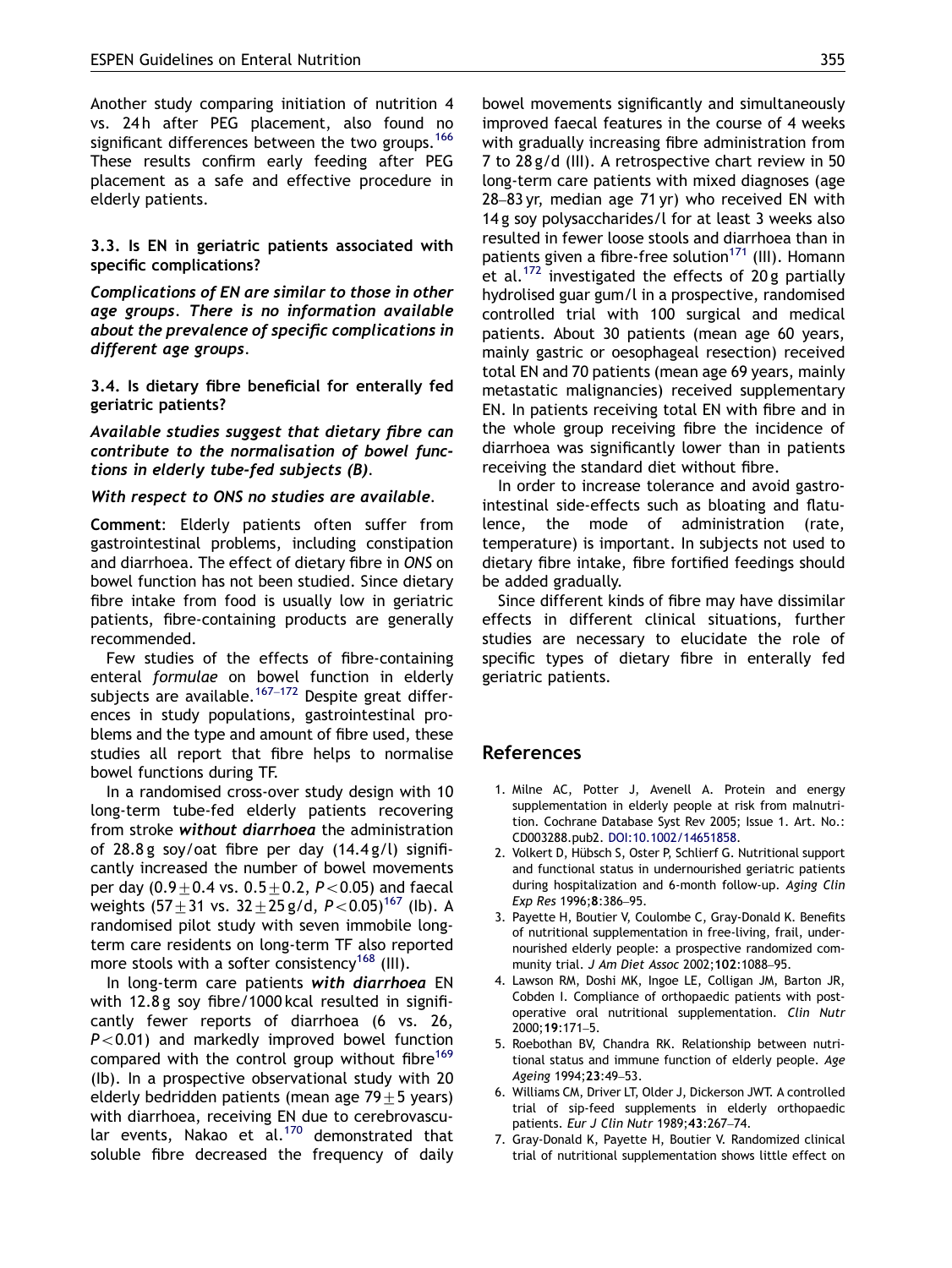<span id="page-26-0"></span>functional status among free-living frail elderly. J Nutr 1995;125:2965–71.

- 8. Larsson J, Unosson M, Ek A-C, Nilsson L, Thorslund S, Bjurulf P. Effects of dietary supplement on nutritional status and clinical outcome in 501 geriatric patients—a randomized study. Clin Nutr 1990;9:179–84.
- 9. Fiatarone MA, O'Neill EF, Ryan ND, et al. Exercise training and nutritional supplementation for physical frailty in very elderly people. N Engl J Med 1994;330:1769–75.
- 10. Ovesen L. The effect of a supplement which is nutrient dense compared to standard concentration on the total nutritional intake of anorectic patients. Clin Nutr 1992;11:154–7.
- 11. Norton B, Homer-Ward M, Donnelly MT, Long RG, Holmes GK. A randomised prospective comparison of percutaneous endoscopic gastrostomy and nasogastric tube feeding after acute dysphagic stroke. Br Med J 1996;312:13–6.
- 12. Park RH, Allison MC, Lang J, et al. Randomised comparison of percutaneous endoscopic gastrostomy and nasogastric tube feeding in patients with persisting neurological dysphagia. Br Med J 1992;304:1406–9.
- 13. Bastow MD, Rawlings J, Allison SP. Benefits of supplementary tube feeding after fractured neck of femur: a randomised controlled trial. Br Med J 1983;287:1589–92.
- 14. Hartgrink HH, Wille J, Konig P, Hermans J, Breslau PJ. Pressure sores and tube feeding in patients with a fracture of the hip: a randomized clinical trial. Clin Nutr 1998; 17:287–92.
- 15. Sullivan DH, Nelson CL, Bopp MM, Puskarich-May CL, Walls RC. Nightly enteral nutrition support of elderly hip fracture patients: a phase I trial. J Am Coll Nutr 1998;17:155-61.
- 16. Norregaard O, Tottrup A, Saaek A, Hessov I. Effects of oral supplements to adults with chronic obstructive pulmonary disease (abstract). Clin Resp Physiol 1987;23:388s.
- 17. Jensen MB, Hessov I. Dietary supplementation at home improves the regain of lean body mass after surgery. Nutrition 1997;13:422–30.
- 18. Bos C, Benamouzig R, Bruhat A, et al. Nutritional status after short-term dietary supplementation in hospitalized malnourished geriatric patients. Clin Nutr 2001;20:225–33.
- 19. Hübsch S, Volkert D, Oster P, Schlierf G. Möglichkeiten und Grenzen der Anwendung flüssiger Nährstoffkonzentrate in der Therapie der Mangelernährung geriatrischer Patienten. Akt Ernähr - Med 1994; 19:109-14.
- 20. Fiatarone Singh MA, Bernstein MA, Ryan AD, O'Neill EF, Clements KM, Evans WJ. The effect of oral nutritional supplements on habitual dietary quality and quantity in frail elders. J Nutr Health Aging 2000;4:5–12.
- 21. Meredith CN, Frontera WR, O'Reilly KP, Evans WJ. Body composition in elderly men: Effect of dietary modification during strength training. J Am Geriatr Soc 1992;40:155–62.
- 22. Wouters-Wesseling W, Van Hooijdonk C, Wagenaar L, Bindels J, de Groot L, van Staveren W. The effect of a liquid nutrition supplement on body composition and physical functioning in elderly people. Clin Nutr 2003;22:371–7.
- 23. Bourdel-Marchasson I, Joseph PA, Dehail P, et al. Functional and metabolic early changes in calf muscle occurring during nutritional repletion in malnourished elderly patients. Am J Clin Nutr 2001;73:832–8.
- 24. Callahan CM, Haag KM, Weinberger M, et al. Outcomes of percutaneous endoscopic gastrostomy among older adults in a community setting. J Am Geriatr Soc 2000;48:1048–54.
- 25. Ciocon JO, Silverstone FA, Graver LM, Foley CJ. Tube feedings in elderly patients. Indications, benefits, and complications. Arch Intern Med 1988;148:429–33.
- 26. Abitbol V, Selinger-Leneman H, Gallais Y, et al. Percutaneous endoscopic gastrostomy in elderly patients. A

prospective study in a geriatric hospital. Gastroenterol Clin Biol 2002;26:448–53.

- 27. Fay DE, Poplausky M, Gruber M, Lance P. Long-term enteral feeding: a retrospective comparison of delivery via percutaneous endoscopic gastrostomy and nasoenteric tubes. Am J Gastroenterol 1991;86:1604–9.
- 28. Vetta F, Gianni W, Ronzoni S, et al. Role of aging in malnutrition and in restitution of nutritional parameters by tube feeding. Arch Gerontol Geriatr 1996(Suppl. 5): 599–604.
- 29. Friedman PJ, Campbell AJ, Caradoc-Davies TH. Hypoalbuminemia in the elderly is due to disease not malnutrition. J Clin Exp Gerontol 1985;7:191–203.
- 30. Franch-Arcas G. The meaning of hypoalbuminaemia in clinical practice. Clin Nutr 2001;20:265–9.
- 31. Peck A, Cohen CE, Mulvihill MN. Long-term enteral feeding of aged demented nursing home patients. J Am Geriatr Soc 1990;38:1195–8.
- 32. Golden A, Beber C, Weber R, Kumar V, Musson N, Silverman M. Long-term survival of elderly nursing home residents after percutaneous endoscopic gastrostomy for nutritional support. Nurs Home Med 1997;5:382-9.
- 33. Nair S, Hertan H, Pitchumoni CS. Hypoalbuminemia is a poor predictor of survival after percutaneous endoscopic gastrostomy in elderly patients with dementia. Am J Gastroenterol 2000;95:133–6.
- 34. Okada K, Yamagami H, Sawada S. The nutritional status of elderly bed-ridden patients receiving tube feeding. J Nutr Sci Vitaminol 2001;47:236–41.
- 35. Paillaud E, Bories PN, Merlier I, Richardet JP, Jeanfaivre V, Campillo B. Prognosis factors of short and long-term survival in elderly hospitalized patients after percutaneous endoscopic gastrostomy. Gastroenterol Clin Biol 2002; 26:443–7.
- 36. Kaw M, Sekas G. Long-term follow-up of consequences of percutaneous endoscopic gastrostomy (PEG) tubes in nursing home patients. Dig Dis Sci 1994;39:738–43.
- 37. Panos MZ, Reilly H, Moran A, et al. Percutaneous endoscopic gastrostomy in a general hospital: prospective evaluation of indications, outcome, and randomised comparison of two tube designs. Gut 1994;35:1551–6.
- 38. Sitzmann JV. Nutritional support of the dysphagic patient: methods, risks, and complications of therapy. J Parenter Enteral Nutr 1990;14:60–3.
- 39. Hébuterne X, Schneider S, Peroux J-L, Rampal P. Effects of refeeding by cyclic enteral nutrition on body composition: comparative study of elderly and younger patients. Clin Nutr 1997;16:283–9.
- 40. Schneider SM, Al-Jaouni R, Pivot X, Braulio VB, Rampal P, Hébuterne X. Lack of adaptation to severe malnutrition in elderly patients. Clin Nutr 2002;21:499–504.
- 41. Shizgal HM, Martin MF, Gimmon Z. The effect of age on the caloric requirement of malnourished individuals. Am J Clin Nutr 1992;55:783–9.
- 42. Fiatarone MA, O'Neill EF, Doyle N, et al. The Boston FISCIT Study: The effects of resistance training and nutritional supplementation on physical fraility in the oldest old. J Am Geriatr Soc 1993;41:333–7.
- 43. Unosson M, Larsson J, Ek A-C, Bjurulf P. Effects of dietry supplement on functional condition and clinical outcome measured with a modified Norton scale. Clin Nutr 1992; 11:134–9.
- 44. Tidermark J, Ponzer S, Carlsson P, et al. Effects of proteinrich supplementation and nandrolone in lean elderly women with femoral neck fractures. Clin Nutr 2004; 23:587–96.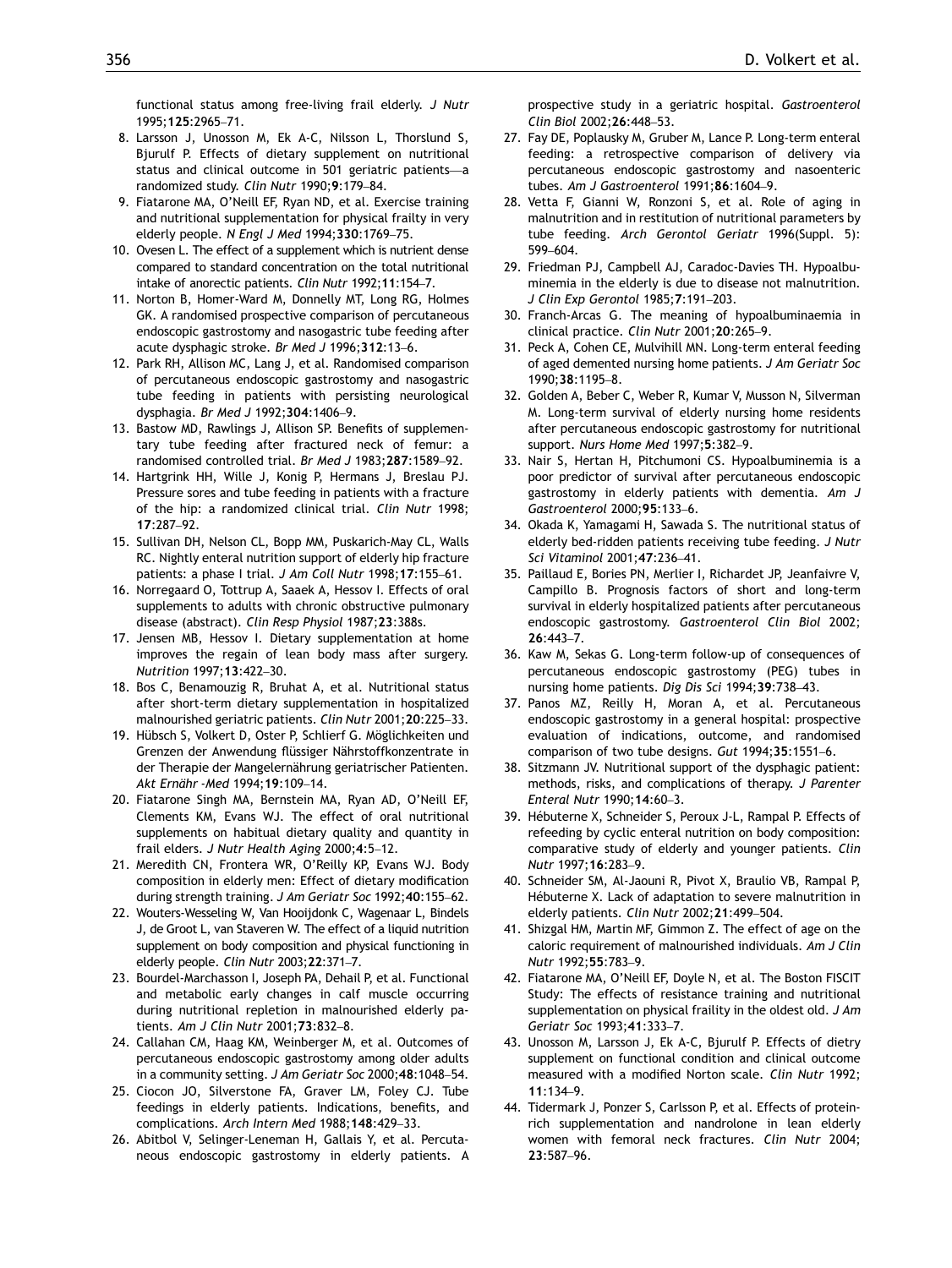- <span id="page-27-0"></span>45. Potter JM. Oral supplements in the elderly. Curr Opin Clin Nutr Metab Care 2001;4:21–8.
- 46. Woo J, Ho SC, Mak YT, Law LK, Cheung A. Nutritional status of elderly patients during recovery from chest infection and the role of nutritional supplementation assessed by a prospective trial. Age Ageing 1994;23:40–8.
- 47. Espaulella J, Guyer H, Diaz-Escriu F, Mellado-Navas JA, Castells M, Pladevall M. Nutritional supplementation of elderly hip fracture patients. A randomized, double-blind, placebo-controlled trial. Age Ageing 2000;29:425–31.
- 48. Gariballa SE, Parker SG, Taub N, Castleden CM. A randomized, controlled, single-blind trial of nutritional supplementation after acute stroke. J Parenter Enteral Nutr 1998;22:315–9.
- 49. Wouters-Wesseling W, Wouters AE, Kleijer CN, Bindels JG, de Groot CP, van Staveren WA. Study of the effect of a liquid nutrition supplement on the nutritional status of psycho-geriatric nursing home patients. Eur J Clin Nutr 2002;56:245–51.
- 50. Faxen-Irving G, Andren-Olsson B, af Geijerstam A, Basun H, Cederholm T. The effect of nutritional intervention in elderly subjects residing in group-living for the demented. Eur J Clin Nutr 2002;56:221–7.
- 51. Saudny-Unterberger H, Martin JG, Gray-Donald K. Impact of nutritional support on functional status during an acute exacerbation of chronic obstructive pulmonary disease. Am J Respir Crit Care Med 1997;156:794–9.
- 52. Kwok T, Woo J, Kwan M. Does low lactose milk powder improve the nutritional intake and nutritional status of frail older Chinese people living in nursing homes? J Nutr Health Aging 2001;5:17–21.
- 53. Lauque S, Arnaud-Battandier F, Mansourian R, Guigoz Y. Protein-energy oral supplementation in malnourished nursing-home residents. A controlled trial. Age Ageing 2000; 29:51–6.
- 54. Efthimiou J, Fleming J, Gomes C, Spiro SG. The effect of supplementary oral nutrition in poorly nourished patients with chronic obstructive pulmonary disease. Am Rev Respir Dis 1988;137:1075–82.
- 55. Cederholm TE, Hellström KH. Reversibiliy of protein-energy malnutrition in a group of chronically ill elderly outpatients. Clin Nutr 1995;14:81–7.
- 56. Katakity M, Webb JF, Dickerson JWT. Some effects of a food supplement in elderly hospital patients: a longitudinal study. Hum Nutr Appl Nutr 1983;37A:85–93.
- 57. Abuksis G, Mor M, Segal N, et al. Percutaneous endoscopic gastrostomy: high mortality rates in hospitalized patients. Am J Gastroenterol 2000;95:128–32.
- 58. Skelly RH, Kupfer RM, Metcalfe ME, et al. Percutaneous endoscopic gastrostomy (PEG): change in practice since 1988. Clin Nutr 2002;21:389–94.
- 59. Sanders DS, Carter MJ, D'Silva J, James G, Bolton RP, Bardhan KD. Survival analysis in percutaneous endoscopic gastrostomy feeding: a worse outcome in patients with dementia. Am J Gastroenterol 2000;95:1472–5.
- 60. Bourdel-Marchasson I, Dumas F, Pinganaud G, Emeriau J-P, Decamps A. Audit of percutaneous endoscopic gastrostomy in long-term enteral feeding in a nursing home. Int J Qual Health Care 1997;9:297–302.
- 61. Rudberg MA, Egleston BL, Grant MD, Brody JA. Effectiveness of feeding tubes in nursing home residents with swallowing disorders. J Parenter Enteral Nutr 2000;24:97–102.
- 62. Mitchell SL, Kiely DK, Lipsitz LA. The risk factors and impact on survival of feeding tube placement in nursing home residents with severe cognitive impairment. Arch Intern Med 1997;157:327–32.
- 63. Mitchell SL, Kiely DK, Lipsitz LA. Does artificial enteral nutrition prolong the survival of institutionalized elders with chewing and swallowing problems? J Geront Biol Sci Med Sci 1998;53:M207–13.
- 64. Sanders H, Newall S, Norton B, Holmes GT. Gastrostomy feeding in the elderly after acute dysphasgic stroke. J Nutr Health Aging 2000;4:58–60.
- 65. Weaver JP, Odell P, Nelson C. Evaluation of the benefits of gastric tube feeding in an elderly population. Arch Fam Med 1993;2:953–6.
- 66. Sullivan DH, Walls RC. Impact of nutritional status on morbidity in a population of geriatric rehabilitation patients. J Am Geriatr Soc 1994;42:471–7.
- 67. Lumbers M, Driver LT, Howland RJ, Older MWJ, Williams CM. Nutritional status and clinical outcome in elderly female surgical orthopaedic patients. Clin Nutr 1996;15:101–7.
- 68. Incalzi RA, Landi F, Cipriani L, et al. Nutritional assessment: A primary component of multidimensional geriatric assemssment in the acute care setting. J Am Geriatr Soc 1996;44:166–74.
- 69. Davalos A, Ricart W, Gonzalez-Huix F, et al. Effect of malnutrition after acute stroke on clinical outcome. Stroke 1996;27:1028–32.
- 70. Milne AC, Potter J, Avenell A. Protein and energy supplementation in elderly people at risk from malnutrition. Cochrane Database Syst Rev 2002; CD003288.
- 71. Delmi M, Rapin C-H, Benoga JM, Delmas PD, Vasey H. Dietary supplementation in elderly patients with fractured neck of femur. Lancet 1990;335:1013–6.
- 72. Tkatch L, Rapin C-H, Rizzoli R, et al. Benefits of oral protein supplementation in elderly patients with fracture of the proximal femur. J Am Coll Nutr 1992;11:519–25.
- 73. Schurch MA, Rizzoli R, Slosman D, Vadas L, Vergnaud P, Bonjour JP. Protein supplements increase serum insulin-like growth factor-I levels and attenuate proximal femur bone loss in patients with recent hip frature. A randomized, doubleblind, placebo-controlled trial. Ann Intern Med 1998;128: 801–9.
- 74. Brown KM, Seabrock NA. Nutritional influences on recovery and length of hospital stay in elderly women following femoral fracture. Proc Nutr Soc 1992;51:132A.
- 75. Avenell A, Handoll HH. Nutritional supplementation for hip fracture aftercare in the elderly. Cochrane Database Syst Rev 2005; Issue 2. CD001880. pub3.
- 76. Krondl M, Coleman PH, Bradley CL, Lau D, Ryan N. Subjectively healthy elderly consuming a a liquid nutrition supplement maintained body mass index and improved some nutritional parameters and perceived well-being. J Am Diet Assoc 1999;99:1542–8.
- 77. Bannerman E, Pendlebury J, Phillips F, Ghosh S. A crosssectional and longitudinal study of health-related quality of life after percutaneous gastrostomy. Eur J Gastroenterol Hepatol 2000;12:1101–9.
- 78. Verhoef MJ, van Rosendaal GM. Patient outcomes related to percutaneous endoscopic gastrostomy placement. J Clin Gastroenterol 2001;32:49–53.
- 79. Schneider SM, Pouget I, Staccini P, Rampal P, Hebuterne X. Quality of life in long-term home enteral nutrition patients. Clin Nutr 2000;19:23–8.
- 80. Stratton RJ, Green CJ, Elia M. Disease-related malnutrition: an evidence-based approach to treatment. Oxon, UK: CABI Publishing; 2003.
- 81. Meier DE, Ahronheim JC, Morris J, Baskin-Lyons S, Morrison RS. High short-term mortality in hospitalized patients with advanced dementia: lack of benefit of tube feeding. Arch Intern Med 2001;161:594–9.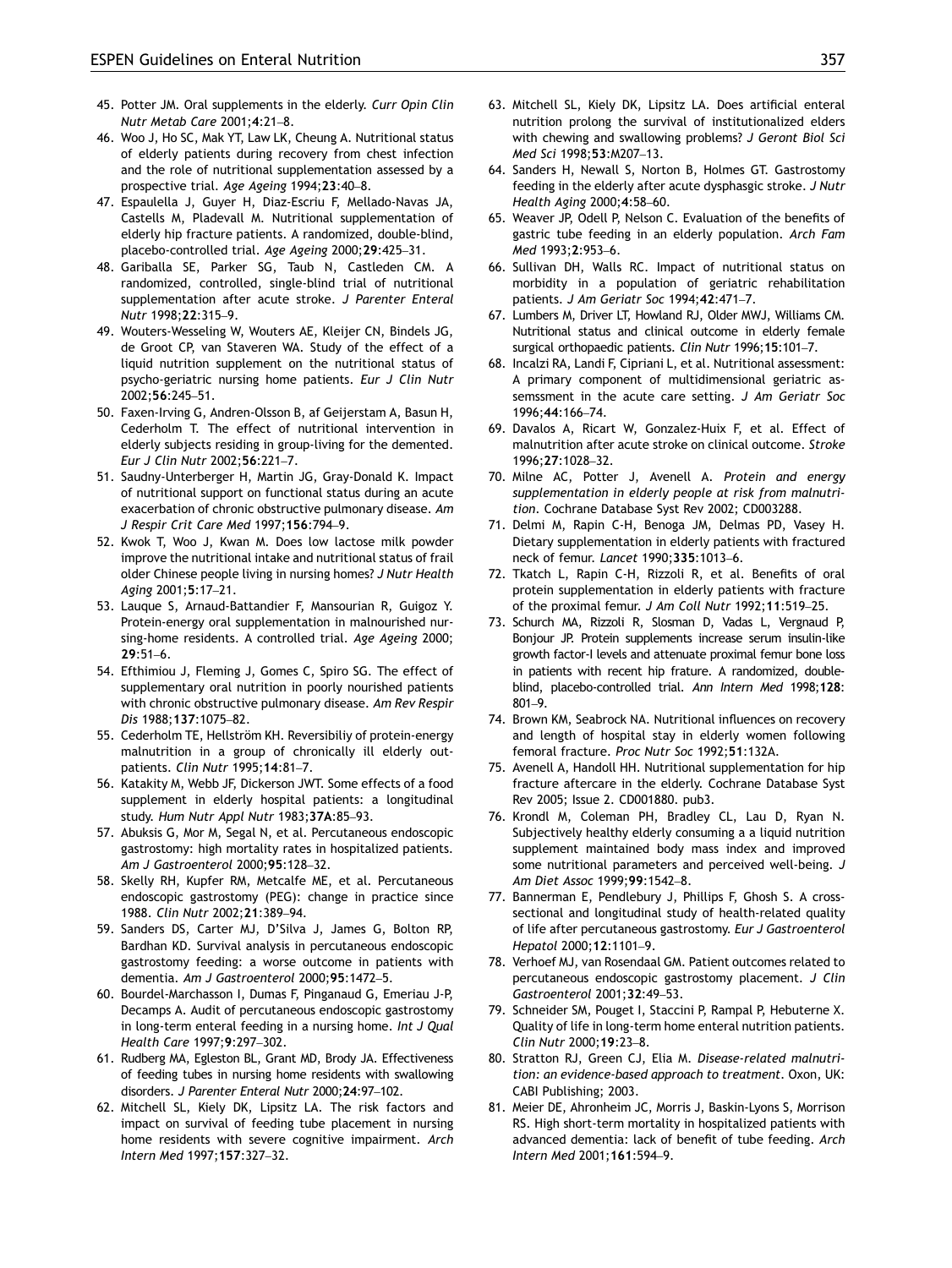- <span id="page-28-0"></span>82. Cowen ME, Simpson SL, Vettese TE. Survival estimates for patients with abnormal swallowing studies. J Gen Intern Med 1997;12:88–94.
- 83. Croghan JE, Burke EM, Caplan S, Denman S. Pilot study of 12-month outcomes of nursing home patients with aspiration on videofluoroscopy. Dysphagia 1994;9:141–6.
- 84. Murphy LM, Lipman TO. Percutaneous endoscopic gastrostomy does not prolong survival in patients with dementia. Arch Intern Med 2003;163:1351–3.
- 85. Lindemann B, Nikolaus PT. Outcomes of percutaneous endoscopic gastrostomy in dementia patients. J Am Geriatr Soc 2001;49:838–9.
- 86. Dwolatzky T, Berezovski S, Friedmann R, et al. A prospective comparison of the use of nasogastric and percutaneous endoscopic gastrostomy tubes for long-term enteral feeding in older people. Clin Nutr 2001;20:535–40.
- 87. Quill TE. Utilization of nasogastric feeding tubes in a group of chronically ill, elderly patients in a community hospital. Arch Intern Med 1989;149:1937–41.
- 88. Bussone M, Meaune S. Percutaneous endoscopic gastrostomy in old age patients. Age and Nutrition 1992;3:110–1.
- 89. Bussone M, Lalo M, Piette F, Hirsch JF, Senecal P. Percutaneous endoscopic gastrostomy: its value in assisted alimentation in malnutrition in elderly patients. Apropos of 101 consecutive cases in patients over 70 years of age. Annales de Chirurgie 1992;46:59–66.
- 90. Markgraf R, Geitmann K, Pientka L, Scholten T. Ernährung über perkutane endoskopische Gastrostomie. Langzeitergebnisse bei polymorbiden geriatrischen Patienten. Geriatrische Forschung 1994;4:123–9.
- 91. Raha SK, Woodhouse K. The use of percutaneous endoscopic gastrostomy (PEG) in 161 consecutive elderly patients. Age Ageing 1994;23:162–3.
- 92. Finucane P, Aslan SM, Duncan D. Percutaneous endoscopic gastrostomy in elderly patients. Postgrad Med J 1991;67: 371–3.
- 93. James A, Kapur K, Hawthorne AB. Long-term outcome of percutaneous endoscopic gastrostomy feeding in patients with dysphagic stroke. Age Ageing 1998;27:671–6.
- 94. Wanklyn P, Cox N, Belfield P. Outcome in patients who require a gastrostomy after stroke. Age Ageing 1995;24:510–4.
- 95. Wijdicks EF, McMahon MM. Percutaneous endoscopic gastrostomy after acute stroke: complications and outcome. Cerebrovascular Diseases 1999;9:109–11.
- 96. Clarkston WK, Smith OJ, Walden JM. Percutaneous endoscopic gastrostomy and early mortality. South Med J 1990;83:1433–6.
- 97. Friedenberg F, Jensen G, Gujral N, Braitman LE, Levine GM. Serum albumin is predictive of 30-day survival after percutaneous endoscopic gastrostomy. J Parenter Enteral Nutr 1997;21:72–4.
- 98. Horton WL, Colwell DL, Burlon DT. Experience with percutaneous endoscopic gastrotomy in a community hospital. Am J Gastroenterol 1991;86:168–70.
- 99. Kohli H, Bloch R. Percutaneous endoscopic gastrostomy: a community hospital experience. Am Surg 1995;61:191–4.
- 100. Larson DE, Burton DD, Schroeder KW, DiMagno EP. Percutaneous endoscopic gastrostomy. Indications, success, complications, and mortality in 314 consecutive patients. Gastroenterology 1987;93:48–52.
- 101. Light VL, Slezak FA, Porter JA, Gerson LW, McCord G. Predictive factors for early mortality after percutaneous endoscopic gastrostomy. Gastrointest Endosc 1995;42:330–5.
- 102. Llaneza PP, Menendez AM, Roberts R, Dunn GD. Percutaneous endoscopic gastrostomy: clinical experience and follow-up. South Med J 1988;81:321–4.
- 103. Markgraf R, Geitmann K, Pientka L, Scholten T. Long-term results of enteral nutrition by percutaneous endoscopic gastrostomy in multi-morbid internal medicine patients. Z Gastroenterol 1993;31(Suppl. 5):21–3.
- 104. Nicholson FB, Korman MG, Richardson MA. Percutaneous endoscopic gastrostomy: a review of indications, complications and outcome. J Gastroenterol Hepatol 2000;15:21–5.
- 105. Rabeneck L, Wray NP, Petersen NJ. Long-term outcomes of patients receiving percutaneous endoscopic gastrostomy tubes. J Gen Intern Med 1996;11:287–93.
- 106. Rimon E. The safety and feasibility of percutaneous endoscopic gastrostomy placement by a single physician. Endoscopy 2001;33:241–4.
- 107. Sali A, Wong PT, Read A, McQuillan T, Conboy D. Percutaneous endoscopic gastrostomy: the Heidelberg Repatriation Hospital experience. Aust NZ J Surg 1993;63:545–50.
- 108. Stuart SP, Tiley EH, Boland JP. Feeding gastrostomy: a critical review of its indications and mortality rate. South Med J 1993;86:169–72.
- 109. Tan W, Rajnakova A, Kum CK, Alponat A, Goh PM. Evaluation of percutaneous endoscopic gastrostomy in a university hospital. Hepato-Gastroenterology 1998;45:2060–3.
- 110. Taylor CA, Larson DE, Ballard DJ, et al. Predictors of outcome after percutaneous endoscopic gastrostomy: a community-based study. Mayo Clin Proc 1992;67:1042–9.
- 111. Wolfsen HC, Kozarek RA, Ball TJ, et al. Long-term survival in patients undergoing percutaneous endoscopic gastrostomy and jejunostomy. Am J Gastroenterol 1990;85:1120–2.
- 112. Elia M, Stratton RJ, Holden C, et al. Home enteral tube feeding following cerebrovascular accident. Clin Nutr 2001;20:27–30.
- 113. Howard L, Malone M. Clinical outcome of geriatric patients in the United States receiving home parenteral and enteral nutrition. Am J Clin Nutr 1997;66:1364–70.
- 114. Sanders DS, Carter MJ, D'Silva J, McAlindon ME, Willemse PJ, Bardham KD. Percutaneous endoscopic gastrostomy: a prospective analysis of hospital support required and complications following discharge to the community. Eur J Clin Nutr 2001;55:610–4.
- 115. Schneider SM, Raina C, Pugliese P, Pouget I, Rampal P, Hebuterne X. Outcome of patients treated with home enteral nutrition. J Parent Ent Nutr 2001;25:203–9.
- 116. Mitchell SL, Tetroe JM. Survival after percutaneous endoscopic gastrostomy placement in older persons. J Gerontol Biol Sci Med Sci 2000;55:M735–9.
- 117. Kondrup J, Allison SP, Elia M, Vellas B, Plauth M. ESPEN guidelines for nutrition screening 2002. Clin Nutr 2003; 22:415–21.
- 118. Vellas B, Guigoz Y, Garry PJ, et al. The Mini Nutritional Assessment (MNA) and its use in grading the nutritional state of elderly patients. Nutrition 1999;15:116–22.
- 119. Chandra RK, Puri S. Nutritional support improves antibody response to influenza virus vaccine in the elderly. Br Med J 1985;291:705–6.
- 120. Wouters-Wesseling W, Wagenaar LW, de Groot LC, Bindels JG, van Staveren WA. Biochemical antioxidant levels respond to supplementation with an enriched drink in frail elderly people. J Am Coll Nutr 2003;22:232–8.
- 121. Banerjee AK, Brocklehurst JC, Wainwright H, Swindell R. Nutritional status of long-stay geriatric in-patients: effects of a food supplement (Complain). Age and Ageing 1978; 7:237–43.
- 122. Banerjee AK, Brocklehurst JC, Swindell R. Protein status in long-stay geriatric in-patients. Gerontology 1981;27:161–6.
- 123. Beck AM, Ovesen L, Schroll M. Home-made oral supplement as nutritional support of old nursing home residents, who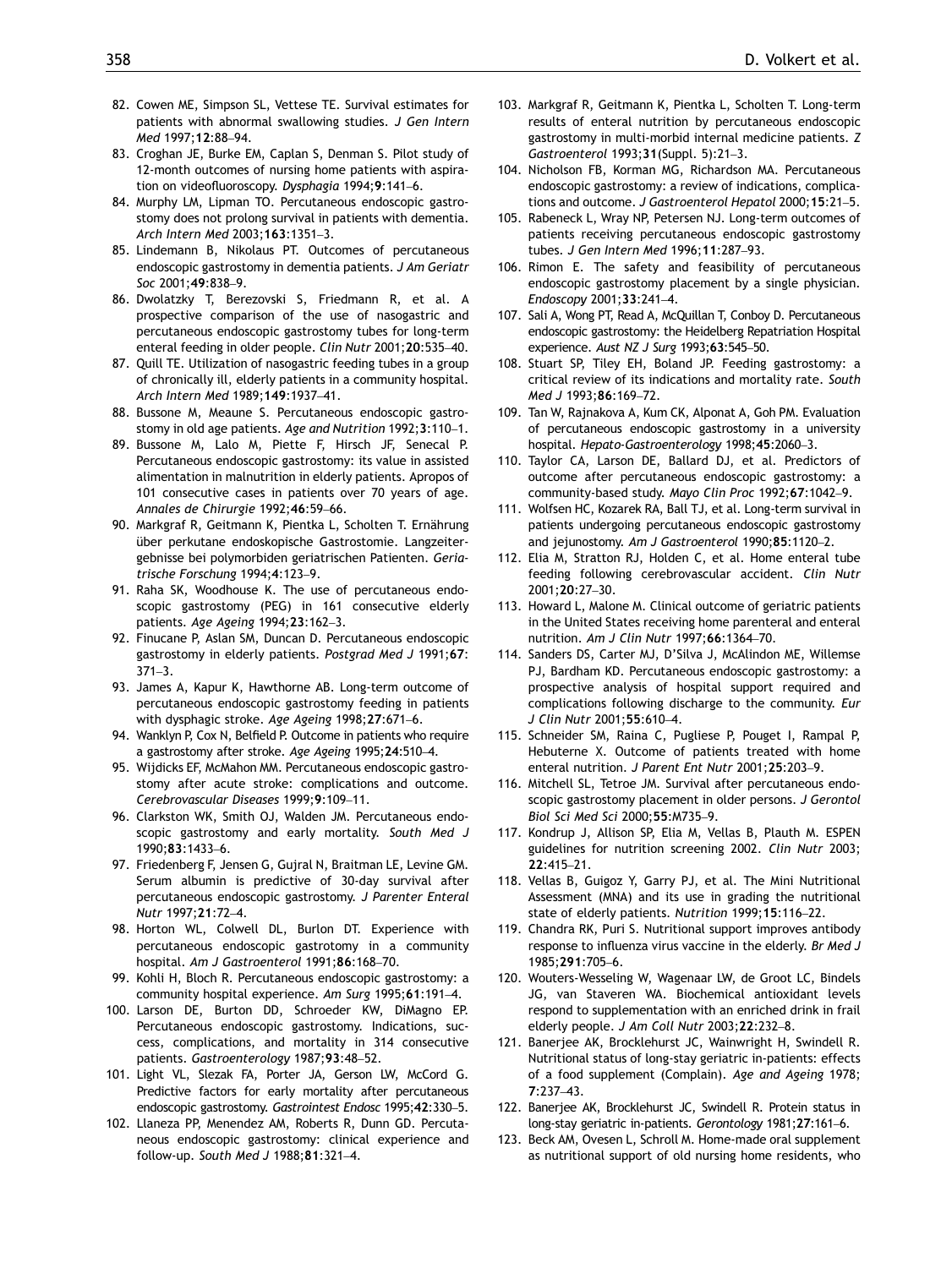<span id="page-29-0"></span>are undernourished or at risk of undernutrition based on the MNA. A pilot trial. Aging Clin Exp Res 2002;14:212–5.

- 124. Ek A-C, Larsson J, von Schenck H, Thorslund S, Unosson M, Bjurulf P. The correlation between anergy, malnutrition and clinical outcome in an elderly hospital population. Clin Nutr 1990;9:185–9.
- 125. Hankey CR, Summerbell J, Wynne HA. The effect of dietary supplementation in continuing-care people: nutritional, anthropometric and biochemical parameters. J Hum Nutr Diet 1993;6:317–22.
- 126. McEvoy AW, James OFW. The effect of a dietary supplement (Build-up) on nutritional status in hospitalized elderly patients. Hum Nutr Appl Nutr 1982;36A:374–6.
- 127. Potter JM, Roberts MA, McColl JH, Reilly JJ. Protein energy supplements in unwell elderly patients—a randomized controlled trial. J Parenter Enteral Nutr 2001;25: 323–9.
- 128. Bunker VW, Stansfield MF, Deacon-Smith R, Marzil RA, Hounslow A, Clayton BE. Dietary supplementation and immunocompetence in housebound elderly subjects. Br J Biomed Sci 1994;51:128–35.
- 129. Bourdel-Marchasson I, Barateau M, Rondeau V, et al. A multi-center trial of the effects of oral nutritional supplementation in critically ill older inpatients. Nutrition 2000;16:1–5.
- 130. Chandra RK, Joshi P, Au B, Woodford G. Nutrition and immunocompetence of the elderly: effect of short-term nutritional supplementation on cell-mediated immunity and lymphocyte subsets. Nutr Res 1982;2:223–32.
- 131. Gray-Donald K, Payette H, Boutier V, Page S. Evaluation of the dietary intake of homebound elderly and the feasibility of dietary supplementation. J Am Coll Nutr 1994;13: 277–84.
- 132. Lipschitz DA, Mitchell CO, Steele RW, Milton KY. Nutritional evaluation and supplementation of elderly subjects participating in a ''meals-on-wheals'' program. J Parenter Enteral Nutr 1985;9:343–7.
- 133. Harrill I, Kunz M, Kylen A. Dietary supplementation and nutritional status in elderly women. J Nutr Elder 1981; 1:3–13.
- 134. Welch PK, Dowson M, Endres JM. The effect of nutrient supplements on high risk long term care residents receiving pureed diets. J Nutr Elderly 1991;10:49–62.
- 135. Joosten E, Vander Elst B. Does nutritional supplementation influence the voluntary dietary intake in an acute geriatric hospitalized population? Aging (Milano) 2001;13:391–4.
- 136. Brin MF, Younger D. Neurologic disorders and aspiration. Orolaryngol Clin North Am 1988;21:691–9.
- 137. Daniels SK, Brailey K, Priestly DH, Herrington LR, Weisberg LA, Foundas AL. Aspiration in patients with acute stroke. Arch Phys Med Rehabil 1998;79:14–9.
- 138. Teasell RW, McRae M, Marchuk Y, Finestone HM. Pneumonia associated with aspiration following stroke. Arch Phys Med Rehabil 1996;77:707–9.
- 139. Smithard DG, O'Neill PA, Park C, Morris J, Wyatt R, England R, Martin DF. Complications and outcome after acute stroke—does dysphagia matter? Stroke 1996;27:1200–4.
- 140. Odderson IR, Keaton JC, McKenna BS. Swallow management in patients on an acute stroke pathway: quality is cost effective. Arch Phys Med Rehabil 1995;76:1130–3.
- 141. Smithard DG, Kenwick D, Martin D, O'Neill P. Chest infection following acute stroke: does aspiration matter? Age Ageing 1993;22(Suppl. 3):24–9.
- 142. Axelsson K, Asplund K, Norberg A, Eriksson S. Eating problems and nutritional status during hospital stay of patients with severe stroke. J Am Diet Assoc 1989;89:1092–6.
- 143. Gariballa SE, Parker SG, Taub N, Castleden M. Nutritional status of hospitalized acute stroke patients. Br J Nutr 1998;79:481–7.
- 144. FOOD Trial Collaboration. Poor nutritional status on admission predicts poor outcomes after stroke: observational data from the FOOD trial. Stroke 2003;34:1450–6.
- 145. Bath PM, Bath FJ, Smithard DG. Interventions for dysphagia in acute stroke. Cochrane Database Syst Rev 2000; CD000323.
- 146. Broadley S, Croser D, Cottrell J, et al. Predictors of prolonged dysphagia following acute stroke. J Clin Neurosci 2003;10:300–5.
- 147. FOOD trial collaboration. Effect of timing and method of enteral tube feeding for dysphagic stroke patients (FOOD): a multicentre randomised controlled trial. Lancet 2005; 365:764–72.
- 148. Taylor SJ. Audit of nasogastric feeding practice at two acute hospitals: is early enteral feeding associated with reduced mortality and hospital stay? J Hum Nutr Diet 1993;6:477–89.
- 149. Nyswonger GD, Helmchen RH. Early enteral nutrition and length of stay in stroke patients. J Neurosci Nurs 1992;24:220–3.
- 150. Smithard DG, O'Neill PA, England RE, et al. The natural history of dysphagia following a stroke. Dysphagia 1997;12: 188–93.
- 151. Peschl L, Zeilinger M, Munda W, Prem H, Schragel D. Percutaneous endoscopic gastrostomy—a possibility for enteral feeding of patients with severe cerebral dysfunctions. Wiener Klin Wschr 1988;100:314–8.
- 152. Gordon C, Hewer RL, Wade DT. Dysphagia in acute stroke. Br Med J (Clin Res Ed) 1987;295:411–4.
- 153. Houwing RH, Rozendaal M, Wouters-Wesseling W, Beulens JW, Buskens E, Haalboom JR. A randomised, double-blind assessment of the effect of nutritional supplementation on the prevention of pressure ulcers in hip-fracture patients. Clin Nutr 2003;22:401–5.
- 154. Lawson RM, Doshi MK, Barton JR, Cobden I. The effect of unselected post-operative nutritional supplementation on nutritional status and clinical outcome of orthopaedic patients. Clin Nutr 2003;22:39–46.
- 155. Stableforth PG. Supplement feed and nitrogen and calorie balance following femoral neck fracture. Br J Surg 1986; 73:651–5.
- 156. Morley JE, Kraenzle D. Causes of weight loss in a community nursing home. J Am Geriatr Soc 1994;42:583–5.
- 157. Brozek J. Effects of generalized malnutrition on personality. Nutrition 1990;6:389–95.
- 158. Marcus EL, Berry EM. Refusal to eat in the elderly. Nutr Rev 1998;56:163–71.
- 159. Carver AD, Dobson AM. Effects of dietary supplementation of elderly demented hospital residents. J Hum Nutr Diet 1995;8:389–94.
- 160. Patel PH, Thomas E. Risk factors for pneumonia after percutaneous endoscopic gastrostomy. J Clin Gastroenterol 1990;12:389–92.
- 161. Baeten C, Hoefnagels J. Feeding via nasogastric tube or percutaneous endoscopic gastrostomy. A comparison. Scand J Gastroenterol 1992;194:95–8.
- 162. Stratton RJ, Ek A-C, Engfer M, et al. Enteral nutritional support in prevention and treatment of pressure ulcers: a systematic review and meta-analysis. Ageing Res Rev 2005;4:422–50.
- 163. Breslow RA, Hallfrisch J, Guy DG, Crawley B, Goldbert AP. The importance of dietary protein in healing pressure ulcers. J Am Geriatr Soc 1993;41:357–62.